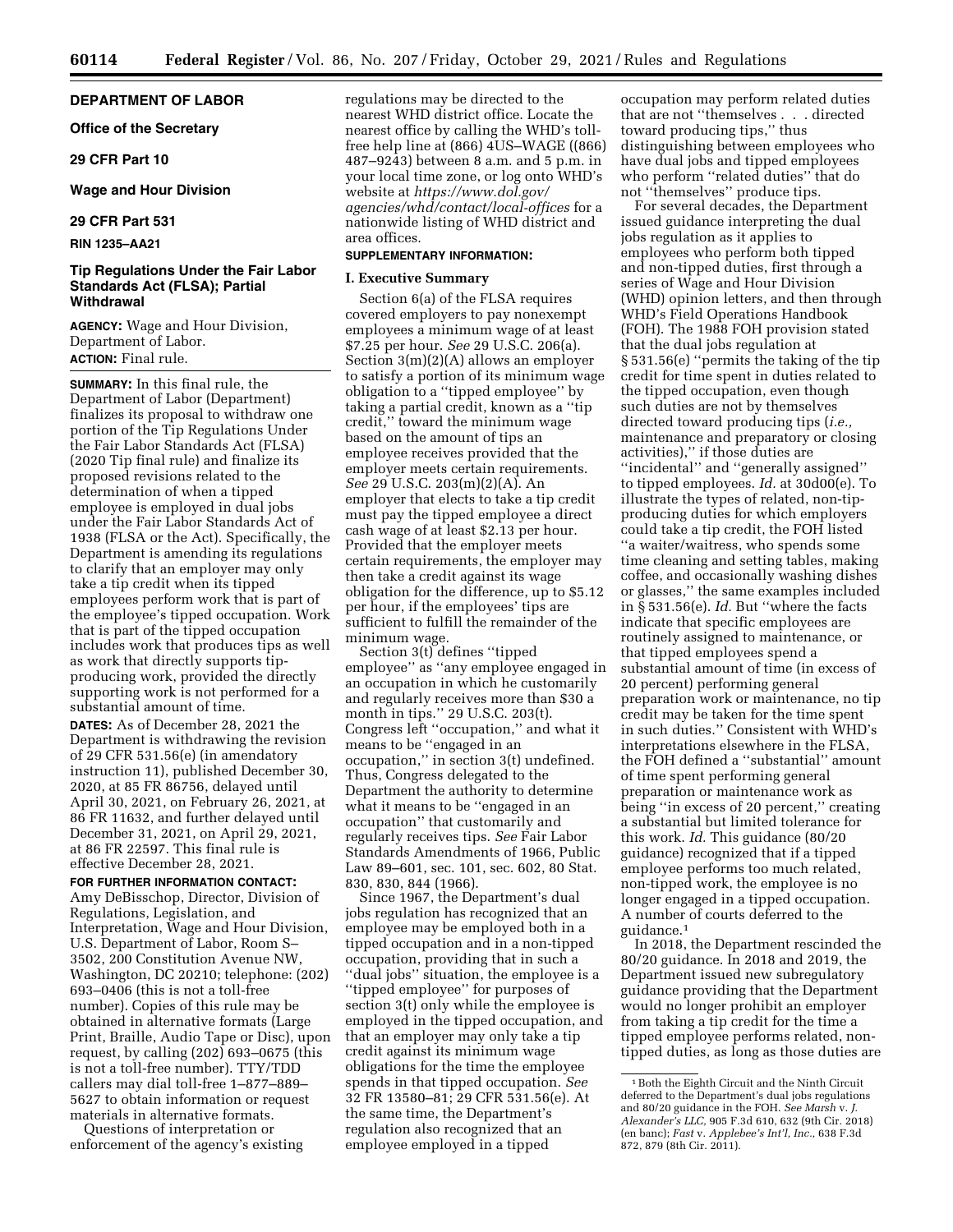performed contemporaneously with, or for a reasonable time immediately before or after, tipped duties. *See* WHD Opinion Letter FLSA2018–27 (Nov. 8, 2018); Field Assistance Bulletin (FAB) 2019–2 (Feb. 15, 2019); FOH 30d00(f) (2018–2019 guidance). The Department explained that, in addition to the examples listed in § 531.56(e), it would use the Occupational Information Network (O\*NET) to determine whether a tipped employee's non-tipped duties are related to their tipped occupation. Most courts that have considered the 2018–2019 guidance, including one court of appeals, have declined to defer to the Department's interpretation of the dual jobs regulation in this guidance. *See, e.g., Rafferty* v. *Denny's, Inc.,* No. 20–13715, 2021 WL 4189698 (11th Cir. Sept. 15, 2021).

The 2020 Tip final rule would have codified the Department's 2018–2019 guidance, although it would have used O\*NET as a guide rather than as a definitive tool for determining work related to a tipped occupation. *See* 85 FR 86756, 86772 (Dec. 30, 2020). Even though, as noted above, multiple circuit courts had deferred to the Department's 80/20 guidance, the Department opined that this guidance ''was difficult for employers to administer and led to confusion, in part because employers lacked guidance to determine whether a particular non-tipped duty is 'related' to the tip-producing occupation.'' *Id.* at 86767. This final rule was published with an effective date of March 1, 2021, *see id.* at 86756; however, the Department extended the effective date for this part of the rule until December 31, 2021, *see* 86 FR 11632, 86 FR 15811, and proposed to withdraw and repropose the dual jobs provision of the 2020 Tip final rule on June 23, 2021, *see*  86 FR 32818.

In its reproposal, the Department proposed to amend its dual jobs regulation to clarify that an employee is only engaged in a tipped occupation under 29 U.S.C. 203(t) when the employee either performs work that produces tips, or performs work that directly supports the tip-producing work, provided that the directly supporting work is not performed for a substantial amount of time. *See* 86 FR 32818. The Department's proposal defined work that ''directly supports'' tip-producing work as work that assists a tipped employee to perform the work for which the employee receives tips. The proposed regulatory text also explained that an employee has performed work that directly supports tip-producing work for a substantial amount of time if the tipped employee's directly supporting work either (1)

exceeds, in the aggregate, 20 percent of the employee's hours worked during the workweek or (2) is performed for a continuous period of time exceeding 30 minutes.

This final rule withdraws that part of the 2020 rule amending the Department's dual jobs regulation at § 531.56(e) and updates that same regulation to incorporate the changes it proposed in its 2021 NPRM in  $\S 531.56(e)$  and (f), with slight modifications. In finalizing this rule, the Department has taken into consideration the need to ensure that workers do not receive a reduced direct cash wage when they are not engaged in a tipped occupation, as well as the practical concerns of employers who must apply this rule in varied workplaces. The final rule amends § 531.56 to define when an employee is performing the work of a tipped occupation, and is therefore engaged in a tipped occupation for purposes of section 3(t) of the FLSA. The Department has clarified and modified some of the definitions in the final rule from the proposal in order to ensure that this rule is broadly protective of tipped employees, and that the test set forth in the rule is one that employers can comply with and that the Department can administer.

As the Department stated above, the goal of this final rule is to protect tipped employees, while also providing clarity and flexibility to employers to address the variable situations that arise in tipped occupations. The Department finalizes its test providing that work performed for which a tipped employee receives tips is part of the tipped occupation, as well as a non-substantial amount of work that assists the tipproducing work. The final rule recognizes that when a tipped employee performs a substantial amount of directly supporting work that does not itself produce tips they cease to be engaged in a tipped occupation. An employer cannot take a tip credit when a tipped employee performs work that is not part of the tipped occupation.

However, the Department recognizes that a tipped employee's tip-producing services to customers are multi-faceted. In response to comments about the administrability of the Department's proposal, the Department has modified the rule's definitions. In the final rule, the Department clarifies that its definition of *tip-producing work* was intended to be broadly construed to encompass any work performed by a tipped employee that provides service to customers for which the tipped employee receives tips and provides more examples illustrating the scope of this term. The final rule also amends the

definition of *directly supporting work* to explain that this category includes work that is performed by the tipped employee in preparation for or otherwise assists in the provision of tipproducing customer service work, and also provides more examples illustrating the scope of this term. The final rule also modifies the definition of *work that is not part of the tipped occupation* to reflect the changes to these two definitional categories. Additionally, the final rule modifies the 30-minute limitation in order to treat it uniformly with the 20 percent tolerance.

Consistent with its revisions to § 531.56(e) and (f), the Department also amends the portions of its regulations that address the payment of tipped employees under Executive Order 13658, Establishing a Minimum Wage for Contractors, to incorporate the Department's explanation of when an employee performing non-tipped work is still engaged in a tipped occupation.

The Department estimates this final rule could result in costs to employers, consisting of rule familiarization costs, adjustment costs, and managerial costs. The Department also expects that this rule could result in transfers from employers to employees in the form of increased wages. For more information on the economic impacts of this rule, please see Section V.

The Office of Information and Regulatory Affairs designated this rule as a 'major rule,' as defined by 5 U.S.C. 804(2), under the Congressional Review Act (5 U.S.C. 801 *et seq.*).

#### **II. Background**

# *A. FLSA Provisions on Tips and Tipped Employees*

Section 6(a) of the FLSA requires covered employers to pay nonexempt employees a minimum wage of at least \$7.25 per hour. *See* 29 U.S.C. 206(a). Under section 3(m)(2)(A) an employer may satisfy a portion of its minimum wage obligation to any ''tipped employee'' by taking a partial credit, referred to as a ''tip credit,'' toward the minimum wage based on tips an employee receives, provided that the employer meets certain requirements. *See* 29 U.S.C. 203(m)(2)(A). An employer that elects to take a tip credit must pay the tipped employee a direct cash wage of at least \$2.13 per hour. The employer may then take a credit against its wage obligation for the difference, up to \$5.12 per hour, if the employees' tips are sufficient to fulfill the remainder of the minimum wage among other criteria.

Section 3(t) defines ''tipped employee'' as ''any employee engaged in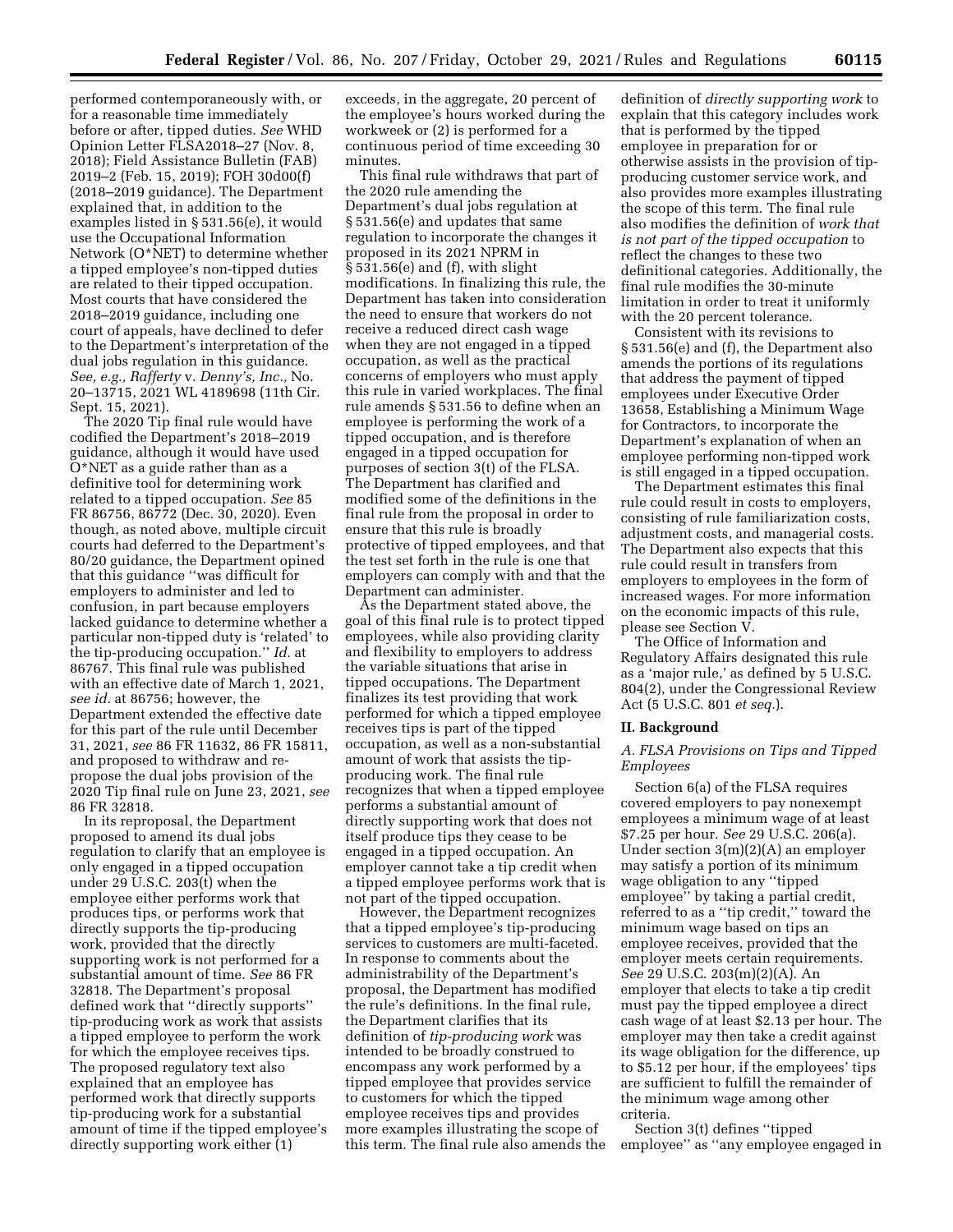an occupation in which he customarily and regularly receives more than \$30 a month in tips.'' 29 U.S.C. 203(t). The legislative history accompanying the 1974 amendments to the FLSA's tip provisions identified tipped occupations to include ''waiters, bellhops, waitresses, countermen, busboys, service bartenders, etc.'' S. Rep. No. 93–690, at 43 (Feb. 22, 1974). On the other hand, the legislative history identified ''janitors, dishwashers, chefs, [and] laundry room attendants'' as occupations in which employees do not customarily and regularly receive tips within the meaning of section 3(t). *See id.* Since the 1974 Amendments, the Department's guidance documents have identified a number of additional occupations, including barbacks and certain sushi chefs, as tipped occupations. *See, e.g.,*  Field Operations Handbook (FOH) 30d04(b). However, Congress left ''occupation,'' and what it means to be ''engaged in an occupation,'' in section 3(t) undefined. Thus, Congress delegated to the Department the authority to determine what it means to be ''engaged in an occupation'' that customarily and regularly receives tips. *See* Fair Labor Standards Amendments of 1966, Public Law 89–601, sec. 101, sec. 602, 80 Stat. 830, 830, 844 (1966).

# *B. The Department's* ''*Dual Jobs*'' *Regulation*

The Department promulgated its initial tip regulations in 1967, the year after Congress first created the tip credit provision. *See* 32 FR 13575 (Sept. 28, 1967); Public Law 89–601, sec. 101(a), 80 Stat. 830 (1966). As part of this rulemaking, the Department promulgated a ''dual jobs'' regulation recognizing that an employee may be employed both in a tipped occupation and in a non-tipped occupation, providing that in such a ''dual jobs'' situation, the employee is a ''tipped employee'' for purposes of section 3(t) only while the employee is employed in the tipped occupation, and that an employer may only take a tip credit against its minimum wage obligations for the time the employee spends in that tipped occupation. *See* 32 FR 13580–81; 29 CFR 531.56(e). At the same time, the regulation also recognizes that an employee in a tipped occupation may perform related duties that are not ''themselves . . . directed toward producing tips.'' It uses the example of a server who ''spends part of her time'' performing non-tipped duties, such as ''cleaning and setting tables, toasting bread, making coffee and occasionally washing dishes or glasses.'' 29 CFR 531.56(e). In that example, where the

tipped employee performs non-tipped duties related to the tipped occupation for a limited amount of time, the employee is still engaged in the tipped occupation of a server, for which the employer may take a tip credit, rather than working part of the time in a nontipped occupation. *See id.* Section 531.56(e) thus distinguishes between employees who have dual jobs and tipped employees who perform ''related duties'' that are not themselves directed toward producing tips.

# *C. The Department's Dual Jobs Guidance*

Over the past several decades, the Department has issued guidance interpreting the dual jobs regulation as it applies to employees who perform both tipped and non-tipped duties. The Department first addressed this issue through a series of Wage and Hour Division (WHD) opinion letters. In a 1979 opinion letter, the Department considered whether a restaurant employer could take a tip credit for time servers spent preparing vegetables for use in the salad bar before the establishment was open to the public. *See* WHD Opinion Letter FLSA–895 (Aug. 8, 1979) (''1979 Opinion Letter''). Citing the dual jobs regulation and the legislative history distinguishing between tipped occupations, such as servers, and non-tipped occupations, such as chefs, the Department concluded that ''salad preparation activities are essentially the activities performed by chefs,'' and therefore ''no tip credit may be taken for the time spent in preparing vegetables for the salad bar.'' *Id.* 

A 1980 opinion letter addressed a situation in which tipped restaurant servers performed various non-tipped duties including cleaning and resetting tables, cleaning and stocking the server station, and vacuuming the dining room carpet after the restaurant was closed. *See* WHD Opinion Letter WH–502 (Mar. 28, 1980) (''1980 Opinion Letter''). The Department reiterated language from the dual jobs regulation distinguishing between employees who spend ''part of [their] time" performing "related duties in an occupation that is a tipped occupation'' that do not produce tips and ''where there is a clear dividing line between the types of duties performed by a tipped employee, such as between maintenance duties and waitress duties.'' *Id.* Because in the circumstance presented the non-tipped duties were ''assigned generally to the waitress/ waiter staff,'' the Department found them to be related to the employees' tipped occupation. The letter suggested, however, that the employer would not

be permitted to take the tip credit if ''specific employees were routinely assigned, for example, maintenancetype work such as floor vacuuming.'' *Id.* 

In 1985, the Department issued an opinion letter addressing non-tipped duties both unrelated and related to the tipped occupation of server. *See* WHD Opinion Letter FLSA–854 (Dec. 20, 1985) (''1985 Opinion Letter''). First, the letter concluded (as had the 1979 Opinion Letter) that ''salad preparation activities are essentially the activities performed by chefs,'' not servers, and therefore ''no tip credit may be taken for the time spent in preparing vegetables for the salad bar.'' *Id.* Second, the letter explained, building on statements in the 1980 Opinion Letter, that although a ''tip credit could be taken for non-salad bar preparatory work or after-hours clean-up if such duties are incidental to the [servers'] regular duties and are assigned generally to the [server] staff,'' if ''specific employees are routinely assigned to maintenance-type work or

. . . tipped employees spend a substantial amount of time in performing general preparation work or maintenance, we would not approve a tip credit for hours spent in such activities.'' *Id.* Under the circumstances described by the employer seeking an opinion—specifically, ''one waiter or waitress is assigned to perform . . . preparatory activities,'' including setting tables and ensuring that restaurant supplies are stocked, and those activities ''constitute[] 30% to 40% of the employee's workday''—a tip credit was not permissible as to the time the employee spent performing those activities. *Id.* 

WHD's FOH is an ''operations manual'' that makes available to WHD staff, as well as the public, policies ''established through changes in legislation, regulations, significant court decisions, and the decisions and opinions of the WHD Administrator.'' In 1988, WHD revised its FOH to add section 30d00(e), which distilled and refined the policies established in the 1979, 1980, and 1985 Opinion Letters. *See* WHD FOH Revision 563. According to the 1988 FOH entry, the dual jobs regulation at § 531.56(e) ''permits the taking of the tip credit for time spent in duties related to the tipped occupation, even though such duties are not by themselves directed toward producing tips (*i.e.,* maintenance and preparatory or closing activities),'' if those duties are ''incidental'' and ''generally assigned'' to tipped employees. *Id.* at 30d00(e). To illustrate the types of related, non-tipproducing duties for which employers could take a tip credit, the FOH listed ''a waiter/waitress, who spends some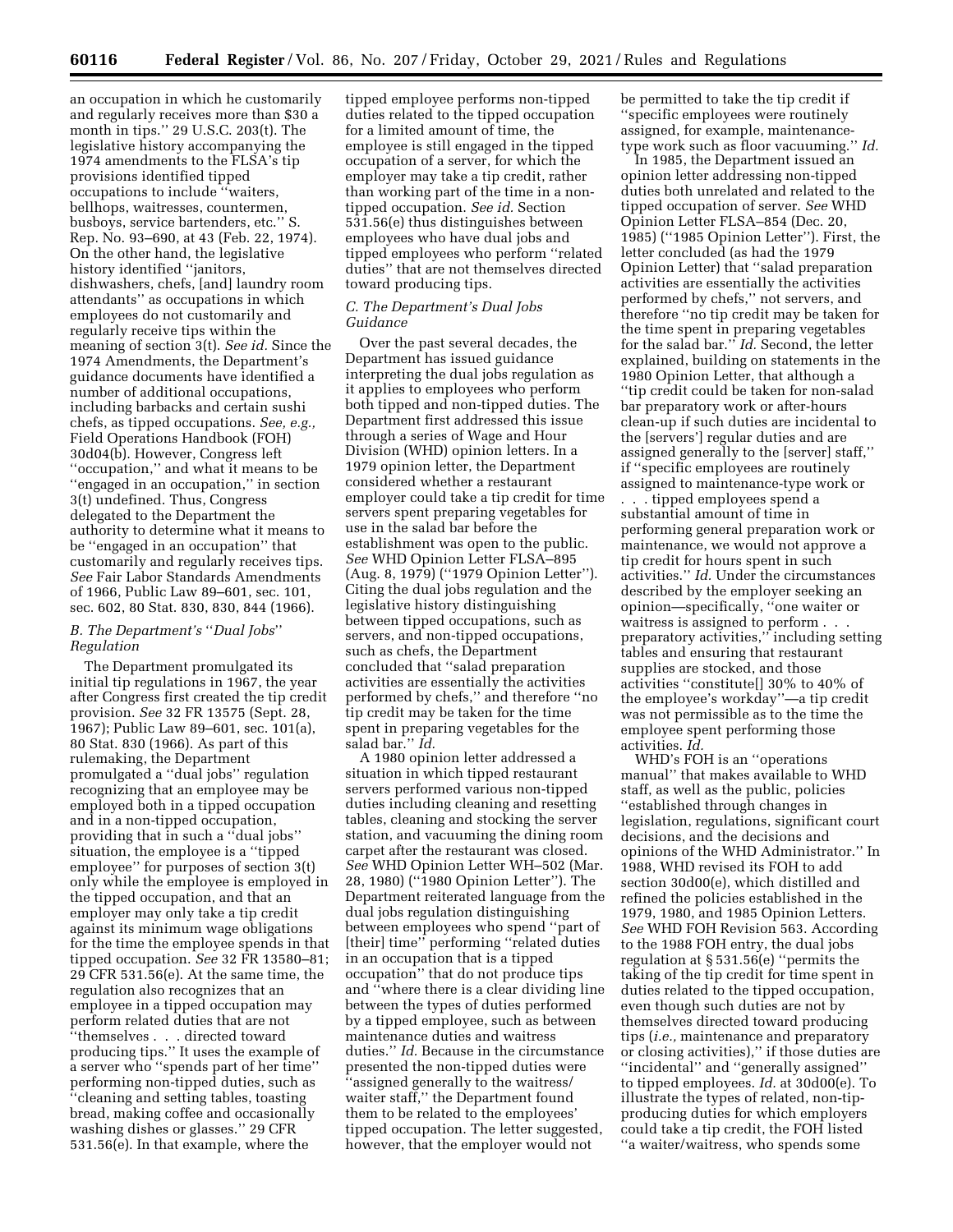time cleaning and setting tables, making coffee, and occasionally washing dishes or glasses,'' the same examples included in § 531.56(e). *Id.* But ''where the facts indicate that specific employees are routinely assigned to maintenance, or that tipped employees spend a substantial amount of time (in excess of 20 percent) performing general preparation work or maintenance, no tip credit may be taken for the time spent in such duties.'' Consistent with WHD's interpretations elsewhere in the FLSA, the FOH defined a ''substantial'' amount of time spent performing general preparation or maintenance work as being ''in excess of 20 percent,'' creating a significant but limited tolerance for this work. *Id.* This guidance recognized that if a tipped employee performs too much related, non-tipped work, the employee is no longer engaged in a tipped occupation.

WHD did not revisit its 80/20 guidance until more than 20 years later, when it briefly superseded its 80/20 guidance in favor of guidance that placed no limitation on the amount of duties related to a tip-producing occupation that may be performed by a tipped employee, ''as long as they are performed contemporaneously with the duties involving direct service to customers or for a reasonable time immediately before or after performing such direct-service duties.'' *See* WHD Opinion Letter FLSA2009–23 (dated Jan. 16, 2009, withdrawn Mar. 2, 2009). This guidance further stated that the Department ''believe[d] that guidance [was] necessary for an employer to determine on the front end which duties are related and unrelated to a tipproducing occupation . . . .'' *Id.*  Accordingly, it stated that the Department would consider certain duties listed in O\*NET for a particular occupation to be related to the tipproducing occupation. *See id.* The guidance cited *Pellon* v. *Bus. Representation Int'l, Inc.,* 291 F. App'x 310 (11th Cir. 2008) (unpublished), *aff'g*  528 F. Supp. 2d 1306 (S.D. Fla. 2007), in which the district court granted summary judgment to the employer based in part on the infeasibility of determining whether the employees spent more than 20 percent of their work time on such duties; significantly, however, the court believed such a determination was unnecessary because the employees had not shown that their non-tipped work exceeded that threshold. *See* 528 F. Supp. 2d at 1313– 15. However, WHD later withdrew this guidance on March 2, 2009, and reverted to and followed the 80/20 approach for most of the next decade.

*See* WHD Opinion Letter FLSA2009–23 (dated Jan. 16, 2009, withdrawn Mar. 2, 2009); WHD Opinion Letter FLSA2018– 27 (Nov. 8, 2018).

Between 2009 and 2018, both the Eighth Circuit and the Ninth Circuit deferred to the Department's dual jobs regulations and 80/20 guidance in the FOH. *See Marsh* v. *J. Alexander's LLC,*  905 F.3d 610, 632 (9th Cir. 2018) (en banc); *Fast* v. *Applebee's Int'l, Inc.,* 638 F.3d 872, 879 (8th Cir. 2011). Both courts of appeal concluded that the Department's dual jobs regulation at 531.56(e) appropriately interprets section 3(t) of the FLSA which ''does not define when an employee is 'engaged in an [tipped] occupation.' '' *Applebee's,* 638 F.3d at 876, 879; *see also Marsh,* 905 F.3d at 623. Both courts further held that the Department's 80/20 guidance was a reasonable interpretation of the dual jobs regulation. *See Marsh,* 905 F.3d at 625 (''The DOL's interpretation is consistent with nearly four decades of interpretive guidance and with the statute and the regulation itself.''); *Applebee's,* 638 F.3d at 881 (''The 20 percent threshold used by the DOL in its Handbook is not inconsistent with § 531.56(e) and is a reasonable interpretation of the terms 'part of [the] time' and 'occasionally' used in that regulation.'').

In November 2018, WHD reinstated the January 16, 2009, opinion letter rescinding the 80/20 guidance and articulating a new test. *See* WHD Opinion Letter FLSA2018–27 (Nov. 8, 2018). Shortly thereafter, WHD issued FAB No. 2019–2, announcing that its FOH had been updated to reflect the guidance contained in the reinstated opinion letter. *See* FAB No. 2019–2 (Feb. 15, 2019), *see also* WHD FOH Revision 767 (Feb. 15, 2019). WHD explained that it would no longer prohibit an employer from taking a tip credit for the time an employee performed related, non-tipped duties as long as those duties were performed contemporaneously with, or for a reasonable time immediately before or after, tipped duties. *See* WHD Opinion Letter FLSA2018–27 (Nov. 8, 2018), *see also* FOH 30d00(f)(3). WHD also explained that it would use O\*NET, a database of worker attributes and job characteristics and source of descriptive occupational information,2 to determine whether a tipped employee's non-tipped duties were related to the employee's tipped occupation. *See id.* 

The Eleventh Circuit recently considered the 2018 Opinion Letter and 2019 FAB and declined to grant deference to the Department's interpretation of the dual jobs regulation in this guidance. *See Rafferty* v. *Denny's, Inc.,* No. 20–13715, 2021 WL 4189698 at \*18 (11th Cir. Sept. 15, 2021). The Court determined that the Department's interpretation of the dual jobs regulation in this guidance was not a reasonable one, concluding that ''the removal of any limit on the time a tipped employee may perform [related] non-tipped duties flatly contradicts . . . the ceiling on related duties'' imposed by the regulation's use of the terms ''occasional'' and ''part of the time.'' *Id.*  at \*15. The Court also criticized the 2018–2019 guidance's use of O\*NET to define related duties, concluding that it risked creating ''a fox-guarding-thehenhouse situation'' whereby employers could ''effectively render . . . untipped duties 'related,' '' by ''requiring tipped employees to perform'' them, ''whether [such] duties are, in fact, related or not to their tipped duties.'' *Id.* Pointing to statements in the NPRM for the 2020 Tip final rule and the NPRM for this final rule in which the Department noted that the removal of time limits on related work could lead to a loss of earnings for tipped employees, the Court also concluded that the 2018– 2019 guidance ''tramples the reasons for the dual-jobs regulation's existence and is inconsistent with the FLSA's policy of promoting fair conditions for workers.'' *Id.* at \*16.

The Eleventh Circuit went on to conclude that a 20 percent limitation on the amount of related non-tipped duties that an employee can perform and still be considered a tipped employee was a reasonable interpretation of the dual jobs regulation and section 3(t) of the FLSA. *Id.* at \*18. After reviewing section 3(t), the court stated ''we must construe the dual-jobs regulation to ensure that the reduced direct wage for tipped employees is available to employers only when employees are actually engaged in a tipped occupation that will allow them to earn the remainder of at least the minimum wage.'' *Id.* The court further concluded that ''[t]he plain language of [the definition of a tipped employee in 3(t)] tells us that for the employer to qualify to take the tip credit, the employee's job must, by tradition *and in reality,* be one where she consistently earns tips.'' *Id.*  (emphasis added). The Court also concluded that a 20 percent threshold ''aligns with the general meaning'' of ''infrequently'' in the dual jobs regulation; noted that ''the Department

<sup>2</sup>O\*NET is developed under the sponsorship of the Department's Employment and Training Administration through a grant to the North Carolina Department of Commerce. *See [https://](https://www.onetcenter.org/overview.html) [www.onetcenter.org/overview.html.](https://www.onetcenter.org/overview.html)*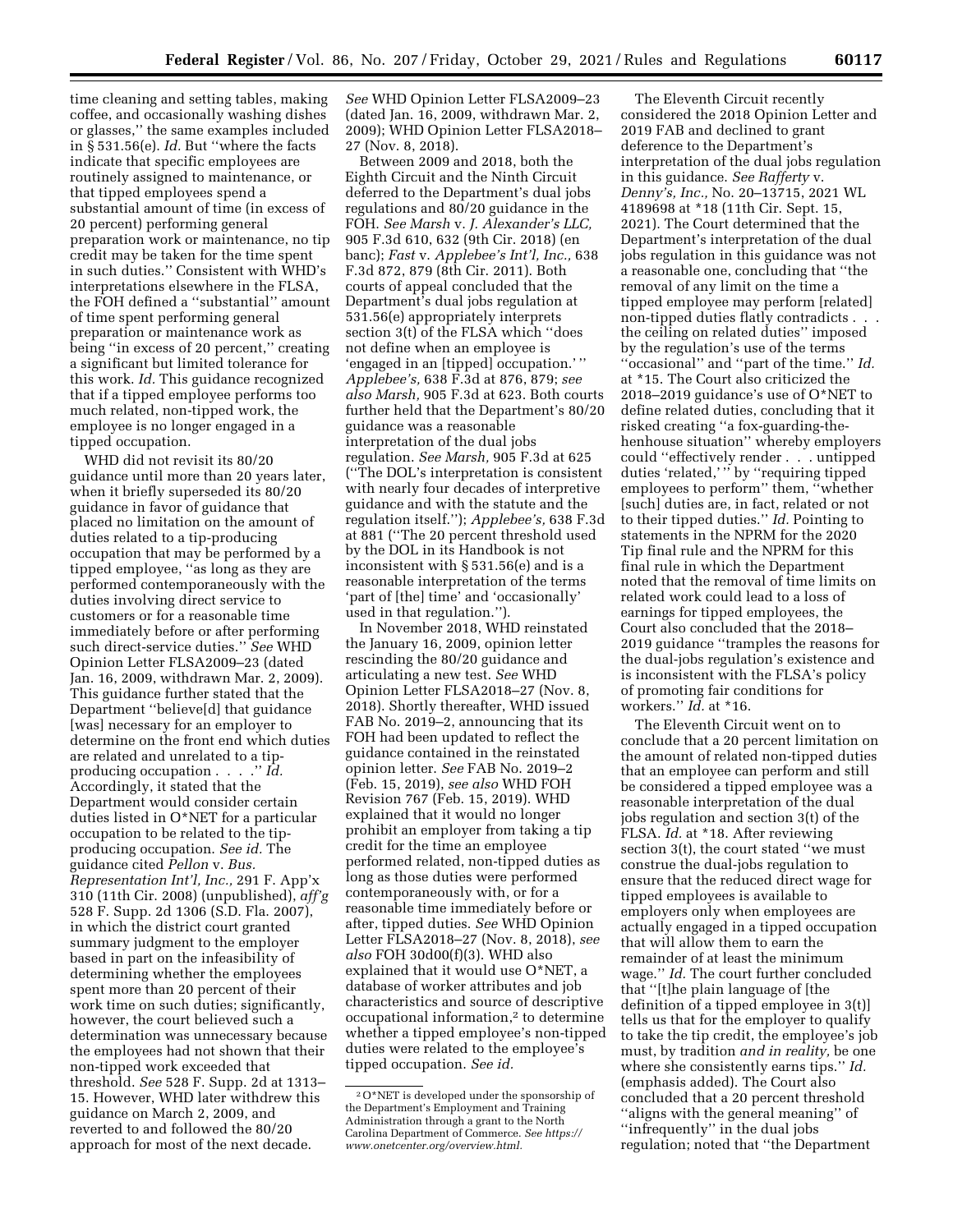often invokes a'' 20 percent limitation in the Department's 2018–2019 guidance, ''distinguishing substantial and nonsubstantial work in different contexts within the FLSA''; and noted that a 20 percent limitation on related duties ''is consistent with [30] years of DOL interpretation of the dual jobs regulation—through administrations of both political parties.''

A large number of district courts have also considered and declined to defer to the 2018–2019 guidance. Among other concerns, these courts have noted that the guidance: (1) Does not clearly define what it means to perform related, nontipped duties ''contemporaneously with, or for a reasonable time immediately before or after, tipped duties,'' thus inserting ''new uncertainty and ambiguity into the analysis,'' *see, e.g., Flores* v. *HMS Host Corp.,* No. 18–3312, 2019 WL 5454647 at \*6 (D. Md. Oct. 23, 2019), and companion case *Storch* v. *HMS Host Corp.,* No. 18–3322; (2) is potentially in conflict with language in 29 CFR 531.56(e) limiting the tip credit to related, non-tipped duties performed ''occasionally'' and ''part of [the] time,'' *see Belt* v. *P.F. Chang's China Bistro, Inc.,* 401 F. Supp. 3d 512, 533 (E.D. Pa. 2019); and (3) potentially ''runs contrary to the remedial purpose of the FLSA to ensure a fair minimum wage,'' *see Berger* v. *Perry's Steakhouse of Illinois,*  430 F. Supp. 3d 397 (N.D. Ill. 2019).3 In addition, some courts have also expressed doubts about whether it is reasonable to rely on O\*NET to determine related duties. *See O'Neal,*  2020 WL 210801, at \*7 (employer practices of requiring non-tipped employees to perform certain duties would then be reflected in O\*NET, allowing employers to influence the definitions).4 After declining to defer to

One district court has followed the guidance. *See Shaffer* v. *Perry's Restaurants, Ltd.,* No. 16–1193, 2019 WL 2098116 (W.D. Tex. Apr. 24, 2019)

4 District courts have also declined to defer to the 2018–19 guidance on the grounds that it did not reflect the Department's ''fair and considered judgment,'' because the Department did not provide a compelling justification for changing policies after 30 years of enforcing the 80/20 guidance. *See e.g., Williams,* 2020 WL 4692504, at \*10; *O'Neal,* 2020 WL 210801, at \*7; *see also* 85 FR 86771 (noting that

many of these district courts have, like the Eleventh Circuit, independently concluded that the 80/20 approach is reasonable, and applied a 20 percent tolerance to the cases before them.5

#### *D. The 2020 Tip Final Rule*

The NPRM for the 2020 Tip final rule (2019 NPRM) proposed to codify the Department's 2018–2019 guidance regarding when an employer can continue to take a tip credit for a tipped employee who performs related, nontipped duties. *See* 84 FR 53956, 53963 (Oct. 8, 2019). Although, as noted above, multiple circuit courts had deferred to the Department's 80/20 guidance, the Department opined in its 2019 NPRM that this guidance ''was difficult for employers to administer and led to confusion, in part because employers lacked guidance to determine whether a particular non-tipped duty is 'related' to the tip-producing occupation.'' *Id.* Some employer representatives raised similar criticism in their comments on the 2019 NPRM.

The 2020 Tip final rule amended § 531.56(e) to largely reflect the Department's guidance issued in 2018 and 2019 that addressed whether and to what extent an employer can take a tip credit for a tipped employee who is performing non-tipped duties related to the tipped occupation. *See* 85 FR 86771. The 2020 Tip final rule reiterated the Department's conclusion from the 2019 NPRM that its prior 80/20 guidance was difficult to administer ''in part because the guidance did not explain how employers could determine whether a particular non-tipped duty is 'related' to the tip-producing occupation and in part because the monitoring surrounding the 80/20 approach on individual duties was onerous for employers.'' *Id.* at 86767. The 2020 Tip final rule provided, consistent with the Department's 2018–2019 guidance, that '' an employer may take a tip credit for all non-tipped duties an employee performs that meet two requirements. First, the duties must be related to the employee's tipped occupation; second, the employee must perform the related

duties contemporaneously with the tipproducing activities or within a reasonable time immediately before or after the tipped activities.'' *Id.* at 86767.

Rather than using O\*NET as a definitive list of related duties, the final rule adopted O\*NET as a source of guidance for determining when a tipped employee's non-tipped duties are related to their tipped occupation. Under the 2020 Tip final rule, a nontipped duty is presumed to be related to a tip-producing occupation if it is listed as a task of the tip-producing occupation in O\*NET. *See id.* at 86771. The 2020 Tip final rule included a qualitative discussion of the potential economic impacts of the rule's revisions to the dual jobs regulations but ''[did] not quantify them due to lack of data and the wide range of possible responses by market actors that [could not] be predicted with specificity.'' *Id.*  at 86776. The Department noted that one commenter, the Economic Policy Institute (EPI), provided a quantitative estimate of the economic impact of this portion of the rule but concluded that its estimate was not reliable. *See id.* at 86785. The 2020 Tip final rule was published with an effective date of March 1, 2021, *see id.* at 86756; however, the Department extended the effective date for this part of the rule until December 31, 2021, 86 FR 22597.

## *E. Legal Challenge to the 2020 Tip Final Rule*

On January 19, 2021, while the 2020 Tip final rule was pending, Attorneys General from eight states and the District of Columbia (''AG Coalition'') filed a complaint in the United States District Court for the Eastern District of Pennsylvania, in which they argued that the Department violated the Administrative Procedure Act in promulgating the 2020 Tip final rule, including that portion amending the dual jobs regulations. (*Pennsylvania*  complaint or *Pennsylvania* litigation).6 The *Pennsylvania* complaint alleges that this portion of the 2020 Tip final rule is contrary to the FLSA. Specifically, the complaint alleges that the rule's elimination of the 20 percent limitation on the amount of time that tipped employees can perform related, nontipped work contravenes the FLSA's definition of a tipped employee: An employee ''engaged in an occupation in which [they] customarily and regularly'' receive tips, 29 U.S.C. 203(t).7 According to the complaint, ''when employees 'spend more than 20 percent

<sup>3</sup>*See also Roberson* v. *Tex. Roadhouse Mgmt. Corp.,* No. 19–628, 2020 WL 7265860 (W.D. Ky. Dec. 10, 2020); *Rorie* v. *WSP2,* 485 F. Supp. 3d 1037 (W.D. Ark. 2020); *Williams* v. *Bob Evans Restaurants,* No. 18–1353, 2020 WL 4692504 (W.D. Pa. Aug. 13, 2020); *Esry* v. *OTB Acquisition,* No. 18– 255, 2020 WL 3269003 (E.D. Ark. June 17, 2020); *Reynolds* v. *Chesapeake & Del. Brewing Holdings,*  No. 19–2184, 2020 WL 2404904 (E.D. Pa. May 12, 2020); *Sicklesmith* v. *Hershey Ent. & Resorts Co.,*  440 F. Supp. 3d 391 (M.D. Pa. 2020); *O'Neal* v. *Denn-Ohio,* No. 19–280, 2020 WL 210801 (N.D. Ohio Jan. 14, 2020); *Spencer* v. *Macado'*s, 399 F. Supp. 3d 545 (W.D. Va. 2019); *Esry* v. *P.F. Chang's China Bistro,* 373 F. Supp. 3d 1205 (E.D. Ark. 2019); *Cope* v. *Let's Eat Out,* 354 F. Supp. 3d 976 (W.D. Mo. 2019).

the 2020 Tip final rule addressed this criticism by explaining through the notice-and-comment rulemaking process its reasoning for replacing the 80/20 approach with an updated related duties test).

<sup>5</sup>*See, e.g., Rorie,* 485 F. Supp. 3d at 1042; *Sicklesmith,* 440 F. Supp. 3d at 404–05; *Belt,* 401 F. Supp. 3d at 536–37; *Esry* v. *P.F. Chang's,* 373 F. Supp. 3d at 1211; *Berger,* 430 F. Supp. 3d at 412; *Cope,* 354 F. Supp. 3d at 987; *Spencer,* 399 F. Supp. 3d at 554; *Roberson,* 2020 WL 7265860, at \*7–\*8; *Williams,* 2020 WL 4692504, at \*10; *Esry* v. *OTB Acquisition,* 2020 WL 3269003, at \*1; *Reynolds,*  2020 WL 2404904, at \*6.

<sup>6</sup>*See* Compl., *Pennsylvania* v. *Scalia,* No. 2:21– cv–00258 (E.D. Pa. Jan. 19, 2021).

<sup>7</sup> *Id.,* ¶¶ 87–89.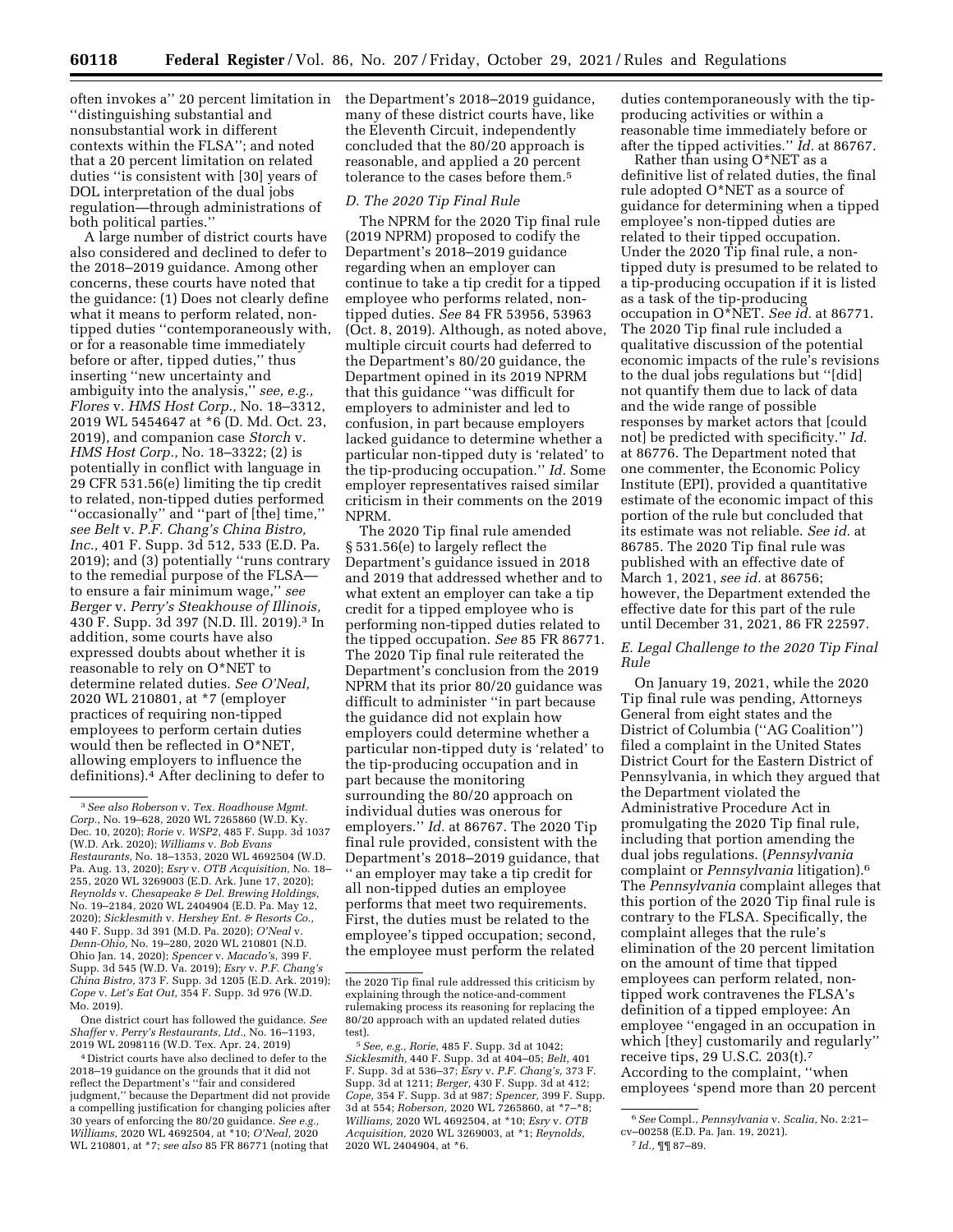of their time performing untipped related work' they are no longer 'engaged in an occupation in which [they] customarily and regularly receive[]...tips.'"<sup>8</sup>

The complaint also alleges that this portion of the 2020 Tip final rule is arbitrary and capricious for several reasons. First, the complaint alleges that the 2020 Tip final rule's new test for when an employer can continue to take a tip credit for a tipped employee who performs related, non-tipped duties relied on ''ill-defined'' terms— ''contemporaneously with'' and ''a reasonable time immediately before or after tipped duties'' 9—which some district courts have also found to be unclear when construing the 2018–2019 guidance.10 According to the complaint, the 2020 Tip final rule failed to ''provide any guidance as to when—or whether—a worker could be deemed a dual employee during a shift or how long before or after a shift constitutes a 'reasonable time.' '' 11 The complaint also alleges that the Department failed to offer a valid justification for replacing the 80/20 guidance with a new test for when an employer can take a tip credit for related, non-tipped duties. The complaint disputes the Department's conclusion in the 2020 Tip final rule that its former 80/20 guidance was difficult to administer, noting that courts consistently applied and, in many cases, deferred to the 80/20 guidance.12 The complaint argues that the 2020 Tip final rule's new test, in contrast, will invite ''a flood of new litigation'' due to its ''murkiness'' and its reliance on ''ill-defined'' terms.13

The complaint further alleges that the rule's use of O\*NET to define ''related duties'' is ''itself'' arbitrary and capricious because O\*NET ''seeks to describe the work world as it is, not as it should be'' and ''does not objectively evaluate whether a task is actually related to a given occupation.'' 14 According to the complaint, the use of O\*NET to define related, non-tipped duties ''dramatically expand[ed] the

14 *Id.* ¶ 115.

universe of duties that can be performed by tipped workers,'' thereby authorizing employer ''conduct that has been prohibited under the FLSA for decades.'' 15 Lastly, the complaint alleges that the Department ''failed to consider or quantify the effect'' that this portion of the rule ''would have on workers and their families'' in the rule's economic analysis and ''disregarded'' the data and analysis provided by a commenter on the NPRM for the 2020 Tip final rule, the EPI.16 The complaint claims that these asserted flaws in the Department's economic analysis are evidence of a ''lack of reasoned decision-making.'' 17

# *F. Delay and Partial Withdrawal of the 2020 Tip Final Rule*

On February 26, 2021, the Department delayed the effective date of the 2020 Tip final rule until April 30, 2021, to provide the Department additional opportunity to review and consider the questions of law, policy, and fact raised by the rule, as contemplated by the Regulatory Freeze Memorandum and OMB Memorandum M–21–14. *See* 86 FR 11632. On March 25, 2021, the Department proposed to further delay the effective date of three portions 18 of the 2020 Tip final rule, including the portion of the rule that amended the Department's dual jobs regulations to address the FLSA tip credit's application to tipped employees who perform tipped and non-tipped duties, until December 31, 2021. *See* 86 FR 15811. The Department received comments on the merits of the delay and on the merits of the 2020 Tip final rule itself. On April 29, 2021, the Department finalized the proposed partial delay. *See* 86 FR 22597.

Delaying the effective date of the dual jobs provision of the 2020 Tip final rule provided the Department the opportunity to consider whether § 531.56(e) of the 2020 Tip final rule accurately identifies when a tipped employee who is performing non-tipped duties is still engaged in a tipped occupation, such that an employer can continue to take a tip credit for the time the tipped employee spends on such non-tipped work, and whether the 2020 Tip final rule adequately considered the possible costs, benefits, and transfers between employers and employees related to the adoption of the standard articulated therein. It also allowed the

Department to further evaluate the legal concerns with this portion of the rule that were raised in the *Pennsylvania*  complaint.

# *G. The Department's Proposal*

The Department proposed in the Dual Jobs NPRM to withdraw and repropose the portion of the 2020 Tip final rule related to the determination of when a tipped employee is employed in dual jobs. *See* 86 FR 32818. Specifically, the Department proposed to amend its regulations at § 531.56 to clarify that an employee is only *engaged in a tipped occupation* pursuant to 29 U.S.C. 203(t) when the employee performs *work that is part of the tipped occupation* and that an employer may only take a tip credit when tipped employees perform work that is part of the tipped occupation. The Department proposed to define work that is part of the tipped occupation as work that produces tips, or performs work that directly supports the *tip-producing work,* provided that the directly supporting work is not performed for a substantial amount of time. The NPRM explained that ''it is important to provide a clear limitation on the amount of non-tipped work that tipped employees perform in support of their tip-producing work, because if a tipped employee engages in a substantial amount of such non-tipped work, that work is no longer incidental to the tipped work, and thus, the employee is no longer employed in a tipped occupation.'' *See* 86 FR 32820.

The Department explained that an employee has performed work that directly supports tip-producing work for a *substantial amount of time* if that directly supporting work either (1) exceeds, in the aggregate, 20 percent of the employee's hours worked during the workweek, or (2) is performed for a continuous period of time exceeding 30 minutes. The Department further proposed that if a tipped employee spends more than 20 percent of their workweek performing directly supporting work, the employer cannot take a tip credit for any time that exceeds 20 percent of the workweek. Additionally, the Department proposed that if a tipped employee spends a continuous, or uninterrupted, period of time performing directly supporting work that exceeds 30 minutes, the employer cannot take a tip credit for the entire period of time that was spent on such directly supporting work. The Department also proposed to clarify that an employer cannot take a tip credit for any time that a tipped employee spends performing *work that is not part of the tipped occupation,* defined as any work

<sup>8</sup> *Id.* ¶ 87 (citing *Belt,* 401 F. Supp. 3d at 526). 9 *Id.* ¶ 128.

<sup>10</sup>*See, e.g., Belt,* 401 F. Supp. 3d at 533; *Flores,*  2019 WL 5454647, at \*6.

<sup>11</sup>Compl. ¶ 131, *Pennsylvania* (No. 2:21–cv– 00258); *see also id.* ¶ 129 (''The Department never provides a precise definition of 'contemporaneous,' simply stating that it means 'during the same time as' before making the caveat that it 'does not necessarily mean that the employee must perform tipped and non-tipped duties at the exact same moment in time.'")

<sup>12</sup>*See id.* ¶ 127; *see also id.* ¶ 41 (noting that many courts awarded *Auer* deference to the 80/20 guidance).

<sup>13</sup> *Id.* ¶¶ 127–28.

<sup>15</sup> *Id.* ¶¶ 114–15.

<sup>16</sup> *Id.* at § I(C)(i), ¶¶ 108–9.

<sup>17</sup> *Id.* ¶ 105.

<sup>18</sup>The Department withdrew the two delayed portions of the 2020 Tip final rule addressing civil money penalties and finalized changes to those portions on September 24, 2021. *See* 86 FR 52973.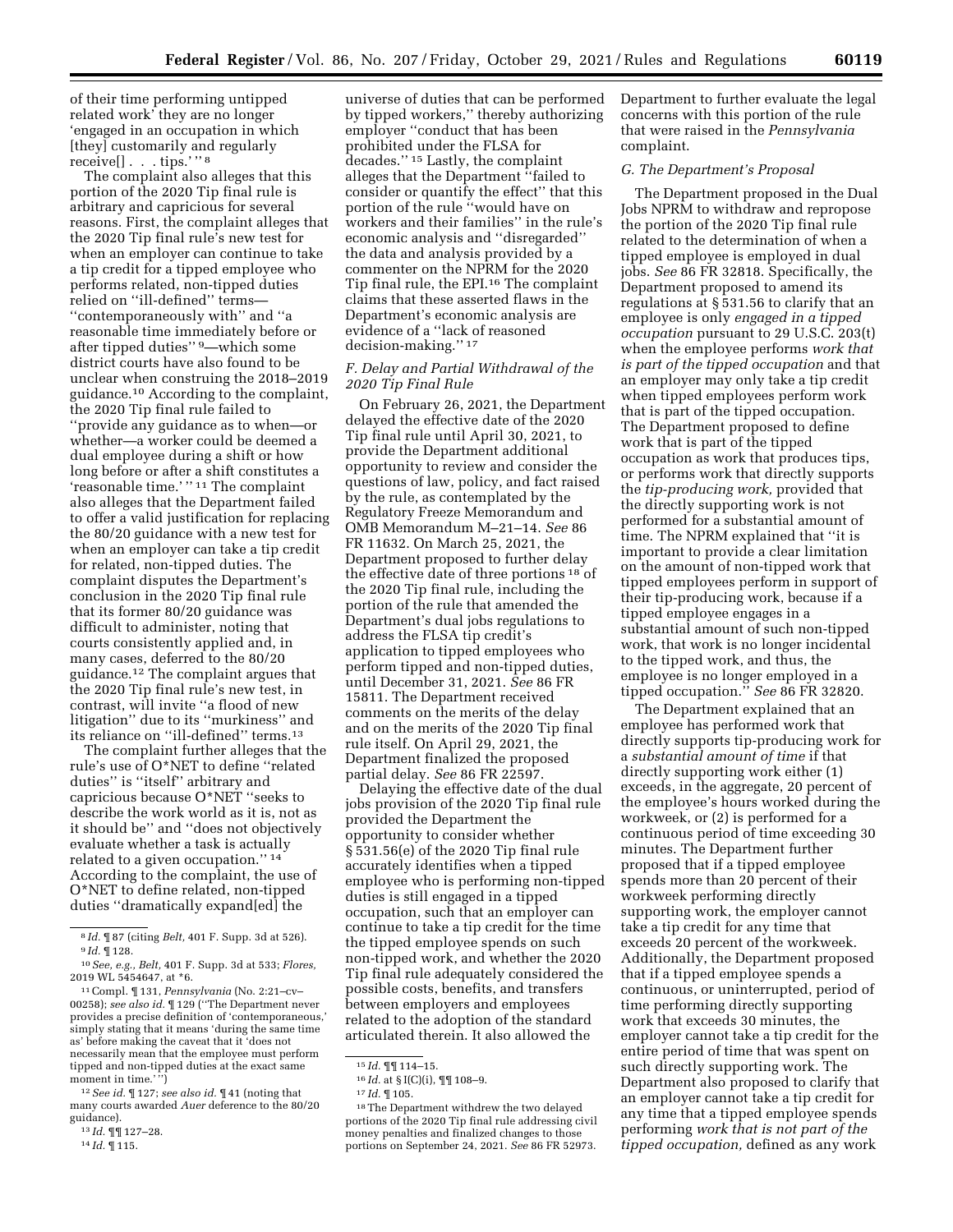that does not generate tips and does not directly support tip-producing work.

Finally, the Department proposed to amend the provisions of the Executive Order 13568 regulation, which address the hourly minimum wage paid by contractors to workers performing work on or in connection with covered Federal contracts, to reflect the proposed revisions made to § 531.56.

The 60-day comment period for the NPRM ended on August 23, 2021. The Department received over 1,860 comments from various constituencies including tipped employees, small business owners, worker advocacy groups, employer and industry associations, non-profit organizations, law firms, attorneys general, and other interested members of the public. All timely received comments may be viewed on the *regulations.gov* website, docket ID WHD–2019–0004. The Department has considered the timely submitted comments addressing the proposed changes and discusses significant comments below.

The Department also received some comments on issues that are beyond the scope of this rulemaking. These include, for example, comments suggesting that the FLSA should be amended to eliminate the tip credit or comments asking the Department to add new recordkeeping requirements. The Department does not address those issues in this final rule.

#### **III. Final Regulatory Revisions**

Having considered the comments, the Department finalizes its proposal with some modifications. The sections below respond to commenter feedback on specific aspects of the rule, and address the regulatory revisions adopted in the final rule.

#### *A. Overview*

As discussed above, the Department received over 1,860 comments on the Dual Jobs NPRM. Commenters representing employees, including the National Employment Lawyers Association (NELA), National Employment Law Project (NELP), National Women's Law Center (NWLC), the Center for Law and Social Policy (CLASP), Restaurant Opportunity Center United (ROC), Texas RioGrande Legal Aid, Community Legal Services (CLS) of Philadelphia, William E. Morris Institute for Justice, Institute for Women's Policy Research (IWPR), Women's Law Project (WLP), Fish Potter Bolaños, Leadership Conference on Civil and Human Rights, NETWORK Lobby for Catholic Social Justice, and the Economic Policy Institute (EPI), generally supported the proposal.

Chairman of the Committee on Education of Labor Bobby Scott and Representatives Alma Adams, Mark Takano, Suzanne Bonamici, and Pramila Jayapal (''Scott letter''), Attorneys General from eight states and the District of Columbia (''AG Coalition''), and hundreds of tipped workers, some service industry managers and small business owners, and many other members of the public also supported the proposal. NWLC stated that it ''appreciate[d] the Department's efforts to ensure that the rules it promulgates and administers protect tipped workers' wages to the maximum extent possible in keeping with its charge to improve working conditions and to 'foster, promote, and develop the welfare of the wage earners . . . of the United States.' '' Other commenters noted that because ''the Department routinely identifies significant wage violations in industries with large concentrations of tipped workers . . . [s]trengthening protections for people working in tipped jobs should thus be a priority for the Department'' and that the proposed rule ''takes important steps to do so.''

Commenters representing employers, including the National Federation of Independent Businesses (NFIB), Restaurant Law Center and National Restaurant Association (RLC/NRA), Center for Workplace Compliance (CWC), Littler Mendelson's Workplace Policy Institute (WPI), the Florida Restaurant and Lodging Association (FRLA), Hospitality Maine, Missouri Restaurant Association (MRA), the Central Florida Compensation and Benefits Association (CFCBA), the American Hotel and Lodging Association (AHLA), the National Retail Federation and the National Council of Chain Restaurants (NRF/NCCR), Franchise Business Services (FBS), Landry's, Seyfarth Shaw, and the Chamber of Commerce, as well as many, but not all, the hundreds of individual restaurant and small business owners who commented, and Representative Gregory Murphy, however, generally urged the Department to allow the 2020 Tip final rule go into effect instead of adopting the new test proposed in the NPRM. These commenters argued that the 2020 Tip final rule ''set forth a clear, workable standard'' for employers, and that it is ''more practical to implement.'' In particular, these commenters argued that the Department's proposal would oblige employers to carefully distinguish between and monitor the time employees spend performing tipproducing work and directly supporting work, and that doing so would be impracticable and burdensome. Many

commenters representing employers noted the impact of the COVID–19 pandemic on the service industry, and opposed new regulations while the pandemic is ongoing. *See* AHLA; NRA/ RLC; WPI.

The Department also received many comments from individual tipped employees. Many individual commenters who worked as tipped employees stated that their employers frequently required them to perform non-tipped, directly supporting work and were paid as little as \$2.13 for that time, despite being unable to earn tips while performing such work. For example, one commenter who worked as a server described an employer sending other staff home and ''hav[ing] the servers (myself included as a server) finish washing the floors [because] we, as servers, are making a fraction of what the kitchen and dishwashers get paid.'' Another individual stated ''at my job me and my fellow servers are required to clean and break down the entire restaurant . . . . This process can take hours even after the last c[u]stomer has left the building. It's quite clear that restaurants are abusing the ability to push extra labor on the ones th[e] corporation only has to pay their pocket change on.'' Likewise, ROC quoted one of their members as saying ''The subminimum [tipped] wage already allows owners to get away with not paying their employees and having guests make up the difference, but why does that extend to the parts of the shift where the guest isn't picking up the slack?'' CLS of Philadelphia, which provides legal assistance to low-income workers, described representing workers who were employed as bussers in a restaurant but for over half of their day they performed work for which they did not receive tips, such as cleaning the restaurant, washing dishes, and preparing food, and ''for many days, the little they received in tips did not even bring their hourly rate for their tipped work up to the minimum wage.''

In part because tipped employees can receive as little as \$2.13 per hour in direct cash wages, they are among the most vulnerable workers that the Department protects. As NELP commented, ''Tipped work is precarious work; workers' take-home pay fluctuates widely depending on the seasons, the weather, the shift they are given, and the generosity of customers.'' The median hourly wages, including tips, for servers, bartenders, bussers, and bartender helpers is \$12.03 or less.19

<sup>19</sup>Bureau of Labor Statistics, May 2020 National Occupational Employment and Wage Estimates, *[https://www.bls.gov/oes/current/oes](https://www.bls.gov/oes/current/oes_nat.htm)*\_*nat.htm.* The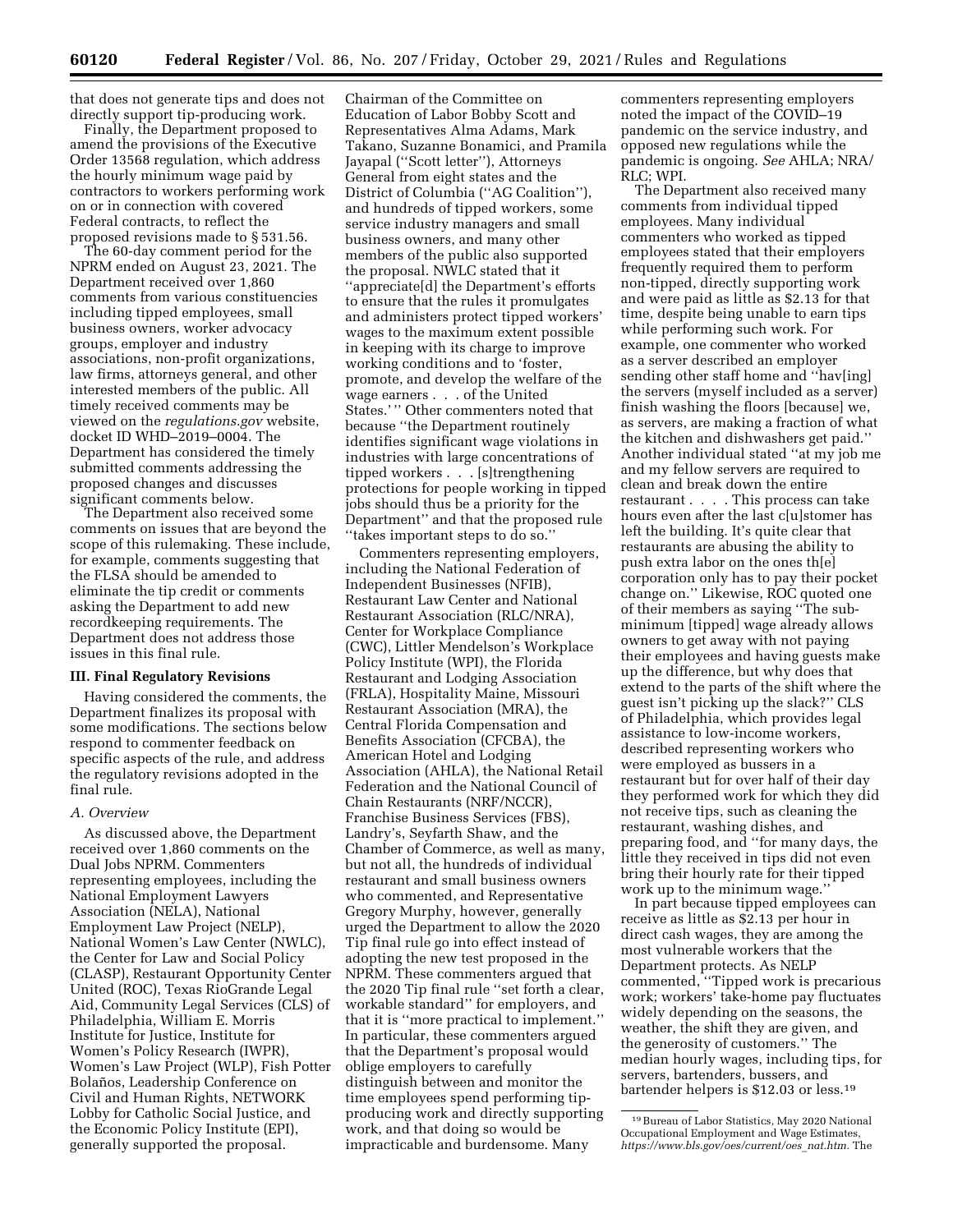Other tipped workers earn similarly low wages.20 Like their employers, tipped employees have also been adversely affected by the COVID–19 pandemic, *see, e.g.,* NELP, NWLC, and ROC and other commenters stated that the pandemic led to ''shifts in employer and consumer behavior'' that has led to some tipped employees being asked to perform significantly more work for which they do not receive tips, despite being paid the reduced direct cash wage.

In finalizing this rule, the Department has taken into consideration the need to ensure that workers do not receive a reduced direct cash wage when they are not engaged in a tipped occupation, as well as the practical concerns of employers. The final rule clarifies some of the definitions from the proposal in order to ensure that this rule is functional, broadly protective of tipped workers, and that the test set forth in the rule is one that employers can comply with and that the Department can administer. The Department believes that the final rule protects tipped employees by limiting the amount of non-tipped work that employers can shift to tipped workers while still relying on tips to cover their minimum wage obligations, while also providing clarity to employers to address the variable situations that arise in tipped occupations.

# *B. § 531.56(e)—Dual Jobs*

The Department proposed that § 531.56(e) would retain the longstanding regulatory dual jobs language which provides that when an individual is employed in a tipped occupation and a non-tipped occupation, the tip credit is available only for the hours the employee spends working in the tipped occupation. The Department also proposed to make this section gender-neutral by using terms such as ''server'' and ''maintenance person.''

The Department received only one comment regarding proposed § 531.56(e), from the AG Coalition, which supported the Department's proposal to make its longstanding

regulatory dual jobs language more inclusive by making it gender-neutral.21 Accordingly, the Department finalizes the revisions to § 531.56(e) as proposed.22

# *C. Engaged in a Tipped Occupation— § 531.56(f).*

In § 531.56(f), the Department proposed that ''[a]n employee is engaged in a tipped occupation when the employee performs work that is part of the tipped occupation'' and that ''[a]n employer may only take a tip credit for work performed by a tipped employee that is part of the employee's tipped occupation.'' The Department finalizes this language as proposed.

Few commenters opined specifically on the premise that an employee must be performing the work of a tipped occupation to be engaged in a tipped occupation, and therefore as a ''tipped employee'' for whom the employer may take a tip credit. RLC/NRA asserted, however, that the Department's proposal ''furthers no legitimate statutory purpose under the FLSA'' because if ''a worker receives at least the minimum required cash wage'' plus sufficient tips to bring their hourly earnings above the minimum wage ''over the course of the workweek . . . the employee has . received wages in compliance with the FLSA's minimum wage.''

As explained above, Congress delegated to the Department the authority to define what it means to be ''engaged in an occupation'' in which an employee customarily and regularly receives tips within the meaning of section 3(t) of the FLSA. In turn, section 3(t) defines what it means to be a ''tipped employee'' for whom an employer may take a tip credit under section 3(m). When Congress created the tip credit provision in the 1966 amendments to the FLSA, it left the terms ''occupation'' and ''engaged in an occupation'' in section 3(t) undefined. The 1966 amendments also authorized the Secretary ''to promulgate necessary rules, regulations, or orders with regard to the amendments.'' Public Law 89– 601, sec. 602, 80 Stat. at 844; *see Long Island Care at Home, Ltd.* v. *Coke,* 551

U.S. 158, 165 (2007) (interpreting effectively identical authorizing language in amendments made to the FLSA in 1974 as ''provid[ing] the Department with the power to fill. gaps through rules and regulations.'').

Under the Department's interpretation of section 3(t) in § 531.56(f) of the final rule, an employee must be performing the work of a tipped occupation in order to be ''engaged in'' a tipped occupation, and therefore to be a tipped employee for whom an employee may take a tip credit under FLSA section 3(m)(2)(A). The Department rejects the RLC/NRA's argument that so long as tipped employees receive enough in direct cash wages and tips to equal the Federal minimum wage, the statutory requirement has been met. This circular logic fails to acknowledge that an employer is permitted to take a tip credit only when an employee is engaged in a tipped occupation, that is, when the employee is actually performing work that is part of the tipped occupation.

Section 531.56(f) adopted in this final rule affects only whether and when an employer may take a tip credit against its minimum wage obligations for an employee performing non-tipped work. The provision does not impact longestablished understandings of what occupations are and are not ''customarily and regularly'' tipped occupations. *See, e.g.,* S. Rep. No. 93– 690, at 43 (Feb. 22, 1974); Field Operations Handbook (FOH) 30d04(b).

# *D. Defining Work That Is and Is Not Part of a Tipped Occupation— §§ 531.56(f)(1)–(3), (5)*

The Department proposed to define work that is part of a tipped occupation to encompass tip-producing work and work that directly supports tipproducing work, provided that the directly supporting work is not performed for a substantial amount of time. The Department proposed to define tip-producing work broadly to mean ''[a]ny work for which employees receive tips.'' The Department proposed to define directly-supporting work which is part of the tipped occupation so long as it is not performed for a substantial amount of time—to mean ''work that assists a tipped employee to perform the work for which the employee receives tips.'' Finally, the Department proposed to define work that is not part of the tipped occupation as that work that is neither tipproducing nor directly supporting. In the NPRM, the Department also proposed examples of each type of work.

median hourly wage, including tips, for waiters and waitresses is \$11.42, while bartenders earn \$12.03 and dining room and cafeteria attendants and bartender helpers earn \$12.03. The Department believes that median earnings data is most appropriate because mean data is more likely to be skewed towards high earners.

<sup>20</sup>According to the BLS National Occupational and Employment Wage Estimates, maids and housekeeping cleaners earn \$12.61 per hour; baggage porters and bellhops earn \$13.00; parking attendants earn \$13.02, and manicurist and pedicurists earn \$13.41. *[https://www.bls.gov/oes/](https://www.bls.gov/oes/current/oes_nat.htm)  [current/oes](https://www.bls.gov/oes/current/oes_nat.htm)*\_*nat.htm.* 

<sup>21</sup>The Department's revisions to § 531.56(e) are also consistent with general practice for Federal government publications. For example, guidance from the Office of the Federal Register advises agencies to avoid using gender-specific job titles. *See* Office of the Federal Register, Drafting Legal Documents: Principles of Clear Writing § 18 (last reviewed March 2021).

<sup>22</sup>As discussed below, NRA/RLC argued that ''the dual jobs concept,'' in which ''an employee performs two clearly distinct and separate jobs,'' a tipped job and a non-tipped job, ''has no relevance to the restaurant industry.'' However, it did not make any comments on the Department's proposed revisions to § 531.56(e).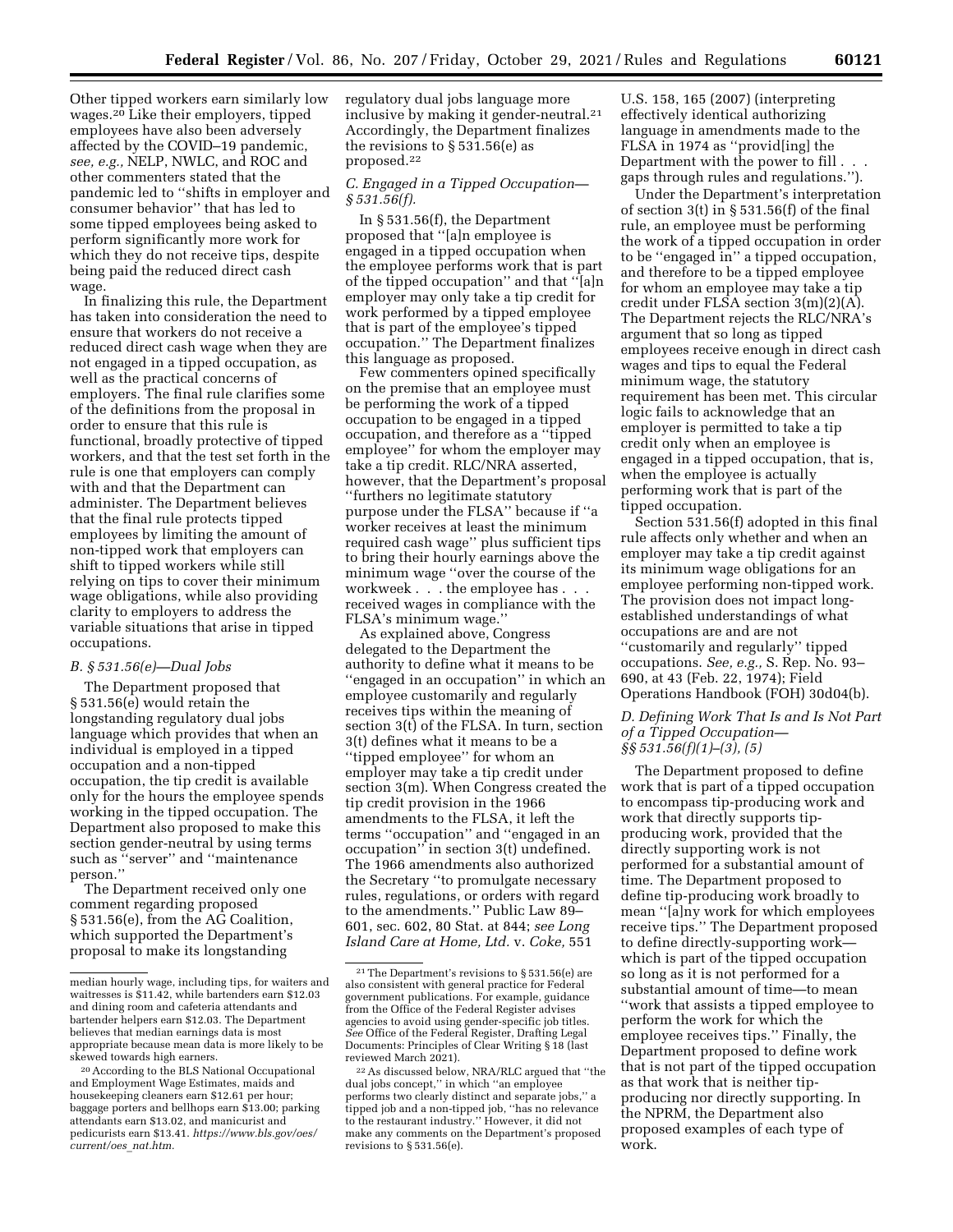## 1. Comments

Many commenters generally supported the Department's proposed definitions of work that is and is not part of a tipped occupation. *See* NELP; NWLC; ROC. The Scott letter stated that ''there must be a clear standard for when an employee is no longer engaged in a tipped occupation. Without such a limitation, Congress's intent to only make a tip credit available for employees engaged in a tipped occupation would be circumvented.'' The AG Coalition stated that, in defining the work that is part of a tipped occupation, the Department ''aims to establish a clearer test for employers to determine when they can take the tip credit.''

Many commenters who worked as tipped employees shared their experiences with performing a substantial amount of non-tipped work when they did not have the opportunity to receive tips during this time. These workers described being required to perform non-tipped work for substantial amounts of time, such as filling condiments and sweeping an assigned section of the restaurant for 30–45 minutes before and after the restaurant is open, rolling silverware for an hour after a long shift, or moving chairs to and from an outdoor patio for an hour before and an hour after service.

For example, one commenter described working as a server spending ''2–3 hours of my shift setting up the dining room and bar, stocking the kitchen, sweeping, washing bar dishes, doing my own prep work, and then doing it all again at the end of the night,'' and noting that ''I was not making . . . additional tips during this time.'' An individual stated that performing non-tipped, directly supporting works affects the tips that servers can receive, because they cannot provide ''a warm, welcoming experience for the guests,'' when they are ''consumed with sidework.''

NELP commented that ''[w]hile employers are required to top up tipped workers whose tips are not enough to bring them up to the full minimum wage, many employers do not maintain accurate and complete records of tips earned by their tipped employees, and require too much side work while still paying subminimum wages.'' One Fair Wage (OFW) expressed concern that employers ''simultaneously use tips to reduce their wage obligations while also requiring their workers to perform work that does not allow them to earn the tips that subsidize their wages.''

Some employee representatives emphasized that the FLSA authorizes

the Department to limit the amount of non-tipped work that an employee can perform and still be considered to be engaged in a tipped occupation, and argued that it in fact authorizes stricter limits on non-tipped work than those proposed in the NPRM. *See* OFW; Fish Potter Bolaños; Network; IWPR. OFW, for instance, argued that while the Department's proposal is permitted by the FLSA, the Department has ''the power to craft a rule that is more protective for workers.'' Specifically, OFW urged the Department to require employers to pay the full minimum wage for any ''side work'' that does not generate tips. Noting that section 3(t) defines a tipped employee as an employee engaged in an occupation in which they customarily and regularly receive tips, OFW argued that a tipped employee ''must be conducting duties that generate tips'' to ''receive tips 'customarily' and 'regularly.''' OFW further noted that ''[t]he tip credit functions only by allowing tipped workers to make up the difference between the subminimum wage [the direct cash wage of at least \$2.13] and the regular [full] minimum wage through earning tips from customers''; however, ''[w]hen workers are performing side work their time spent doing such work is by definition not tipgenerating work.''

Fish Potter Bolaños, Network, and IWPR also argued that ''the vague definition of 'tipped occupation' in the FLSA could permit a more stringent threshold for the tasks for which an employer can pay a worker just \$2.13 an hour.'' Consistent with OFW, these organizations urged the Department ''to revise its proposal to provide that an employer cannot take a tip credit for *any*  time during which a tipped worker is not earnings tips''; alternatively, they asked the Department to ''consider reducing the threshold'' for non-tipped, directly supporting work ''to, for example, 5 [percent] or 10 [percent]'' of an employee's workweek.

NWLC also encouraged the Department to consider other alternatives that would clarify ''the amount of non-tipped work for which an employer can pay employees anything less than the full minimum wage.'' For example, NWLC asked the Department to amend its proposal to prohibit employers from claiming a tip credit ''for time when the employer's establishment is not open for service to customers.''

In general, commenters representing employers did not support the Department's proposed definitions of work that is and is not part of the tipped occupation. RLC/NRA and several

business owners and managers who submitted similar comments argued that the Department lacks the authority to place any limits on the amount of nontipped work that a restaurant worker may perform and still be considered to be engaged in a tipped occupation. *See, e.g.,* NRA/RLC (''the dual jobs concept simply has no relevance to the restaurant setting''). According to these commenters, the FLSA ''provides no basis for carving up a tipped restaurant job into tipped and non-tipped segments.'' Rather, ''so long as an employer assigns a tipped employee to perform the core functions of an occupation during a shift . . . that employee does not cease to be engaged in the tipped occupation by virtue of performing side work during a shift[.]'' NRA/RLC; *see also* Seyfarth Shaw.

NRA/RLC asserted that ''most tipped occupations involve a mix of tasks that directly and immediately generate tips and tasks that do not directly and immediately generate tips''; thus, ''[a] server does not cease to be a server'' based on the amount of time they spend on ''non-tipped tasks.'' Some individual restaurant owners also criticized the Department because it did not explain what non-tipped occupation a tipped employee engages in when they perform more than a substantial amount of directly supporting work.

The Department also received many comments from employers raising concerns about the practical application of the definition of work that is part of the tipped occupation, particularly when tipped employees perform work that the commenters stated would be directly supporting work according to the Department's proposal, but that is performed in the course of performing their tip-producing customer service work. Additionally, some commenters stated that tipped employees may perform work that would be considered directly supporting under the Department's proposal when they are also actively engaged in work that would be considered tip-producing. These comments, discussed in more detail in Section E, asserted the Department's proposal would oblige employers to carefully distinguish between and monitor the time employees spend performing tipproducing work and directly supporting work, and that doing so would be difficult and burdensome. *See, e.g.,*  AHLA; CWC; Chamber of Commerce; Franchise Business Services; WPI; NFIB; Landry's.

As an alternative to the Department's proposal, some commenters representing employers asked that the Department eliminate the proposed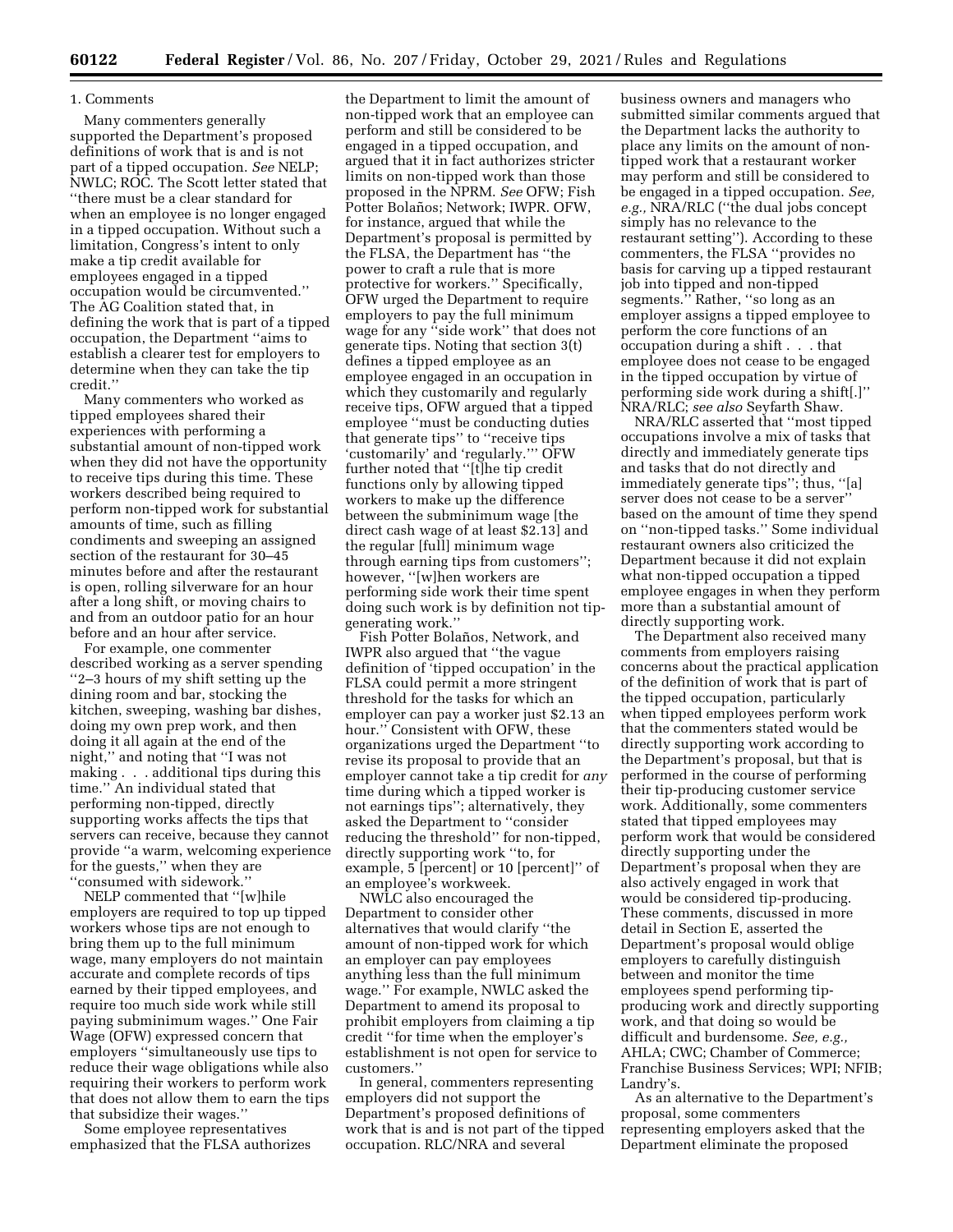limits on directly supporting work entirely, and define work that is part of the tipped occupation to include all tipproducing and directly supporting work. *See* Chamber; NFIB. The Chamber of Commerce, for instance, asserted that ''[t]ip-supporting work is tip-supporting work, regardless of how long it occurs, and constitutes a legitimate aspect of a tipped occupation.'' Employer representatives argued that the limits on related duties in the Department's 80/20 guidance led to significant litigation for employers in the past, and that the limitations on directly supporting work in the proposal will lead to more litigation in the future. *See, e.g.,* WPI, Seyfarth.

Seyfarth Shaw and CFCBA urged the Department to create an exception from its proposed limitation on directly supporting work for employees who regularly earn tips that bring their total earnings above the Federal minimum wage. Seyfarth recommended that the Department create a presumption of compliance with the FLSA's minimum wage requirements for employees who earn at least \$29.00 per hour in cash wages plus tips. CFCBA stated that employers that are required by State law to or otherwise ''guarantee to bring the tipped employees' average pay, inclusive of tips, for the week up to 25% more than Federal minimum should be exempt from this extra administrative burden'' of ensuring that they pay employees who perform as substantial amount of non-tipped, directly supporting work a direct cash wage equal to the full minimum wage.

In addition, commenters representing employers generally asserted that the Department's proposed test distinguishing between work that is and is not part of the employee's tipped occupation failed to provide clear guidance about the types of work that would fall into each definitional category and as a result would prompt significant litigation over the scope of the terms. *See, e.g.,* AHLA, Chamber, Seyfarth. For example, Seyfarth commented that the proposed rule ''lacks clear guidance defining and distinguishing [the three categories of work],'' and that ''[a]bsent clear guidance as to each category, it will be difficult to reliably structure, schedule, and supervise tipped employees' job duties to ensure that they do not run afoul of the proposed time-based limitations on the amount of 'directly supporting' work that may be performed when the tip credit is claimed.'' RLC/ NRA challenged the Department's basis for distinguishing between these categories of work, and commented that WHD does not have any evidentiary

support for its conclusion that certain tasks are either tip-producing, directly supporting, or not part of a tipped occupation. A number of groups representing employers, such as the Chamber of Commerce, criticized the proposed rule's test, and particularly its definitions, as being ''administratively unworkable'' and said that the uncertainty would lead to litigation over the scope of the terms used within the test. Groups such as the AG Coalition, on the other hand, commented that because the rule did not identify every tipped occupation, such as delivery drivers and baristas, employers with workers in such ''unidentified tipped occupations'' may believe that DOL's revised regulation does not apply to its employees. The AG Coalition urged the Department to preface the rule, if finalized as proposed, with a disclaimer that the regulatory list of tipped occupations and list of tasks within those occupations under each definitional category are illustrative, not exhaustive.

Commenters that opposed the proposed rule also generally preferred the 2020 rule's use of O\*NET to identify duties related to a particular tipped occupation. *See* Seyfarth, CFCBA, WPI. Landry's, for example, argued that DOL should retain the 2020 rule and its use of O\*NET because O\*NET is a list of tipped duties compiled by surveying employees in the restaurant industry and reflects the tasks that they perform. RLC/NRA similarly argued that DOL's line-drawing between categories of work in the proposed rule was arbitrary compared to O\*NET. Seyfarth noted that the 2020 Tip Rule's incorporation of O\*NET offers employers an ''objective and consistent *up-front* tool for managing tip credit compliance.'' *See also* AHLA.

Landry's stated that ''[i]f the DOL finds O\*NET imperfect, it should convene subject matter experts to refine those duties.'' Similarly, RLC/NRA asserted that ''[t]he Department has never undertaken a factual examination or study of the tasks performed by these occupations[.]'' Employer groups also made various suggestions for alternative ways of using O\*NET. CFCBA suggested that DOL ''freeze the responsibilities [on O\*NET] that the DOL currently agrees with,'' and proposed that ''[t]he list can be updated since jobs can evolve.'' The Chamber of Commerce suggested that the final rule allow employers and employees to use O\*NET as a resource for determining whether work performed by an employee is part of a tipped occupation.

On the other hand, NELP and NWLC argued that the 2020 rule is problematic because it used O\*NET as a tool for identifying duties related to a particular tipped occupation. Those groups argued, among other things, that O\*NET improperly reflects some duties as tipproducing but for which the full minimum wage should be paid, and endorsed the decision to not use it in the proposed rule. As Texas RioGrande Legal Aid commented, ''the folly of relying on O\*NET for determining related duties is graphically illustrated by O\*NET's inclusion of bathroom cleaning as a task for servers. Certainly, the DOL should not promulgate rules that *incentivize* restaurants to have servers contemporaneously cleaning bathrooms and carrying food to tables.''

A few commenters challenged what they perceived as the proposed rule's specific assignment of tasks to certain definitional categories. MRA, for example, said that the proposed examples of work that fall within the various categories were ''profoundly unhelpful and internally contradictory,'' and asked ''[i]f nail technicians can clean pedicure baths between customers to avoid customer waits, why cannot servers clean tables, dishes, and glasses to avoid customers having to wait for those items[?]'' Hospitality Maine offered a variation of this argument, noting that the type of work performed by a tipped employee might depend on which *shift* they are working, such as a server toasting bread during a breakfast shift.

Several commenters representing employers, such as WPI, Seyfarth, AHLA, NRF/NCCR, Landry's, and CFCBA, included specific examples of work performed by tipped employees that they believed were not addressed by the proposed rule and in some cases asked the Department to address those scenarios in a final rule. CFCBA noted that the rule might not address evolving occupations and tasks; as CFCBA observed, tasks now performed by servers and bussers, such as verifying that a patron does not have food allergies, are somewhat new in the industry.

Also, in response to the statement in the NPRM that food preparation is not part of a server's tipped occupation but that garnishing a plate can be, commenters identified a number of basic, non-cooking tasks regularly performed by servers in the kitchen, and asked whether those tasks are sufficiently similar to garnishing plates such that they can be considered part of the tip producing work, including toasting bread to accompany prepared eggs, adding dressing to pre-made salads, scooping ice cream to add to a pre-made dessert, ladling pre-made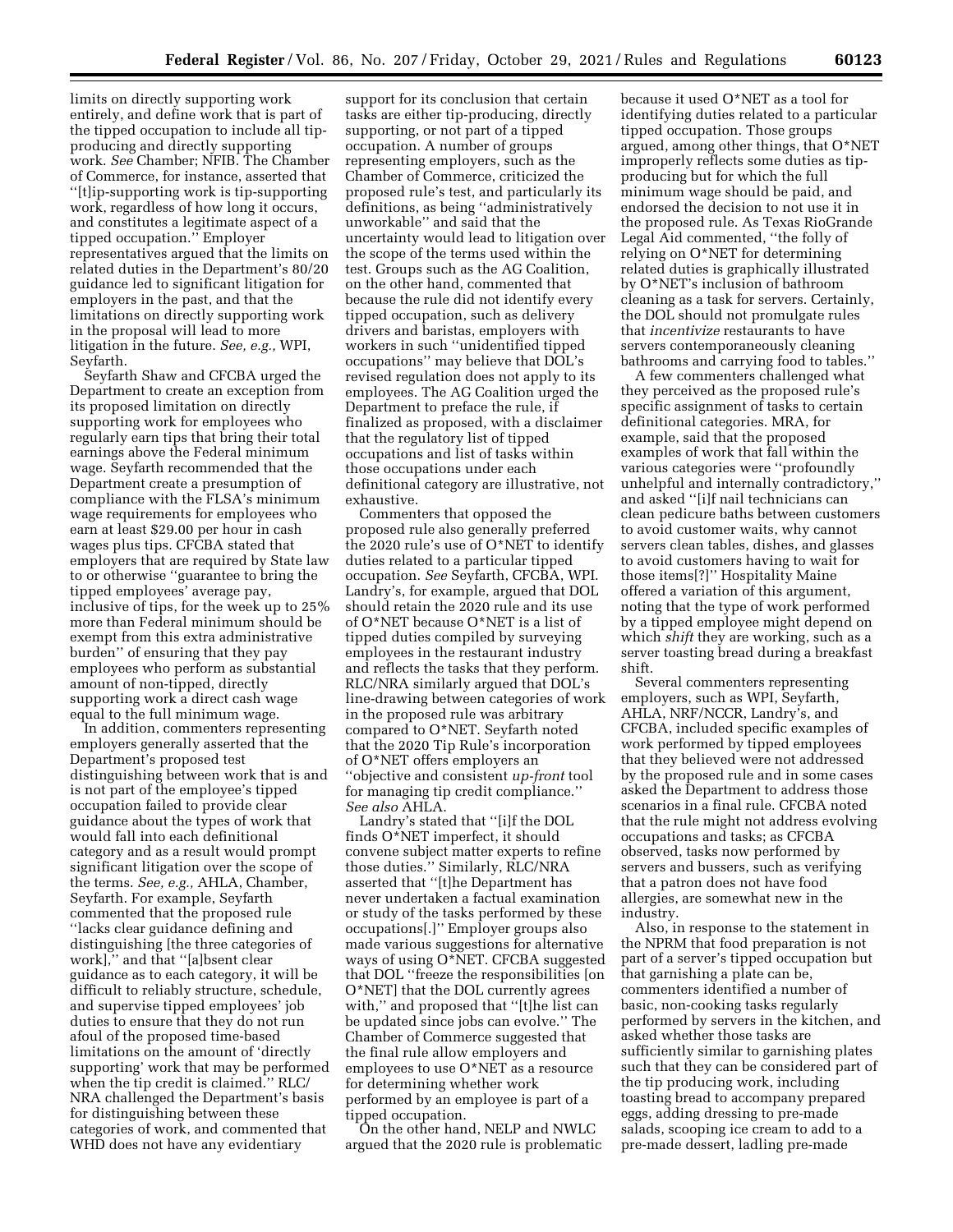soup into bowls, placing coffee into the coffee pot for brewing, and assembling bread and chip baskets.

Commenters such as CFCBA, AHLA, RLC/NRA and WPI also expressed confusion about application of the definitions in specific circumstances, including how they would apply to employees such as bussers and barbacks who receive tips from other tipped employees for the customer service support that they provide to them. Hospitality Maine observed that the rule could be read to state that a busser's tipproducing activity might exclude cleaning tables, and asked ''[w]hat is a busser for if not to clean tables and reset them.'' Comments submitted by restaurant owners alleged that the proposed rule would limit employers' ability to take a tip credit for those employees who work in a supporting role because under the proposed rule all of their work would be categorized as directly supporting, rather than tipproducing. Several commenters, including WPI and AHLA, asked how employees in positions that both prepare and serve food, such as counterpersons and certain sushi chefs, would be treated under the proposed rule.

Several commenters, including some that opposed the rule, said that their concerns would be somewhat alleviated and that the Department's test would be strengthened if the Department added more examples of tasks that fall within each of the definitional categories. *See, e.g.,* Seyfarth, CWC, NWLC, Scott letter. The Chamber of Commerce, for example, commented that if the Department finalized the rule, it should broaden and make clearer the distinction between ''tipped work and tip supporting work.'' The commenters said that additional clarification of tasks that fit within each definitional category would reduce the likelihood of litigation over that issue and provide the clarity promised by the Department in the proposed rule. CWC urged the Department to include regulatory language or specific examples in the final rule showing how employers could comply in a more practical way and that would not create a significant disincentive toward use of the tip credit. Seyfarth urged the Department to provide clearer definitions and more specific examples regarding what does and does not constitute tip-producing work, and what constitutes the proposed temporally limited category of work that 'directly supports' tipproducing work, and noted that ''[w]ithout such objective guidance, each employer will, in effect, be forced inappropriately to gamble that courts

will accept their interpretations and wage payments based on them.''

2. Discussion of Comments and Explanation of Final Rule Modifications

a. Work That Is Part of the Tipped Occupation—§ 531.56(f)(1).

The Department proposed in § 531.56(f) to clarify that an employer may take a tip credit only for time when the employee performs work that is part of the tipped occupation. Under the Department's proposal, an employee performs the work of their tipped occupation when they either perform work that produces tips, or perform work that directly supports the tipproducing work, provided the directly supporting work is not performed for a substantial amount of time. After careful consideration of all of the comments and the practical realities of work in tipped industries, the Department finalizes this definition as proposed.

Since 1967, the Department has recognized in its dual jobs regulation, § 531.56(e), that an employee may be employed by the same employer in both a tipped occupation and in a non-tipped occupation. A straightforward dual jobs scenario exists when an employee is hired by the same employer to perform more than one job, only one of which is in a tipped occupation—for example, when an employee is employed by the same employer to work both as a server and a maintenance person. A dual jobs scenario also exists when an employee is hired to do one job but is required to do work that is not part of that occupation—for example, when an employee is hired as a server but is required to do building maintenance.

The Department has also recognized another dual jobs scenario, which is the main focus of this rulemaking, in which an employee is hired to work in a tipped occupation but is assigned to perform non-tipped work that directly supports the tipped producing work for such a significant amount of time that the work is no longer incidental to the tipped occupation and thus, the employee is no longer engaged in the tipped occupation. From 1988 to 2018, in recognition of the fact that every tipped occupation usually includes a limited amount of related, non-tipped work, the Department interpreted § 531.56(e) to provide a tolerance whereby employers could continue to take a tip credit for a period of time when a tipped employee performed non-tipped work that was related to the tipped occupation. The Department's 80/20 guidance interpreting § 531.56(e) also recognized, however, that it was necessary to limit the amount of time that an employer

could require a tipped employee to perform non-tipped work, because at some point, if a tipped employee performs too much non-tipped work, even if that work is related to the tipped occupation, the work is no longer incidental to the tipped work and thus the employee is no longer engaged in a tipped occupation. As the Department explained in legal briefs defending its 80/20 guidance, particularly where the FLSA permits employers to compensate their tipped employees as little as \$2.13 an hour directly, providing protections to ensure that this reduced direct wage is only available to employers when employees are actually engaged in a tipped occupation within the meaning of section 3(t) of the statute is essential to prevent abuse.

Multiple circuit courts have deferred to the 1967 dual jobs regulation and the 80/20 guidance, upholding the Department's determination that an employee is not engaged in a tipped occupation when they perform any nontipped work that is outside of a tipped occupation or when they perform so much non-tipped work that is typically involved in their occupation that the employee is unable to earn tips for a substantial portion of their time. *See Marsh,* 905 F.3d at 633; *Fast,* 638 F.3d at 879; *see also Rafferty,* 2021 WL 4189698 at \*18 (independently affirming the reasonableness of a 20 percent limit on related non-tipped duties). The necessity of limiting employers' ability to take a tip credit to those times when an employee has an opportunity to earn tips was recently affirmed by the Eleventh Circuit, which, as noted in the Background section above, declined to defer to the Department's 2018–2019 guidance and concluded independently that a 20 percent limit on related duties was a reasonable interpretation of the dual jobs regulation and section 3(t). *See Rafferty,* 2021 WL 4189698 at \*18. As the court stated, the key is ''to ensure that the reduced direct wage for tipped employees is available to employers only when employees are actually engaged in a tipped occupation'' such that they can ''earn the remainder of at least the minimum wage.'' 23 The Department therefore disagrees with commenters asserting that the FLSA

<sup>23</sup>Some commenters representing employers argued that a circuit split on this issue—referencing the earlier unpublished Eleventh Circuit *Pellon*  decision—caused confusion for employers. *See, e.g.,* Seyfarth; Landry's. Any confusion stemming from the unpublished *Pellon* decision should be resolved by the publication of the *Rafferty* decision, which reaches the same conclusion as the Eighth and Ninth Circuits, concluding that a 20 percent limitation on related duties is a reasonable interpretation of § 531.56(e).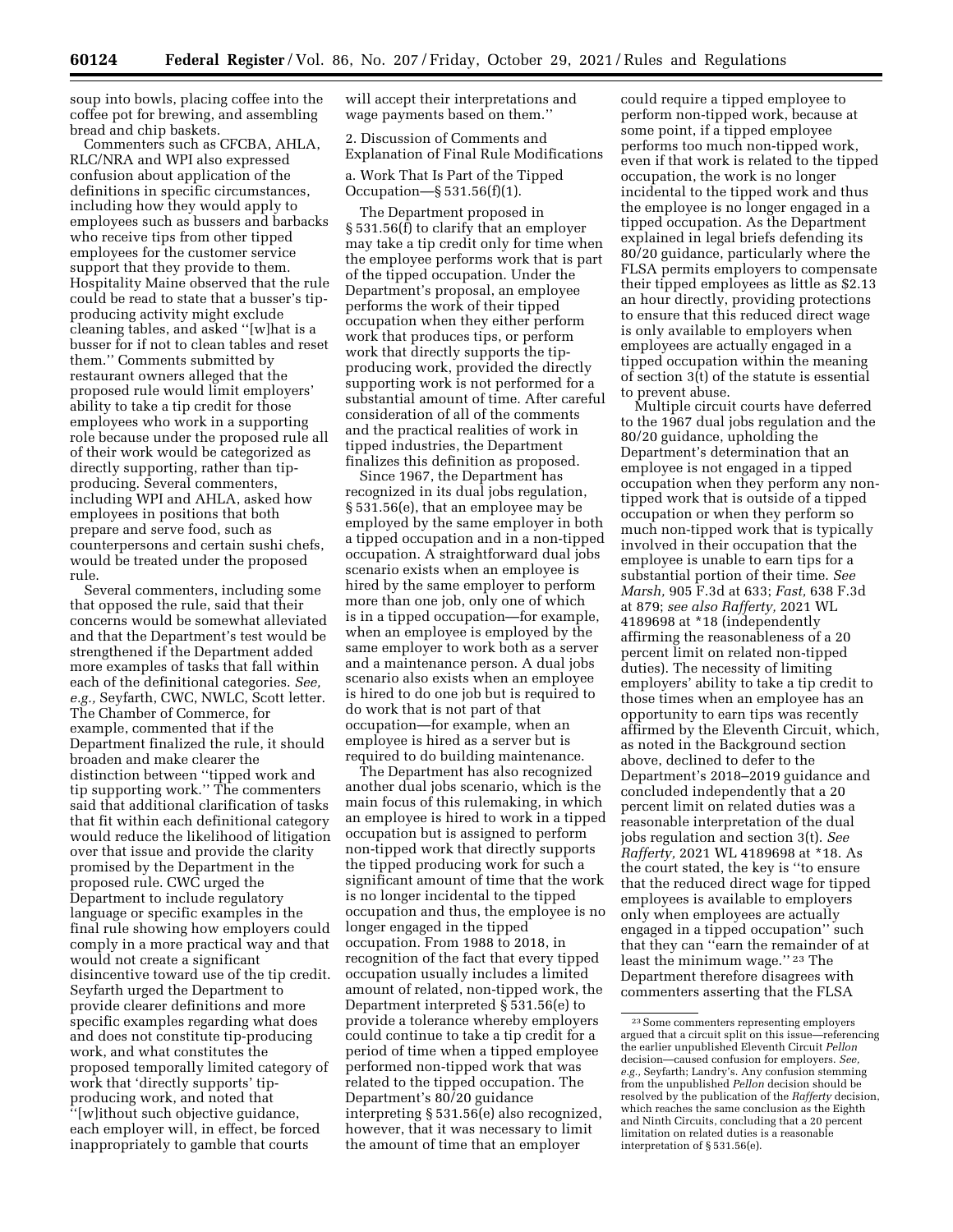precludes the Department from placing limits on the amount of non-tipped work that an employee may perform and still be considered to be engaged in a tipped occupation. *See, e.g.,* NRA/  $\overline{\text{RLC}}$ .  $^{24}$ 

As the Department stated in the NPRM, an employer may take a tip credit only for time when an employee performs work that is part of the employee's tipped occupation, because the tip credit provision allows employers to pay reduced direct cash wages based on the assumption that a worker will earn additional money from customer-provided tips. If tipped employees spend a substantial amount of time performing work in which they cannot earn tips, they have ceased to perform the work of a tipped occupation and are therefore not engaged in a tipped occupation. An employer cannot take a tip credit when a tipped employee performs work that is not part of the tipped occupation.

Accordingly, the Department declines to modify its definition of work that is part of a tipped occupation to remove any limitations on directly supporting work whatsoever. The final rule permits an employer to take a tip credit only for time spent performing directly supporting work if it is not performed for a substantial amount of time. The Department believes that this limitation on directly supporting work performed when an employee does not have the ability to earn tips is an essential backstop to prevent abuse of the tip credit.

The Department also disagrees with restaurant commenters' argument that the proposal is flawed because the Department failed to explain what nontipped occupation tipped employees engage in when they perform a substantial amount of non-tipped, directly supporting work. When an

employee performs a substantial amount of non-tipped directly supporting work, it will sometimes be clear that they have become engaged in a well-established non-tipped occupation with a distinct title. This is the case, for example, when a bellhop spends several hours of a shift cleaning the hotel lobby. In such a scenario, the employee has stepped into the occupation of a hotel janitor. Other times, an employee may have performed so much non-tipped work that they have ceased to be engaged in their tipped occupation, but a well-established nontipped occupational title may not exist to describe the work in which they are engaged. This is the case, for example, when a server spends several hours of a shift rolling silverware. If an employer hires someone solely to roll silverware, there would not be a well-established occupational title to describe that position, but it would defy common sense to suggest that the employee is engaged in an occupation that customarily and regularly receives tips. The Department is determining when an employee is engaged in a tipped occupation and when that employee has ceased to be engaged in the tipped occupation for which they were hired, not identifying which additional occupation the employee is now performing.

Finally, the Department also declines to adopt an exception from its definition of work that is part of the tipped occupation for employers whose tipped employees' average earnings, inclusive of tips, exceed 25 percent of the minimum wage, or a broad presumption of compliance with the FLSA's requirements for highly-tipped employees.25 The Department does not believe that the statute permits an exception from the wage payment requirements in section 3(m) for employees who earn a significant amount in tips. As noted above, an employer may take a tip credit of no more than \$5.12 per hour towards its minimum wage obligation for only tipped employees, defined in section 3(t) as an employees engaged in a tipped occupation. Otherwise, employers must pay the full minimum wage of \$7.25 per hour. As explained in this final rule, an employee is not engaged in a tipped occupation when they perform any work outside of a tipped occupation or a substantial amount of directly supporting work, notwithstanding the amount of tips they earn while they are engaged in a tipped occupation. Permitting employers to pay a direct wage of less than \$7.25 per hour for an employee who performs work outside of their tipped occupation or performs a substantial amount of directly supporting work would thus be contrary to section 3(t) and the requirements of the FLSA. This is the case regardless of the amount of tips the employee earns when they are engaged in a tipped occupation.

At the same time, the Department also declines to amend the final rule, as requested by some commenters representing employees, to state that an employer cannot take a tip credit for *any*  time during which a tipped worker is not earnings tips. As explained above, the Department has long recognized, as far back as the 1967 regulation, that a tipped occupation usually includes a limited amount of related, non-tipped work, and therefore, a tipped employee may still be engaged in a tipped occupation while performing a limited, incidental amount of such work. The Department believes that the final rule provides strong protections that prevent tipped employees from performing more than an incidental amount of nontipped work.

Finally, the Department also declines to adopt NWLC's recommendation to define work that is part of the tipped occupation to exclude any work an employee performs ''when the employer's establishment is not open for service to customers.'' The Department declines to make such a change, but notes that, as discussed further below, because tipped employees cannot be serving customers when the establishment is not open to customers, they cannot be performing tipproducing work during that time. Therefore, if a tipped employee is performing directly supporting work when the establishment is not open to customers, the employer can only take a tip credit so long as that directly supporting work is not performed for a substantial amount of time.

b. Tip-Producing Work and Directly Supporting Work—§ 531.56(f)(2) and (3)

As explained in more detail below, the Final Rule amends the definitions of *tip producing work* and *directly supporting work* in response to the

<sup>24</sup>The RLC/NRA argued that ''Congress has already spoken to how the law should treat a worker's status as a tipped employee'' in a dual jobs situation, quoting the 1974 Senate Report as saying ''[W]here the employee performs a variety of different jobs, the employee's status as one who 'customarily and regularly receives tips' will be determined on the basis of the employee's activities over the entire workweek.'' *See* S. Rep. No. 93–690, at 43 (Feb. 22, 1974). However, the sentence cited by RLC/NRA addresses which employees can participate in traditional tip pools under (now) section 3(m)(2)(A), not how to determine whether an employee is engaged in a tipped occupation pursuant to section 3(t). The Ninth Circuit rejected the RLC/NRA's precise argument in *Marsh,* noting that ''the legislation accompanying the 1974 report did not make any changes to section 203(t). Further, the report expressly recognized 'the ethical question involved in crediting tips toward the minimum wage' and emphasized that tipped employees 'should have stronger protection to ensure the fair operation' of the tip credit provision. S. Rep. No. 93–690 at 42–43.'' *Marsh,* 905 F.3d at 622.

 $^{\rm 25}$  Some commenters asserted that tipped workers are significantly better off than their non-tipped counterparts. *See* RLC/NRA; Chamber of Commerce; WPI. Although this may be true for some tipped workers at higher-end establishments, the Department does not believe that is the case at all establishments. The Department looked at data from the Current Population Survey and found that in 2020, the median usual weekly earnings (which includes tips) for waiters and waitresses was \$514. Comparing that to non-tipped restaurant workers, the median usual weekly earnings of dishwashers was \$528 and the median usual weekly earnings of cooks was \$510, while chefs and head cooks earned \$696. On average, waiters and waitresses do not earn more than non-tipped workers in the same establishment.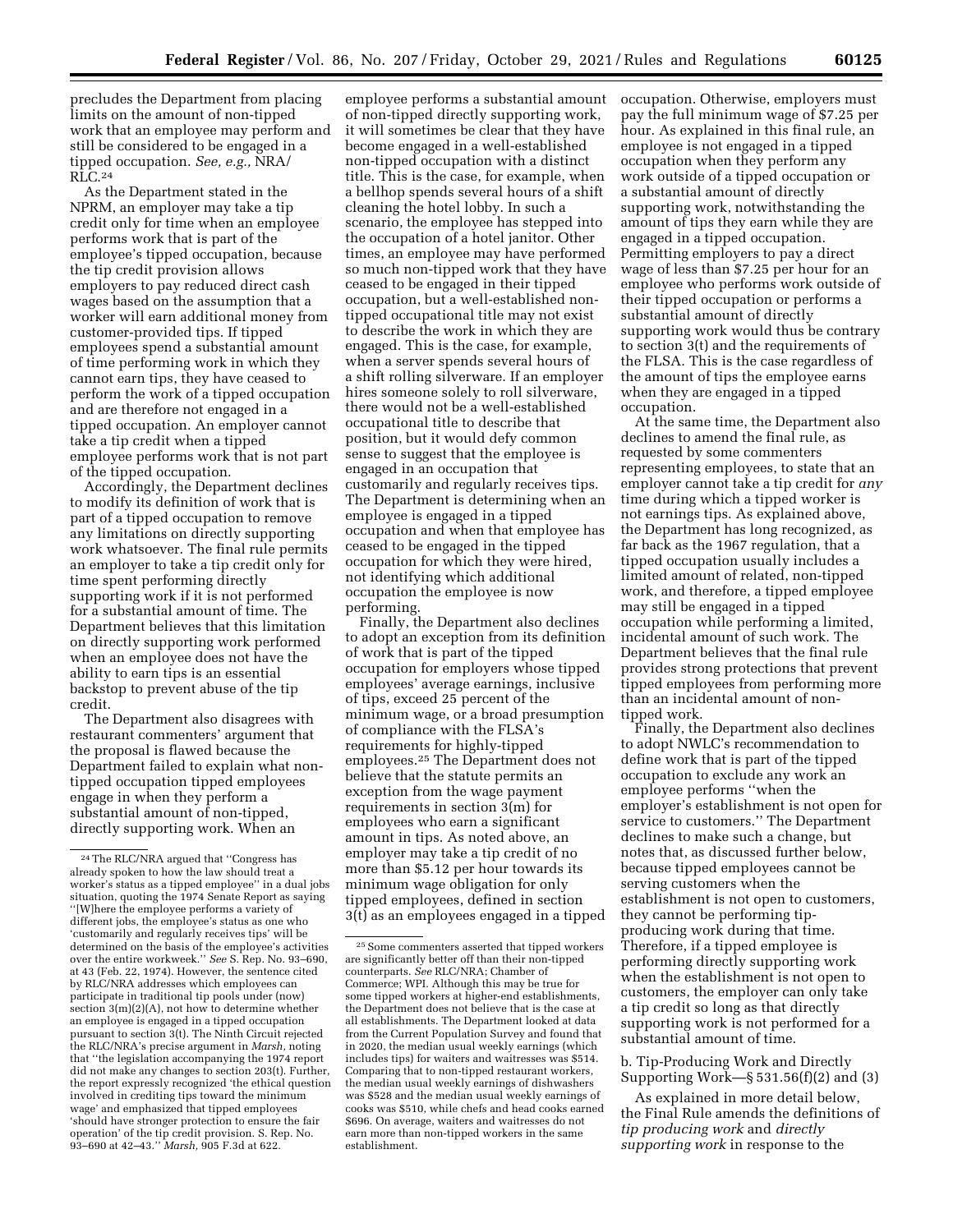comments received to make the definitions clearer and more distinct from each other, to better explain the relationship between customer service and tip-producing work, and to provide more examples of the tasks that fall within each category of work and for additional occupations. In particular, the final rule provides that tipproducing work encompasses all aspects of the customer service for which a tipped employee receives tips. The Department believes that these amendments to the regulatory definitions to explain the relationship between customer service and tipproducing and directly supporting work, as well as the additional examples of the tasks that fall within each category of work, will assist employers and employees to make up-front determinations about the nature of the work. The Department believes that these clarifications should address many of the concerns raised by commenters representing employers about the administrability of the Department's test.

As discussed in greater detail below, the Department modifies the definition of tip-producing work to be ''any work performed by a tipped employee that provides service to customers for which the tipped employee receives tips.'' The final rule also makes clear that the Department intended tip-producing work to encompass all aspects of the service to customers for which the tipped employee receives tips. Therefore, in the proposal's example of ''waiting tables,'' the Department intended to encompass any task logically included within the scope of that tip-producing work. This would include a server serving food and drink, as well as filling water glasses for their table, verifying whether a customer has food allergies, or cleaning a spill on their customer's table. However, the Department does not agree with the assertion made by RLC/NRA that ''[a]ll tasks in a full-service restaurant . . . produce tips.'' A tipped employee must still be performing work for which he or she ''customarily and regularly receives . . . tips.'' 29 U.S.C. 203(t); *see Rafferty,*  2021 WL 4189698 at \*18 (''[F]or the employer to qualify to take the tip credit, the employee's job must, by tradition and in reality, be one where she consistently earns tips.''). A server receives tips for waiting on customers' tables, not for cleaning the restaurant. The Department believes that the clarifications to the definition of tipproducing work reflect the necessary nexus between the tipped employee's tip-producing work and the service to

customers that reflects that tipped employee's customary and regular work.

After considering comments, the final rule also modifies the definition *directly supporting work* to better distinguish it from tip-producing work, to reflect that this category of work is either performed in preparation of or otherwise assists the tip-producing customer service work. The Department believes that this modification, and the illustrative examples included, provide greater clarity and guidance to employers. The final rule as revised clarifies that ''tipproducing work'' includes all aspects of the work performed by a tipped employee when they are providing service to customers. ''Directly supporting work'' is either performed in preparation of or otherwise assists such tip-producing customer service work. Directly supporting work is the kind of work that is generally more foreseeable to employers and that employers are more likely to specifically assign. Thus, as explained in greater detail below in Section E, the Department believes that the clarified definitions of tip-producing and directly supporting work will address many of the commenters' concerns that it would be impossible to categorize and monitor the many variable tasks that tipped employees perform in the course of providing service to customers under the Department's proposal.

In the proposal, the Department noted that it was particularly concerned with time tipped employees spend performing tasks that do not produce tips, such that the employee was ''no longer earning tips during that time.'' *See* 86 FR 32830. Many of the comments the Department received from tipped workers echoed this concern. Thus, when a tipped employee is not performing tip-producing work, but is instead performing directly supporting work, there are limitations on the amount of time the employee can perform that work because the employee's work is not generating tips. Specifically, employees may not perform directly supporting work for more than 20 percent of the work week or 30 continuous minutes.

The dual jobs test set out in this final rule is not, as RLC/NRA and other commenters asserted, a fixed list of tipproducing and directly supporting duties, but a functional test to determine when a tipped employee is engaged in their tipped occupation because they are performing the work of the tipped occupation, and therefore the employer may take a tip credit against its minimum wage obligations. Employers and employees can determine whether an employee's activity is tip-producing

by applying the definition of tipproducing work—that is, as explained below, by asking whether the task is ''work that provides service to customers for which tipped employees receive tips.'' Likewise, employers and employees can determine whether an employee's activity is directly supporting by applying the definition of directly supporting work—that is, as explained below, by asking whether the task ''is either performed in preparation of, or otherwise assists, the tipproducing customer service work.'' If a task is not tip-producing or directly supporting, then it is not part of the tipped occupation.

This functional test applies to all manner of tipped occupations, a feat that would be difficult, if not impossible, to achieve with a fixed list of duties for particular tipped occupations. Moreover, as new duties emerge, this functional test allows for better flexibility and adaptability to categorize those duties than would a fixed list of tip-producing and directly supporting duties. For example, some commenters representing both employers and employees noted that employees are receiving tips for different activities than they typically perform because of changes to restaurant's service models in response to the COVID–19 pandemic. *See* WPI (commenting that ''a more robust 'to go' business'' in restaurants ''is now part of the new normal'' and ''significant tips [are] being received from patrons for 'to go' services, even when the guest receives none of the traditional 'waitertype' services''); *see also* AHLA; ROC. If the Department were to publish a fixed list of duties, this list could not reflect such changes as they developed; likewise there would inevitably be a delay before a general resource such as O\*NET would be updated to accommodate such changes. The Department's functional test, however, means that employers and employees can apply the flexible definitions as needed if and when the landscape of tip-producing work changes. If during the COVID–19 pandemic, a server receives tips from serving customers by taking their phone orders and providing them with carry-out meals, employers can properly categorize those tasks as tip-producing. Similarly, the Department's functional test is sufficiently flexible to capture duties that might arise unexpectedly or infrequently in the course of serving customers, but are tip-producing, such as when a family checking in for vacation asks a bellhop who has carried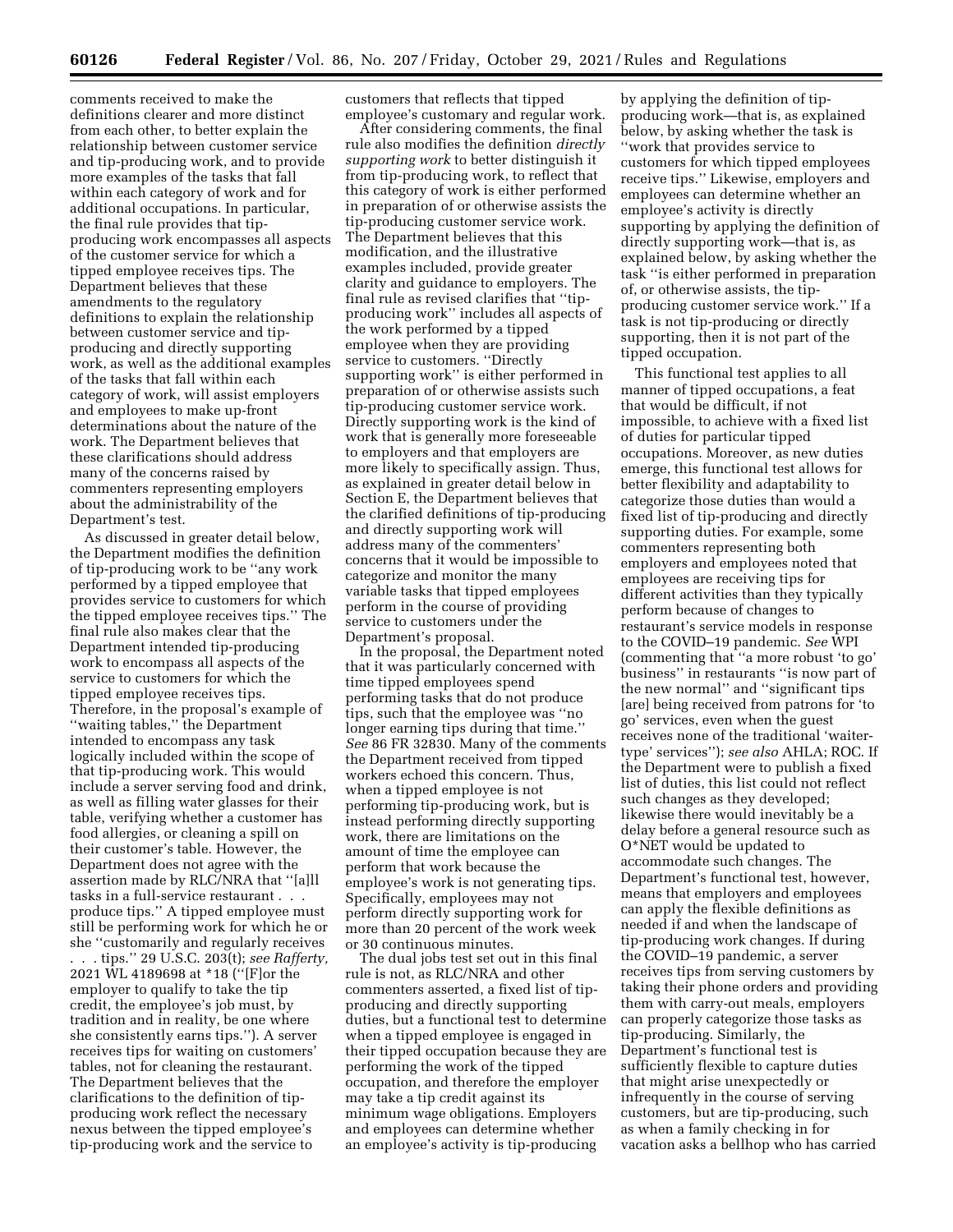their luggage to their hotel room to take their photograph.

The Department appreciates the comments from employers that its dual jobs test should rely on or use O\*NET as guidance to determine what work is part of and not part of, or directly supporting of, a particular tipped occupation. However, these commenters misapprehended the nature of the Department's test. As explained above, the dual jobs test set out in the final rule, including the definitional section setting out examples for each category of work for various tipped occupations, is not intended to be a substitute for O\*NET's fixed list of duties that tipped employees are required by their employers to perform as part of their work. Rather, the final rule creates a functional test to measure whether a tipped employee is engaged in their tipped occupation, and uses examples to explain the application of that functional test. The Department believes that its revised test allows employers to determine the nature of their tipped employees' work prior to that work being performed, and, as explained above, is also is flexible enough to be applied to new variations on tipped work. As the NPRM noted, O\*NET was not created to identify an employer's legal obligations under the FLSA. *See* 86 FR 32825. Further, as groups representing employees also pointed out, O\*NET only reflects what tipped employees are required to do by their employers, not the tasks that actually make up part of their tipped occupation, and is consequently not a helpful tool to use in determining whether an employee is engaged in their tipped occupation, even if, as under the 2020 rule, it is only used as a guide. As the Eleventh Circuit noted in *Rafferty* v. *Denny's,* using O\*NET to define what duties are part of a tipped occupation risks creating ''a fox-guarding-thehenhouse situation'' whereby employers, by regularly assigning certain non-tipped duties to their tipped workers, could ''effectively render'' such duties part of a tipped occupation, ''whether those duties are, in fact, related or not to their [employees'] tipped duties.'' *See* 2021 WL 4189698 at \*18. In addition, unlike the Department's functional test, O\*NET does not distinguish between tipproducing and directly supporting duties. For these reasons, the Department believes that its revised test is clearer and more accurate to use than the 2020 rule's dual jobs test and in particular its use of O\*NET.

# i. Tip-Producing Work—§ 531.56(f)(2) 26

The NPRM proposed to define *tipproducing work* as ''[a]ny work for which tipped employees receive tips,'' and included a number of examples illustrating the application of this definition to a number of occupations. The proposed rule explained, for example, that ''[a] server's tip-producing work includes waiting tables [and] a bartender's tip-producing work includes making and serving drinks and talking to customers.'' The final rule adopts the definition of tip-producing work as proposed with slight modifications to reflect comments received on the proposed rule and to include additional examples of work that fit within that definitional category.

#### (a.) Comments

As explained above, the Department received a number of comments about the definition of tip-producing work, arguing that it did not provide enough clarity about the kinds of tip-producing work that are included within the occupations listed as well as other occupations that were not listed, and that it was unclear what tasks were encompassed within the examples of tip-producing work listed in the NPRM. Several commenters representing employers said that the proposed rule's references to types of tip-producing work, such as its reference to ''waiting tables'' as an example of a server's tipproducing work, were vague, and asked the Department in a final rule to set forth specific examples of tasks that are encompassed within those broad categories of work. For example, several commenters noted that the proposal's example of the tip-producing work of a server, waiting tables, was insufficiently clear. *See, e.g.,* Littler (''For example, the Proposed Rule states that 'waiting tables' by a server is tip-producing, but nowhere does it explain what is encompassed by 'waiting tables.' ''); AHLA (''DOL's categorization . . . of servers into a single duty of 'waiting tables' . . . comes with no reference or explanation''). WPI noted, for example, that tasks logically included within the scope of table service includes walking to the kitchen or bar to retrieve prepared food and drink and delivering those items to the customers; filling and refilling drink glasses; attending to customer spills or items dropped on the floor adjacent to customer tables; processing credit card and cash payments; and removing plates, glasses, silverware, or other items on the table during the meal service. NELP proposed

that the Department should clarify in a final rule that ''tip producing'' work must ''be customer-facing, to ensure that workers paid a subminimum wage are truly in a position to earn tips that would bring them up to the minimum wage,'' arguing that without such a bright-line clarification, employers could continue to pay its tipped employees \$2.13 an hour for work that is not tip-producing.

As noted above, commenters stated that tipped employees may perform work that would be considered directly supporting under the proposal while they are also actively engaged in work that would be considered tip-producing, and expressed concern with the difficulty of categorizing such time. *See*  Landry's; WPI; Small Business Administration (SBA) Office of Advocacy. For instance, Landry's noted that bartenders may perform tasks such as cleaning bar glasses and preparing drink garnishes while they are also taking orders from customers. *See also*  SBA Advocacy (referring to a bartender serving drinks while cleaning and stocking the bar area).

As also noted above, commenters asked how the definition of tipproducing work applies to tipped employees such as bussers and service bartenders, who do not receive tips directly from customers but from the tipped employees that they support, such as servers. Relatedly, commenters asked the Department to identify tipproducing work for employees such as counterpersons and certain sushi chefs who both prepare and serve food to customers.

(b.) Discussion of Comments and Final Rule Modifications

In response to the comments received, the final rule modifies the definition of *tip-producing work* to clarify that customer service is a necessary predicate to a tipped employee's receipt of tips. The final rule defines *tipproducing work* as ''any work performed by a tipped employee that provides service to customers for which the tipped employee receives tips.'' The Department believes that the final rule's reference to customer service lends additional and important clarification about the types of work that qualify as tip-producing work under this test. Also in response to comments, § 531.56(f)(2)(ii) of the final rule includes more examples of tipproducing work, including for additional occupations, to illustrate the scope and application of this regulatory term. This list of examples is illustrative only and is not exclusive. The final rule also clarifies that the types of tip-

<sup>26</sup>Proposed § 531.56(f)(1)(i).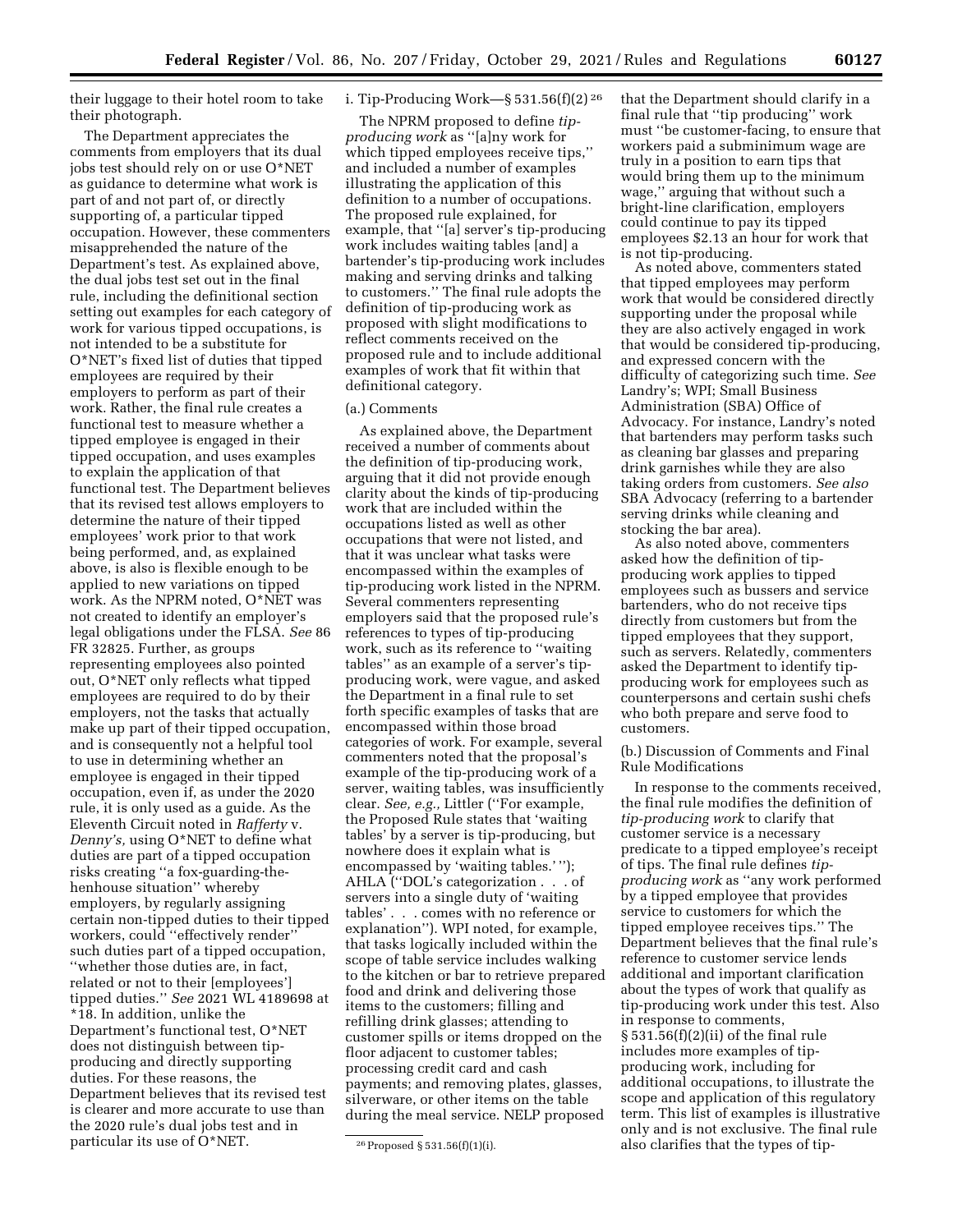producing work on the list include all aspects of the service to customers for which the tipped employee receives tips. Although the NPRM listed a number of examples of tip-producing work for several tipped occupations, commenters expressed confusion and concern about the scope of the tasks encompassed in the tip-producing work identified in the proposed rule and also asked for examples of additional tipproducing work for those and additional occupations.

With respect to the scope of the tasks that are included within the category of work identified as tip-producing, the Department notes, as it explained above, that it intended this category of work to be broadly construed to logically include all activity within that category. The final rule thus clarifies that tipproducing work ''includes all aspects of the service to customers for which the tipped employee receives tips.'' The Department agrees with commenters who proposed that the tip-producing work of ''waiting tables,'' which can also be described as ''providing table service,'' encompasses the many different tasks in which the server engages in order to provide the table service, and changes the regulatory text to clarify that a server's tip-producing work ''includes providing table service, such as taking orders, making recommendations, and serving food and drink.'' The Department also agrees with those commenters that suggested that a server's tip-producing activity of waiting tables, or providing table service, generally encompasses the activities included within the scope of that table service: Walking to the kitchen or bar to retrieve prepared food and drink and delivering those items to the customers; filling and refilling drink glasses; attending to customer spills or items dropped on the floor adjacent to customer tables; processing credit card and cash payments; and removing plates, glasses, silverware, or other items on the table during the meal service.

The Department agrees with Seyfarth's comment that in the hospitality industry, tip-producing work for servers, bartenders, and nail technicians is broader than simply serving food and drinks, or performing manicures. Thus, the Department agrees with the assessment that a bartender's tip-producing work of preparing drinks may include generally talking to the customer seated at the bar and ensuring that a patron's favorite game is shown on the bar television, a server's tipproducing work includes bringing a highchair and coloring book for an infant seated at their table, and a nail

technician's tip-producing work would include helping their customer pick out a complementary shade of polish, or taking their own customer's payment. In response to comments asking how to categorize the time that a tipped employee spends performing directly supporting work when they are also actively engaged in tip-producing work, such as a bartender who organizes the bar while preparing drinks and chatting with customers, the Department notes that this rule does not limit the amount of time for which an employer may take a tip credit when a tipped employee is performing tip-producing work. Therefore, an employer may take a tip credit when a worker is performing tipproducing work even if the worker is also performing directly supporting work. This situation is in contrast to a tipped employee who performs directly supporting work while there is a lull in service, such as a server who folds napkins while waiting for her last table to pay their bill. In this situation, the server is not actively engaged in tipproducing work, and thus the time is properly categorized as directly supporting.

Moreover, as revised and described herein, the *tip-producing work* of some tipped employees would also include tasks that were identified as *directly supporting work* in the proposed rule, if those tasks are performed as part of service that the tipped employee is providing to a customer. The determination is whether the tipped employee can receive tips because they are performing that task for a customer. For example, a bartender who retrieves a particular beer from the storeroom at the request of a customer sitting at the bar, is performing tip-producing work, even though a bartender who retrieves a case of beer from the storeroom to stock the bar in preparation for serving customers, would be performing directly supporting work, as explained in the NPRM. *See* 86 FR 32829. A server adding a garnish to a plate of food in the kitchen before serving the prepared food to the customer, or wiping down a spill on a customer's table, is performing the tip-producing customer service work of serving tables. In contrast, a server assigned to clean around the beverage station is performing work in preparation of or otherwise assisting tipproducing work and thus is performing directly supporting work.

The Department's longstanding position has been and continues to be that general food preparation, including salad assembly, is not part of the tipped occupation of a server.<sup>27</sup> However, a

server's tip-producing table service may include some work performed in the kitchen for their customer akin to garnishing plates before they are taken out of the kitchen and served, such as toasting bread to accompany prepared eggs, adding dressing to pre-made salads, scooping ice cream to add to a pre-made dessert, ladling pre-made soup, placing coffee into the coffee pot for brewing, and assembling bread and chip baskets. The Department does not consider those tasks to be ''food preparation'' that is not part of the tipped occupation of a server when they are performed as part of the customer service work for which the tipped employee receive tips. This work is distinguishable from a server being assigned to perform general food preparation work in the kitchen, such as slicing fruits and vegetables, which is not part of the tipped occupation of a server.

Commenters also asked the Department to explain in the final rule how its definitional tests applied to tipped employees such as bussers, whose tip-producing work is performed in assistance of other tipped employees' work. A busser's tip-producing work includes assisting servers with their customer service work that produces tips, such as providing table service, just as a barback's tip-producing work includes assisting bartenders with their customer work that produces tips, such as making and serving drinks. As revised, the definition of *tip-producing work* clarifies that this category applies to work, such as bussing tables, performed by tipped employees like bussers who do not directly receive tips from customers, because this work provides service to customers for which the tipped employee (*i.e.,* the busser) receives tips, even though they usually receive the tips from other tipped employees (*i.e.*, servers).<sup>28</sup> The tipproducing work of a busser would include, for example, resetting tables during table service in between customers, because this work is not done in preparation of the tip-producing work but *is* the busser's tip-producing work, as compared to the busser's work of setting tables, folding napkins and rolling silverware before the restaurant

<sup>27</sup>*See, e.g.,* 1979 Opinion Letter.

<sup>28</sup>Several commenters commented that the proposed rule's test was flawed because, *e.g.,* it catalogued the same work performed by a server and a busser in different definitional categories (*i.e.,*  tip-producing and directly supporting). To the extent that this is true under the revised test, this categorization of tasks merely reflects the unique nature of some tipped employees' tip-producing work, such as bussers and service bartenders, who receive tips from other tipped employees such as servers because they are supporting their customer service, tip-producing work.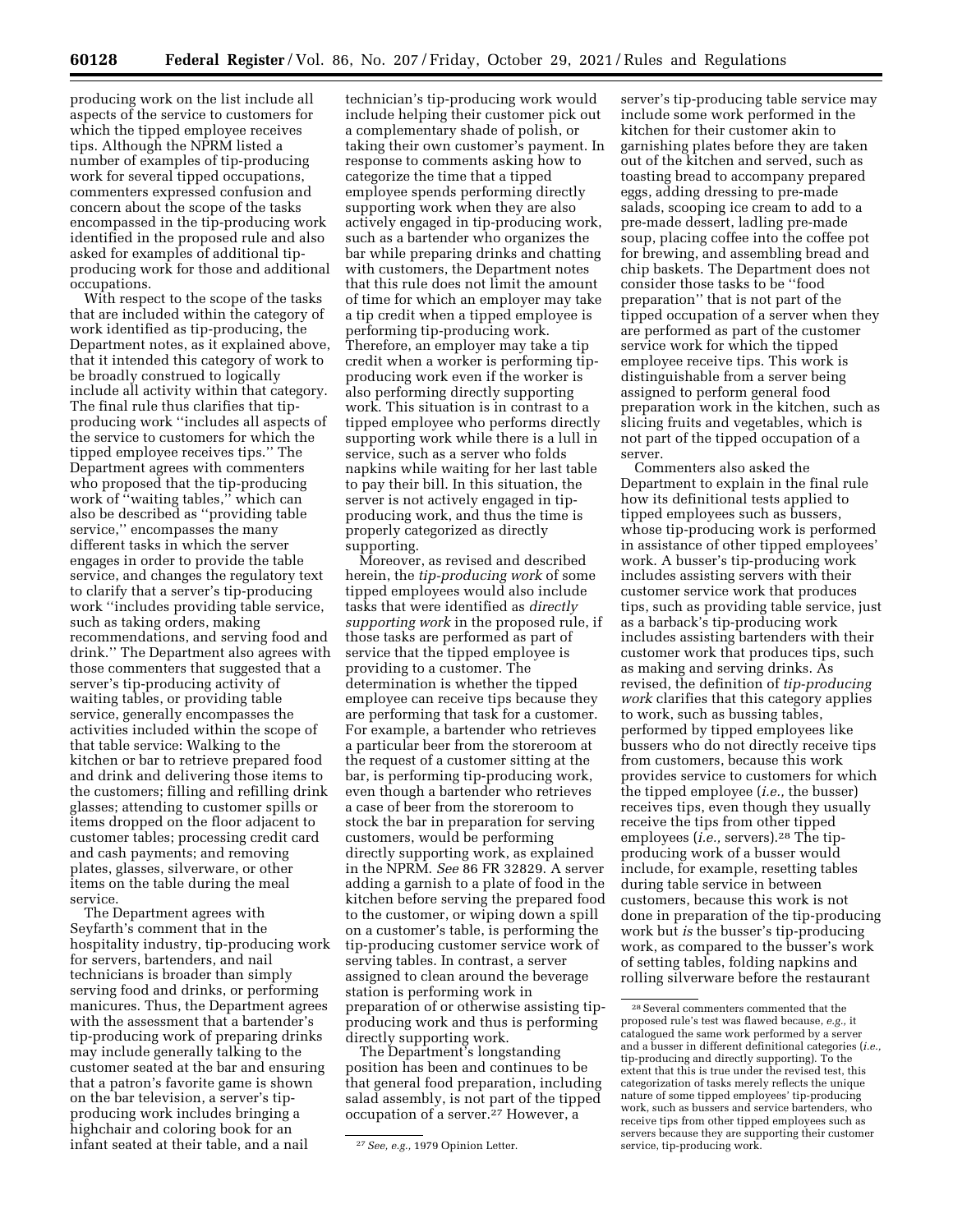is open to customers, which is done in preparation of the tip-producing work of resetting tables during table service.29 The definition of *tip-producing work*  also applies to service bartenders, who are tipped by servers because they prepare drinks for servers to bring to tables and therefore perform customer service work even if their work is not customer facing.30

The final rule also expands the list of examples of work that would meet the definition of tip-producing work, including for additional occupations, in response to comments asking for more examples to illustrate the regulatory definition. This list of tasks that are encompassed within the tip-producing activities identified in the regulatory definition is not exhaustive and can be fact-specific. As noted above, the final rule also explains that tip-producing work, including the types of work on that list, includes all aspects of the service to customers for which the tipped employee receives tips. The final rule explains, for example, that a bartender's tip-producing work of making and serving drinks includes the customer-service work of talking to customers at the bar and, if the bar includes food service, serving food to customers. The tip-producing work of a nail technician at a nail salon includes, for example, the customer service work of performing manicures and pedicures but would also include customer service work such as assisting the patron to select the type of service, including the right shade of polish. The tip-producing work of a parking attendant includes, for example, the customer service work of parking and retrieving cars and moving cars in order to retrieve a car at the request of customers. The tipproducing work of a service bartender includes, for example, the customer service work of preparing drinks for table service. The tip-producing work of a hotel housekeeper includes, for example, the customer service work of cleaning hotel rooms. The tip-producing work of a busser includes, for example, assisting servers with their tipproducing work, such as table service,

including filling water glasses, clearing dishes from tables, fetching and delivering items to and from tables, and bussing tables, including changing linens and setting tables. The tipproducing work of a hotel bellhop includes, for example, the customer service work of assisting customers with their luggage. All of this work is work that provides service to customers for which tipped employees receive tips. Also in response to comments, the final rule clarifies that the tip-producing work of a tipped employee who both prepares and serves food to customers, such as a counterperson or certain types of sushi chefs, includes all tasks that are performed in order to provide the customer service work of preparing and serving the food.

For these reasons, the Department finalizes the definition of *tip-producing work* with slight modifications and renumbers that provision as § 531.56(f)(2).

#### ii. Directly Supporting Work—  $§ 531.56(f)(3)<sup>31</sup>$

Proposed § 531.56(f)(1)(ii) addressed work that does not itself generate tips but that supports the tip-producing work of the tipped occupation because it assists a tipped employee to perform the work for which the employee receives tips. The NPRM proposed to define this *directly supporting work* as work that is part of the tipped occupation provided it is not performed for a substantial amount of time, and defined the term as ''work that assists a tipped employee to perform the work for which an employee receives tips.'' The final rule adopts the definition of directly supporting work as proposed with slight modifications to reflect comments received on the proposed rule, clarify the scope of the definition, and to add additional examples of work that fit within that definitional category.

# (a.) Comments

Chairman Bobby Scott and several other Members commented that the proposed rule's reference to ''directly supporting'' work was preferable to the ''related duties'' terminology used in previous Departmental dual jobs guidance because ''related duties'' potentially captured work that was only remotely related to the tipped occupation. As with tip-producing work, commenters criticized the proposed rule's definition of directly supporting work as unclear, and asked the Department to either abandon its new test or to make its definitions clearer and easier to use. A few

commenters asked the Department to add more examples of work that fell within this definition for additional tipped occupations. MRA asked whether the proposed rule's list of directly supporting work was finite, such as, for example, whether ''slicing and pitting fruits for drinks'' is the only permissible ''side work'' for bartenders.

Commenters also asked the Department how the proposed rule applied to down time, where employees do not have any customers to serve. The CFCBA, for example, provided an example of a server who spends 15 minutes performing directly supporting work before the restaurant opens and then does no work for the next 30 minutes waiting for her first table. MRA similarly asked how the test would apply to periods of time when a tipped employee does not have a customer to serve and is ''sit[ting] or stand[ing] idle.'' *See also* SBA Advocacy (''Small restaurants commented that a typical workday there may include a wave of customers, followed by a slowdown.'').

(b.) Discussion of Comments and Final Rule Modifications

In response to comments, § 531.56(f)(3) of the final rule modifies the proposed rule's definition of *directly supporting work* to clarify the scope of work that fits within this category and adds additional examples to further illustrate the application of the definition. The final rule explains that directly supporting work is work that is part of the tipped occupation, provided it is not performed for a substantial amount of time. As revised, the final rule also explains that directly supporting work is work which is performed by a tipped employee in preparation of, or to otherwise assist tipproducing customer service work, and the examples illustrate this concept. *Directly supporting work* would include, for example, work performed by a tipped employee such as a server or busser in a restaurant before or after table service, such as rolling silverware, setting tables, and stocking the busser station, which is done in preparation of the tip-producing customer service work.

By clarifying in the final rule that the definition of tip-producing work is work that provides service to customers including all aspects of that service—for which the tipped employee receives tips, and directly supporting work is performed in preparation for that work, it is easier to distinguish between tipproducing and directly supporting work, and it is easier for employers to keep track of work included in the 20 percent and 30-minute limits. As

<sup>29</sup>Further illustrating this point, a housekeeper's work of cleaning a room to get it ready for a customer is not *directly supporting work* done in preparation of the tip-producing work of cleaning hotel rooms for customers, but *is* the tip-producing work, as compared with work that directly supports the room cleaning, such as stocking the housekeeping cart.

<sup>30</sup>As noted above, both bussing and service bartending have long been considered to be occupations that customarily and regularly receive tips, as opposed to cooks or dishwashers, for example. *See* S. Rep. No. 93–690, at 43. This final rule does not disturb these longstanding

<sup>31</sup> Proposed § 531.56(f)(1)(ii).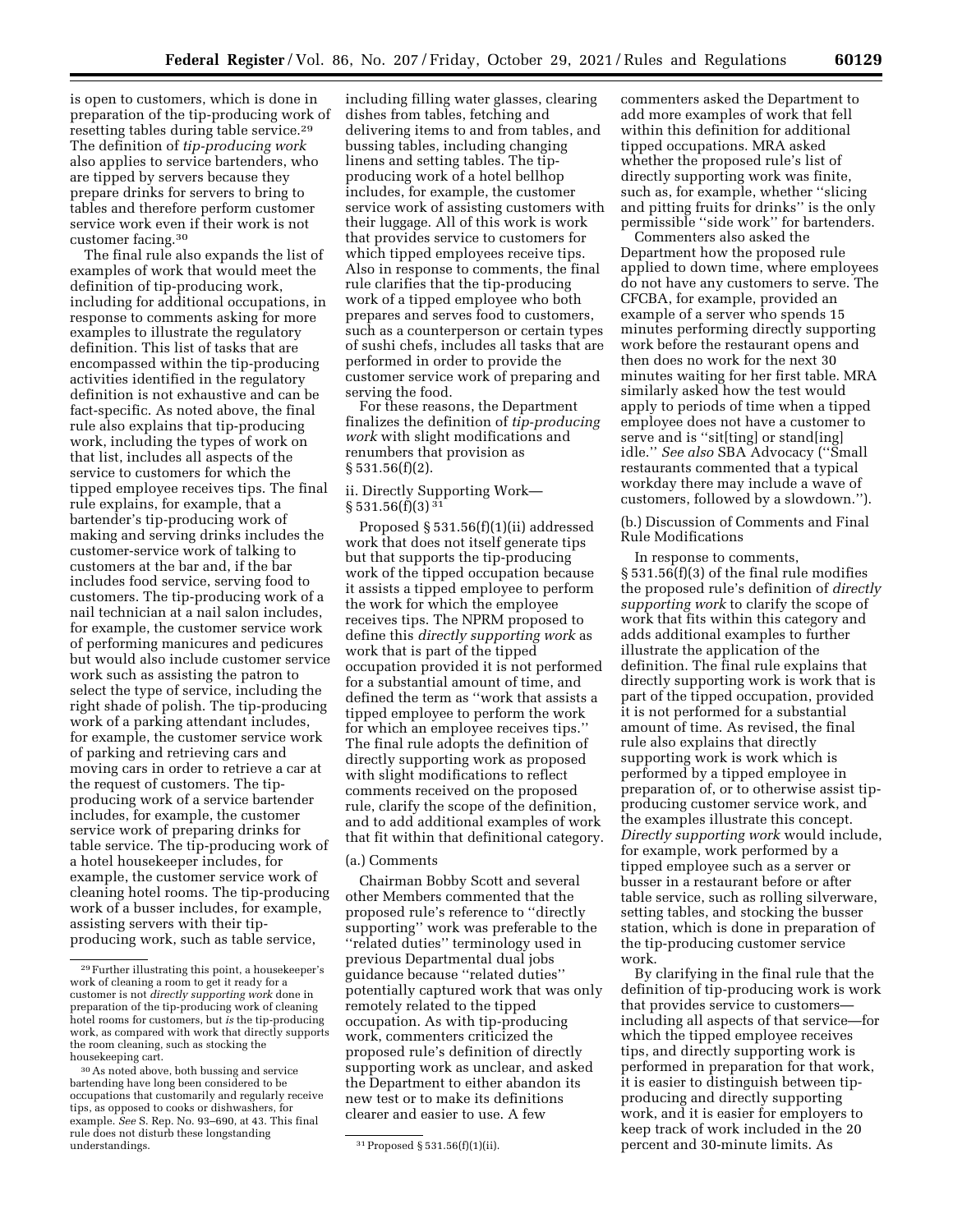explained above, the tip-producing work of some tipped employees may also include tasks that are identified as examples of directly supporting work when those tasks are performed as part of service that the tipped employee is providing to a customer. For example, a bartender who in the course of providing tip-producing service to customers, wipes down the surface of the bar and tables in the bar area where customers are sitting, and cleans bar glasses and implements used to make drinks for those customers, is performing tip-producing work because she is performing service to customers for which the bartender receives tips. If the bartender performs these same tasks before or after the restaurant is open, these same tasks would be directly supporting work because they are not performed as part of service to customers for which the tipped employee receives tips.

In response to comments asking how to categorize a tipped employee's down time, when the employee has started their shift and is waiting for customer service to commence but is otherwise not performing any customer service work or work in support of customer service work, the Department notes that this question is answered by the revised definitions in the final rule. In this circumstance, where the employee is not providing service to customers for which the tipped employee receives tips, that time cannot be categorized as tip-producing work under the revised definition. Because the tipped employee is available to immediately provide customer service when the customer arrives, however, the time is being spent in preparation of the customer service, and is therefore properly categorized as directly supporting work.

Also in response to comments, the final rule adds examples of directly supporting work, including for additional occupations, to illustrate the scope and application of this regulatory term. The examples illustrate tasks performed by a tipped employee that are *directly supporting work* when they are performed in preparation of or to otherwise assist the tip-producing customer service work and when they do not provide service to customers. This list is illustrative but not exhaustive.

The final rule explains, for example, that when performed in preparation of or to otherwise assist tip-producing customer service work, a server's directly supporting work includes dining room prep work, such as refilling salt and pepper shakers and ketchup bottles, rolling silverware, folding napkins, sweeping or vacuuming under

tables in the dining area, and setting and bussing tables. The final rule also clarifies that a bartender's directly supporting work, when performed in preparation of or to otherwise assist tipproducing customer service work, includes work such as slicing and pitting fruit for drinks, wiping down the bar or tables in the bar area, cleaning bar glasses, arranging bottles in the bar, fetching liquor and supplies, and vacuuming under tables in the bar area. A bartender's directly supporting work, when performed in preparation of or to otherwise assist tip-producing customer service work, would also include, for example, cleaning ice coolers and bar mats, and making drink mixes and filling up dispensers with drink mixes. If a bartender works at a bar that includes food service to customers seated in the bar area, the bartender's directly supporting work would include, for example, work that is done in preparation of or otherwise assists the bartender's tip-producing work of providing table service, including the basic food preparation work identified for servers, above. A nail technician's directly supporting work includes, for example, cleaning pedicure baths between customers, cleaning and sterilizing private salon rooms between customers, and cleaning tools and the floor of the salon. The directly supporting work for a parking attendant includes, for example, cleaning the valet stand and parking area, and moving cars around the parking lot or garage to facilitate the parking of patrons' cars. The directly supporting work of a service bartender includes, for example, slicing and pitting fruit for drinks, cleaning bar glasses, arranging bottles, and fetching liquor or supplies before or after the bar is open to customers. The directly supporting work of a hotel housekeeper includes, for example, stocking the housekeeping cart. The directly supporting work of a busser includes, for example, pre- and posttable service prep work such as folding napkins and rolling silverware, stocking the busser station, and vacuuming the dining room, as well as wiping down soda machines, ice dispensers, food warmers, and other equipment in the service alley. The directly supporting work of a hotel bellhop includes, for example, rearranging the luggage storage area and maintaining clean lobbies and entrance areas of the hotel.

For these reasons, the final rule makes slight modifications to the definition of *Directly supporting work* and renumbers that provision as  $\S 531.56(f)(3)$ .

c. Work That Is Not Part of the Tipped Occupation—§ 531.56(f)(5) 32

The NRPM proposed to define *work that is not part of the tipped occupation*  as ''any work that does not generate tips and does not directly support tipproducing work.'' Consistent with the other revisions to the definitional section, § 531.56(f)(5) of the final rule slightly modifies the proposed rule's definition of work that is not part of the tipped occupation to also reflect its relationship to customer service. The Department also slightly modifies the definition of work that is not part of the tipped occupation to reflect the changes to the definitions of tip-producing work and directly supporting work. As finalized, the rule explains that work that is not part of the tipped occupation is any work that does not provide service to customers for which tipped employees receive tips, and does not directly support tip-producing work. The final rule also adds examples of work from additional occupations that fall within this definitional category to illustrate the scope and application of this regulatory term. As in the proposal, and consistent with longstanding Department enforcement, an employer may not take a tip credit for any time spent on work that is not part of the tipped occupation.

#### i. Comments

Employees and groups representing employees generally supported the NPRM, including its definition of work that is not part of the tipped occupation. As discussed above, some commenters representing employers commented that the proposed rule's definition of work that is not part of the tipped occupation was flawed because the Department lacked statutory authority to limit an employer's ability to take a tip credit for employees who are engaged in a tipped occupation irrespective of the type of work those employees are performing. Relatedly, some commenters representing employers argued that the NPRM's examples of work that is not part of the tipped occupation improperly included work that should be categorized as work that is part of the tipped occupation.

Commenters representing employers also proposed that certain tasks highlighted by the Department as work that is not part of the tipped occupation were more nuanced than the Department realized. For example, the NPRM stated that food preparation is not part of a server's tipped occupation because it is not tip-producing work and

<sup>32</sup>Proposed § 531.56(f)(2).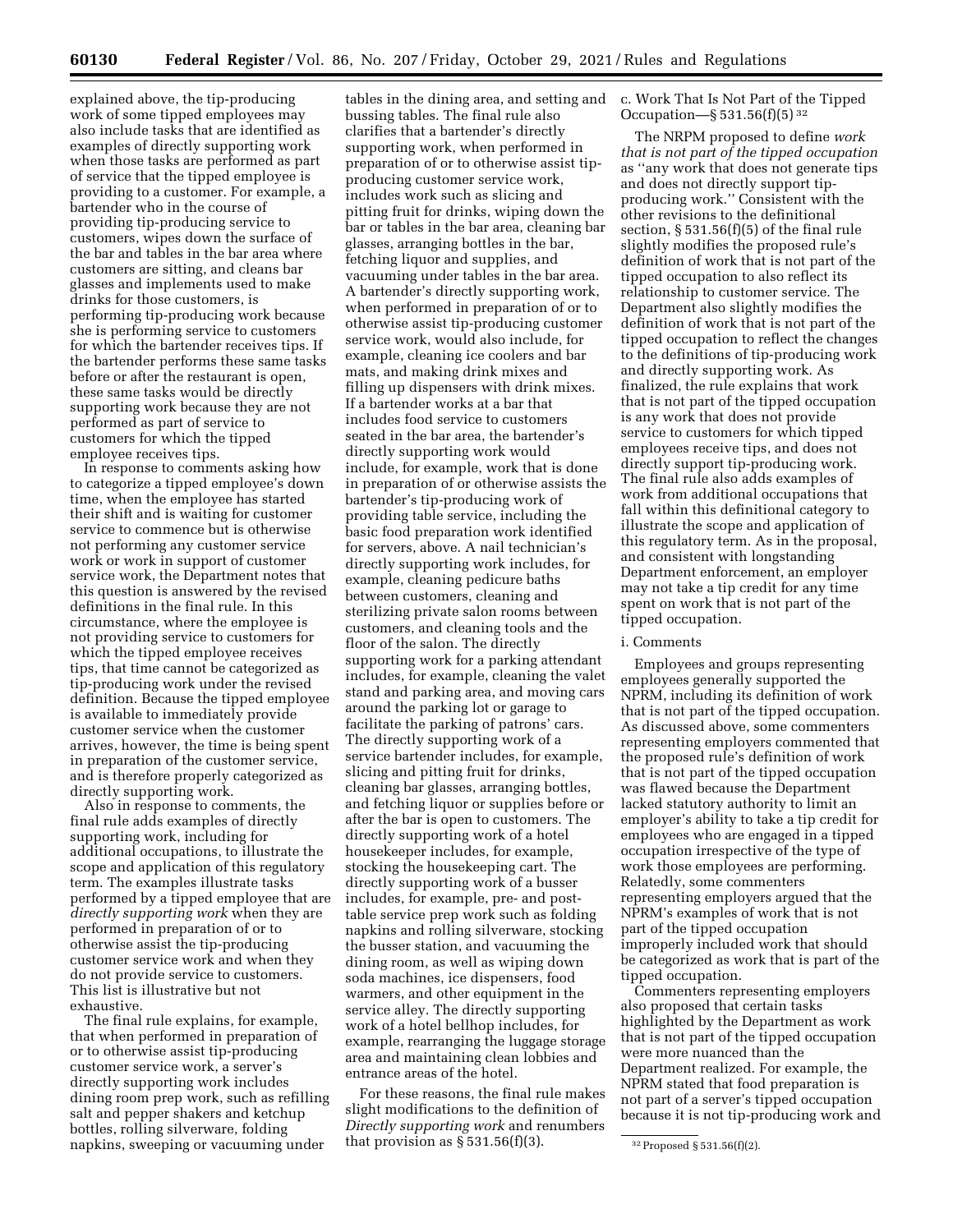does not directly support the tipproducing work, but that garnishing a plate is directly supporting work for the tipped occupation of server. As explained above, commenters identified a number of other basic, non-cooking tasks regularly performed by servers in the kitchen as part of their customer service, such as toasting bread to accompany prepared eggs, and asked whether those tasks are sufficiently similar to garnishing plates such that they can be considered directly supporting work.

A few employer-side commenters also asked the Department to distinguish bathroom cleaning, which WPI identified as work that is *not* part of a server's tipped occupation, from the work that those commenters identified as regularly performed by servers: Monitoring bathrooms to ensure that they are tidy and stocked with supplies, and/or to consider such work to be *de minimis.* RLC/NRA objected to the Department's statement that the task of cleaning bathrooms is not related to the tipped occupation of a server, stating that ''[t]ipped employees, including servers and hosts, can and do spend time cleaning bathrooms. This does not typically mean conducting a deep clean or scrubbing toilets during a meal service, but . . . monitoring the cleanliness and readiness of the bathrooms while the restaurant is open. This can include wiping up water on the counters, picking up paper on the floors, quick mopping of the floors to address spills, or making sure that there is an adequate supply of toilet paper, paper towels, and hand soap.'' WPI opined that while it is completely reasonable that cleaning bathrooms should be compensated at the full minimum wage, the final rule should create a *de minimis* exception for servers who might clean up a spill in the restroom or pick up a piece of paper off the floor. Groups representing employees, on the other hand, commented that the proposed rule properly concluded that cleaning bathrooms is not part of a server's tipproducing work.

ii. Discussion of Comments and Final Rule Modifications

Consistent with the revisions to the definitions of tip-producing work and directly supporting work, § 531.56(f)(5) of the final rule slightly modifies the proposed rule's definition of *work that is not part of the tipped occupation* to also reflect its relationship to customer service and to reflect the changes in the final rule to a few of the other definitions. As finalized, the rule explains that work that is not part of the

tipped occupation is any work that does not provide service to customers for which tipped employees receive tips, and does not directly support tipproducing work.

In response to comments, the final rule also expands upon its existing examples of work that is not part of the tipped occupation and includes additional occupations. This list is illustrative only and is not exclusive. As explained in more detail above, while the final rule states that food preparation is not part of the tipped occupation of a server, it also provides that certain types of work performed by a server in the kitchen, such as toasting bread to accompany prepared eggs, is sufficiently similar to garnishing plates such that it can be considered part of the server's tip-producing table service rather than food preparation. As revised, the final rule also explains, for example, that preparing food, including salads, and cleaning the kitchen and bathrooms, is not part of the tipped occupation of a server because that work does not provide service to customers for which those tipped employees receive tips, and does not directly support tip-producing work. The final rule's conclusion that salad preparation is food preparation and is therefore not part of the tipped occupation of a server is consistent with the Department's opinion letters providing that an employer cannot take a tip credit for any time servers spend preparing salads, a position that the Department reaffirms here. The Department appreciates the comments explaining that restaurant employers typically ask servers to monitor bathrooms for cleanliness. However, the Department's position for many years was that cleaning bathrooms is not part of the tipped occupation of a server, and it reaffirms that position here.33 Because cleaning bathrooms is work for which the employer cannot take a tip credit against its minimum wage obligations, the Department also declines to adopt the suggestion that it create a *de minimis* exception for this limited amount of work because of concerns that such an exception would be ripe for abuse.

The final rule also provides the following examples illustrating *work that is not part of the tipped occupation*  because the work does not provide service to customers for which tipped employees receive tips, and does not directly support tip-producing work. Preparing food, including salads, and cleaning bathrooms, is not part of the

tipped occupation of a server. Cleaning the dining room or bathroom is not part of the tipped occupation of a bartender. Ordering supplies for the salon is not part of the tipped occupation of a nail technician. Servicing vehicles is not part of the tipped occupation of a parking attendant. Cleaning the dining room and bathrooms is not part of the tipped occupation of a service bartender. Cleaning non-residential parts of a hotel, such as the exercise room, restaurant, and meeting rooms, is not part of the tipped occupation of a hotel housekeeper. Cleaning the kitchen or bathrooms is not part of the tipped occupation of a busser. Retrieving room service trays from guest rooms is not part of the tipped occupation of a hotel bellhop.

For these reasons, the Department finalizes the definition of *Work that is not part of the tipped occupation* with slight modifications and renumbers that provision as  $\S 531.56(f)(5)$ .

# *E. Substantial Amount of Time— § 531.56(f)(4)* 34

In the NPRM, the Department proposed to limit directly supporting work that is part of a tipped occupation to less than a substantial amount of time. The Department proposed to define *substantial amount of time* to include two categories of time. The Department proposed that an employee has performed directly supporting work for a substantial amount of time if the tipped employee's directly supporting work either (1) exceeded 20 percent of the hours worked during the employee's workweek or (2) was performed for a continuous period of time exceeding 30 minutes. Under the first prong, the Department proposed to provide a tolerance of 20 percent of an employee's workweek, such that an employer could not take a tip credit for any time spent performing directly supporting work that exceeded 20 percent of the workweek. Under the second prong, the Department proposed to establish a threshold of 30 continuous minutes of directly supporting work, such that, if an employee performed directly supporting work for a continuous, or uninterrupted period that exceeded 30 minutes, the employer could not take a tip credit for that entire continuous period of time that was spent performing the directly supporting work. As discussed in greater detail below, the Department finalizes its definition of substantial amount of time as proposed with modifications.

<sup>33</sup>*See, e.g.,* Br. for Department of Labor as Amicus, at 18 n.6, *Fast* v. *Applebee's Int'l, Inc.,* 638

<sup>&</sup>lt;sup>34</sup> Proposed § 531.56(f)(1)(iii).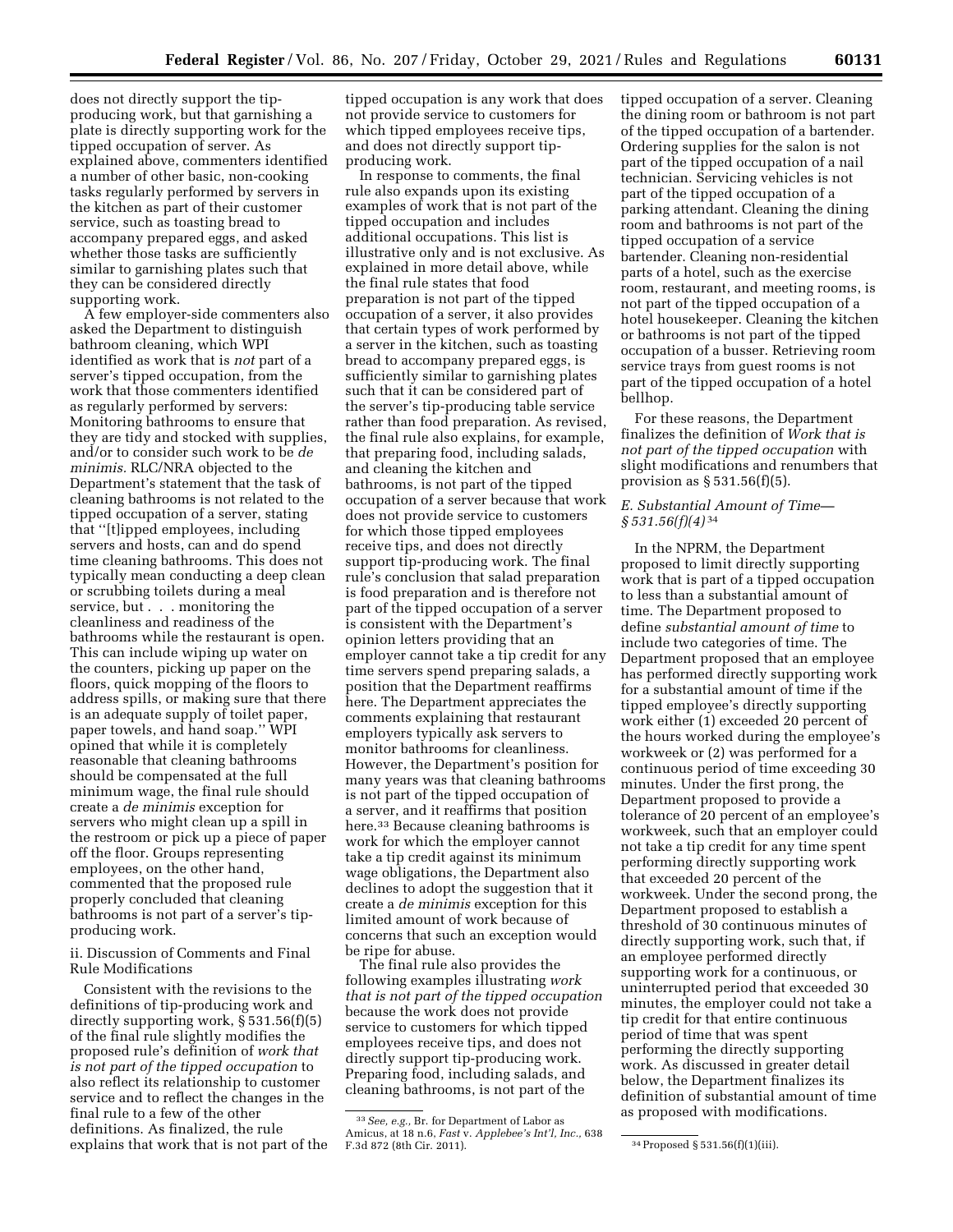# 1. Comments

Commenters representing employees were generally supportive of including specific time limits in the definition of substantial amount of time and supported this approach over that taken in the 2020 Tip final rule. Commenters including NELP, Fish Potter Bolaños, Community Legal Services of Philadelphia, and ROC United argued that ''bright-line rules'' such as 20 percent of a workweek or 30 continuous minutes, would make it easier to comply with and enforce limits on directly supporting work. And they emphasized that such bright lines were an improvement over the ''reasonable time'' standard in the 2020 Tip final rule, which, they argued, gave ''unscrupulous employers'' too much latitude to abuse the tip credit because the term ''reasonable time'' was not specifically defined.

In contrast, several commenters representing employers expressed opposition to specific time limits on directly supporting work, urging ''the Department to eschew the 80/20 rule (or any other mathematical formula) for determining tip credit eligibility for side work.'' *See, e.g.,* MRA. Many employers and commenters representing employers expressed concern that it would be too difficult to monitor workers' directly supporting duties to ensure they do not exceed the 20 percent tolerance or the 30-minute limit or distinguish such duties from duties outside the occupation. *See* AHLA; CWC; Landry's; Chamber. Although the NPRM did not propose a new recordkeeping requirement, these commenters maintained that employers would need to track employees' time performing various tasks in order to comply with the regulation and also to defend themselves against claims that the employer improperly took a tip credit when employees performed a substantial amount of directly supporting work. *See, e.g.,* WPI; RLC/ NRA. The CWC warned that the Department's new test would require ''perpetual surveillance'' of tipped workers to determine what type of work they were performing and to track the amount of time spent performing work in each definitional category. The SBA Office of Advocacy also stated that, according to the feedback it had received from small businesses, the proposal would require employers to ''track their workers' tasks minute to minute to utilize the tip credit wage,''

which would be burdensome for small employers.35

In particular, many commenters representing employers and individual employers expressed concern about the difficulty of tracking time when employees perform what the commenters understood to be directly supporting activities when the employee is also providing service to customers. *See, e.g.,* WPI (commenting on the ''impracticalities'' of tracking and recording time when employees ''quickly pivot'' between tip-producing and directly supporting work, or perform such work

''contemporaneously''); RLC/NRA (stating that during a shift, a tipped employee might ''toggle[ ] dozens or hundreds of times back and forth'' between tip-producing and directly supporting activity); Landry's (stating that it is ''nearly impossible to track'' tasks when employees ''switch between them quickly throughout a shift,'' or ''possibly even perform some of the tasks simultaneously''). RLC/NRA stated, for example, that ''[i]n a span of just five minutes, a waitress may take customer orders at a table, clear dishes from a second table, bring beverages to a third table, run a tub of dirty dishes back to the kitchen, pick up and deliver the entrées to the first table, and put on a fresh pot of coffee at the beverage station, before heading back to the second table to take customer orders.'' RLC/NRA; *see also* MRA (stating that servers frequently perform ''one or more'' directly supporting tasks ''between seating customers and waiting on tables.'').

For such tasks, which ''must be performed on an immediate, timesensitive basis,'' Seyfarth Shaw disagreed with the Department's statement in the NPRM that employers could ''adjust their business practices and staffing to reassign such duties from tipped employees to employees in nontipped occupations,'' *see* 86 FR 32833. The NRF/NCCR asserted that because employees can complete many tasks that are interspersed with customer service in very little time—including sometimes only a ''few seconds''—it will take employers ''longer to track, quantify, and record many tasks than it would to actually do them.'' The Chamber of Commerce and other commenters representing employers asserted that employees would need to ''constantly enter their time spent on

specific activities into the payroll system,'' in order to track tasks performed when the tipped employee is providing service to customers, which would disrupt workflow and productivity.

Because of these stated difficulties in tracking tasks performed during customer service, some commenters representing employers argued that the Department's proposal would compel employers to stop taking advantage of the FLSA's tip credit provision. *See e.g.,*  CWC; AHLA. AHLA and other employer commenters claimed that the proposal would make it so difficult to use the tip credit as to effectively disallow it, contrary to Congressional intent. *See*  AHLA (stating that the proposal ''seems to ultimately eliminate the tip credit by regulatory fiat''); Chamber (''The DOL cannot substitute its [will] for that of Congress.''); NRF (claiming that the Department's intention was to eliminate the tip credit ''through the promulgation of a regulation with which even the best intentioned employer could not possibly comply''). CWC requested that if the Department maintains time limits on directly supporting work it include ''regulatory language or specific examples showing how employers could comply in a more practical way that would not create a significant disincentive toward use of the tip credit.'' CWC also suggested that the Department ''consider borrowing concepts from other regulations interpreting the FLSA focusing on the importance of various job duties rather than focusing on the time spent performing specific tasks.''

Given concerns about tracking directly supporting work performed when the tipped employee is providing service to customers, Seyfarth Shaw urged the Department to adopt a ''safe harbor'' provision shielding employers from liability for a tip credit violation when an employee fails to promptly inform the employer that they spent a substantial amount of time on directly supporting work.

Several commenters also urged the Department to consider retaining the related duties test from the 2020 Tip final rule, which did not include brightline quantitative limits on directly supporting work and which they asserted would be more workable for employers than the proposal. *See*  AHLA; CWC; Landry's; Chamber; *see also* CFCBA (arguing that ''the average person'' would find the NPRM proposal ''more confusing'' than the 2020 Tip final rule). As noted above, under the 2020 Tip final rule, an employer could continue to take a tip credit for ''any hours'' that an employee performed

<sup>35</sup>As discussed below, SBA Office of Advocacy also argued that the Department underestimated the impact of its proposal on small entities and encouraged the Department to produce an Initial Regulatory Flexibility Analysis with Regulatory Alternatives.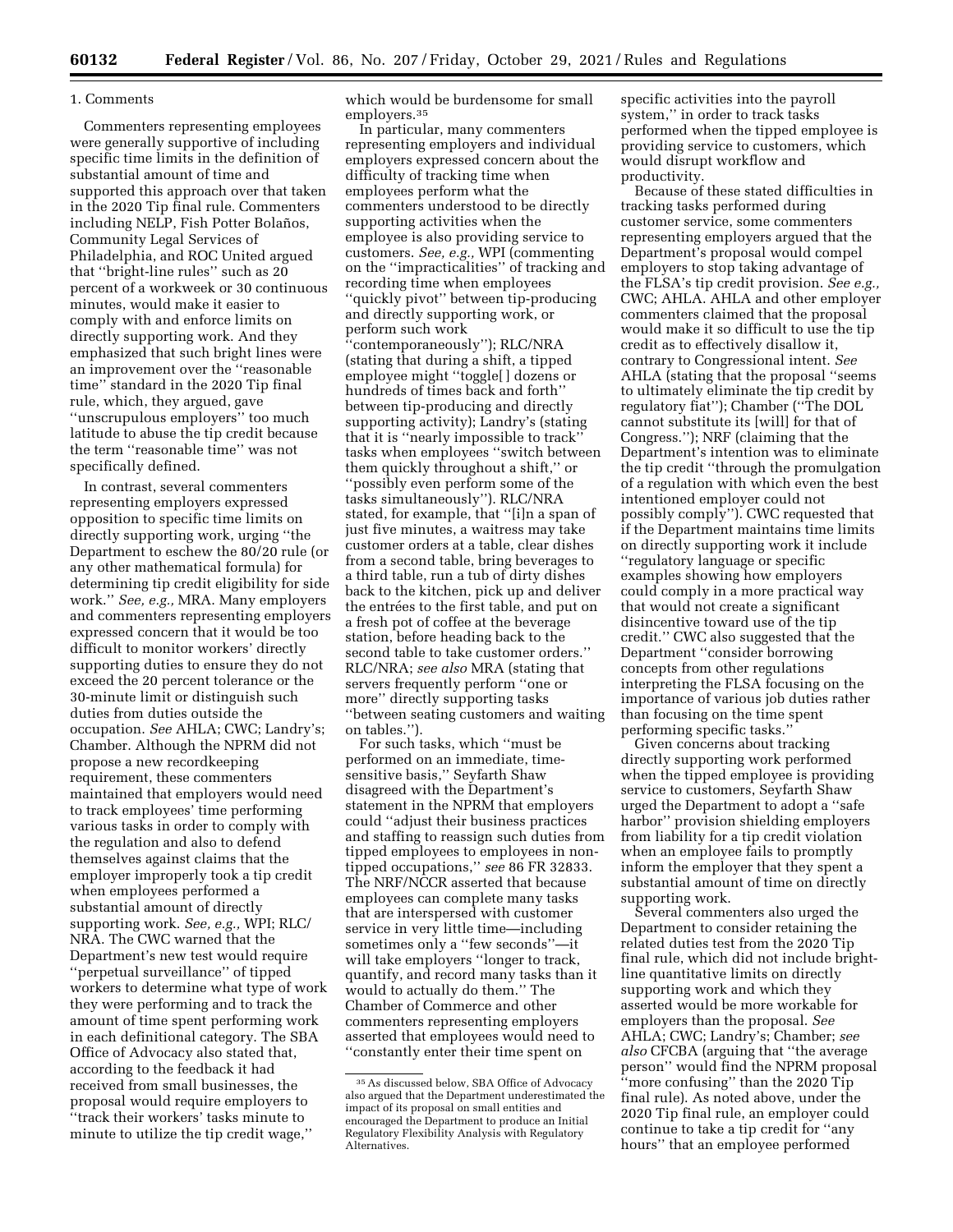related, non-tipped duties either ''contemporaneously'' with their tipped duties,'' or for ''a reasonable time'' immediately before or after performing the tipped duties.'' *See* 85 FR 86790. In the NPRM to this final rule, the Department explained its concern that the 2020 Tip final rule failed to provide clear definitions of either ''contemporaneously'' or ''for a reasonable time,'' leaving unresolved the boundaries on non-tipped work that is part of an employee's tipped occupation, and employers uncertain and employees unprotected as a result. 86 FR 32825. The Chamber of Commerce, however, asserted that ''[w]hile some may question whether a 'reasonableness' standard would create greater predictability, a reasonableness standard at least allows for a less microscopic analysis of records.'' WPI expressed a preference for the 2020 Tip final rule because it provided that a tipped employee could perform ''any tasks that are usually and customarily part of the tipped occupation'' and thus, ''dispensed with the need to determine which duties count as 'tip-producing' or 'related duties'.''

2. Discussion of Comments and Explanation of Final Rule Modifications

The Department has evaluated the comments it received and has decided to retain the proposed time limits on directly supporting work in its definition of substantial amount of time, with modifications. Under § 531.56(f)(4), as finalized, an employee has performed directly supporting work for a substantial amount of time if the tipped employee's directly supporting work either (1) exceeds 20 percent of the hours worked during the employee's workweek or (2) is performed for a continuous period of time exceeding 30 minutes.

The Department agrees with commenters representing employees that it is important to maintain brightline limits on the amount of time an employer can pay an employee a cash wage of \$2.13 per hour during which the employee does not have an opportunity to earn tips. The Department believes, moreover, that the modifications to this final rule resolve employers' practical concerns about complying with quantitative limits on directly supporting work. In particular, the Department clarifies in this final rule that some of the tasks that commenters representing employers may have understood as ''directly supporting'' tasks—which count toward the time limits—are tip-producing tasks when a tipped employee performs the task to serve their own customer—and

do not count toward the time limits. As explained above, the final rule provides that tip-producing work encompasses all aspects of the service performed by a tipped employee for their customers, for which the tipped employee receives tips. Directly-supporting work, in contrast, is performed either in preparation of or to otherwise assist the tip-producing customer service work. As explained above, the tip-producing work of some tipped employees may also include tasks that are identified as examples of directly supporting work when those tasks are performed as part of service that the tipped employee is providing to a customer.

For example, if a server takes customer orders at a table, sets the table she is serving, brings beverages to a third table, picks up a slice of pie, adds ice cream, and delivers it to the first table, and puts on a fresh pot of coffee at the beverage station for all of her tables, before heading back to the second table to take customer orders, the server is performing tip-producing work for the entire time. Accordingly, there is no need for the server's employer to count any of this work toward the 20 percent or 30-minute limits. Likewise, if a bartender takes a customer's order and prepares them a drink, takes a second customer's order and leaves the bar area to retrieve a particular wine for the customer, returns to the bar area and wipes down the bar where customers are seated, the bartender is performing tip-producing work for the entire time and there is no need to count any of this work toward the 20 percent limit or 30-minute limit.

On the other hand, if a server folds napkins for the dinner rush after her lunch customers leave, or rolls silverware for 15 minutes at the end of the night while waiting for their last table to pay their bill, or if a bartender is assigned to stock the bar generally between serving customers (as opposed to more specifically retrieving a particular bottle of alcohol to fulfill a customer's order), such side work would be categorized as directly supporting work because this work is not being performed as part of the tipped employee's service to customers for which they receive tips. Similarly, if a server is assigned to a general task such as filling condiment containers to be completed during the breakfast shift during lulls in customer service, that would be directly supporting work since it is preparatory work and is not part of providing service to a customer for which the employee receives tips. As a result, these tasks would count against the 20 percent and 30-minute limits.

But employees do not perform such tasks on an ''immediate, time-sensitive basis,'' as they might perform tasks for their customers and for which they receive tips. *See* Seyfarth. Nor do employees need to ''quickly pivot'' or ''switch'' between such tasks while serving customers. *See* WPI; Landry's. To the contrary, as mentioned above in Section D.1, many of the commenters who are tipped workers stated that they regularly performed such tasks in scheduled blocks of time. The Department believes, therefore, that employers can assign directly supporting work so that employees do not perform this work for more than a substantial amount of time. Alternatively, employers can monitor (or even track, if the employer so chooses) such tasks with relative ease, and without needing to account for employees' duties minute-by-minute. Thus, by clarifying its definitions of tipproducing and directly supporting work, the Department believes that it has substantially alleviated employers' concerns about complying with quantitative limits on directly supporting duties.

The Department declines to eliminate the time limits on directly supporting work and retain the qualitative limits on related duties test in the 2020 Tip final rule, as several commenters representing employers suggested. As the Department noted in the proposal, and as the AG Coalition and numerous employee advocates noted in their comments, the 2020 Tip final rule failed to define the key terms ''contemporaneously'' and ''for a reasonable time immediately before or after.'' *See* 86 FR 32855. This led to confusion and also failed to provide sufficient guidelines to determine when an employee ceased to be engaged in a tipped occupation. For instance, although the Department did not specifically define the term ''reasonable time'' in the 2020 Tip final rule, it stated that the standard still provides a ''sufficiently intelligible'' basis for distinguishing between duties for which an employer could and could take a tip credit; the Department also attempted to illustrate the reasonable time principle with an example. *See* 85 FR 86768 (comparing a hotel bellhop who spends 2 hours performing related non-tipped duties after spending their first 8 hours of their shift continuously performing tipped duties with one who spends 12 minutes of every hour over a 10-hour shift performing related duties). However, commenters representing employers and employees alike interpreted the 2020 Tip final rule's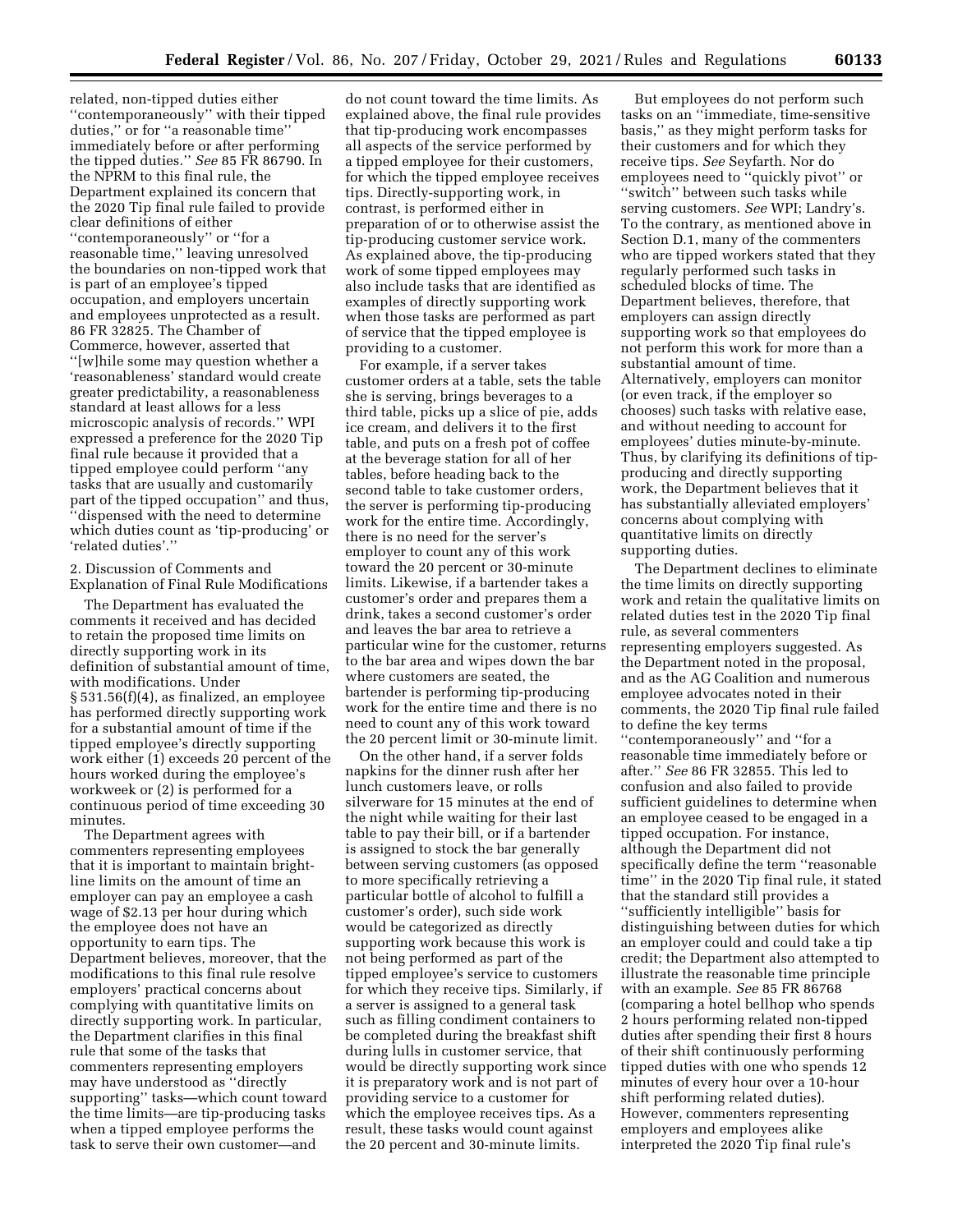''reasonable time'' language not as a means for determining when an employee has performed so much related non-tipped duties that they may no longer be paid with a tip credit but as an authorization to employers to take a tip credit for essentially *any* related non-tipped duties. *See, e.g.,* WPI (''The December 2020 Rule dispensed with the need to determine which duties count as 'tip-producing' or 'related duties,' and provided that a tipped employee could perform any tasks that are usually and customarily part of the tipped occupation.''); NWLC (arguing that the '' 'reasonable time' language'' in the 2020 Tip final rule ''removed any meaningful temporal restriction on the non-tipped duties for which an employer may claim a tip credit.'').

The Department did not intend the 2020 Tip final rule to provide no limits at all on the amount of non-tipped duties that a tipped employee can perform and for which an employer can a tip credit. However, given that the 2020 Tip final rule did not specifically define its key terms and did not have any of the quantitative limitations on non-tipped work that the Department is adopting in this final rule, the Department believes that, under the 2020 Tip final rule, employers would have been able to require tipped employees to perform a substantial amount of non-tipped work, preventing those employees from either earning tips or in the alternative, earning the full minimum wage as the cash wage. Such an outcome is contrary to the Department's longstanding interpretation of the section 3(t) of the FLSA, affirmed by multiple circuit courts, pursuant to which an employee is no longer engaged in a tipped occupation when they perform so much non-tipped work that the employee is unable to earn tips for a substantial portion of their time. *See Rafferty,* 2021 WL 4189698 at \*18; *Marsh,* 905 F.3d at 633; *Fast,* 638 F.3d at 881. The Eleventh Circuit has also suggested that, by removing quantitative limits on nontipped duties that a tipped employee can perform, the 2020 Tip final rule is in tension with the fundamental protective purpose of the FLSA. *See Rafferty,* 2021 WL 4189698 at \*16 (concluding that the 2018–2019 guidance, which the 2020 Tip final rule largely codified, ''tramples the reasons for the dual-jobs regulation's existence and is inconsistent with the FLSA's policy of promoting fair conditions for workers'' because, as the Department acknowledged in the NPRM for the 2020 Tip final rule, it could lead to a loss of earnings for tipped workers).

By replacing inadequately-defined, qualitative limits on non-tipped work (''contemporaneous'' and ''reasonable time'') with bright-line quantitative limits, this rule will ensure that employees compensated with the tip credit do not perform a substantial amount of non-tipped, directly supporting work. This rule thus accords with the Department's longstanding interpretation of section 3(t) and better effectuates the purpose of the statute. The Department agrees with commenters such as NELP, WLP, and ROC that clear, bright-line limits on the amount of directly supporting work that can be performed by a tipped employee facilitate compliance by helping make employees aware of their rights and helping make employers aware of their responsibilities. The Department also believes that bright-line limits on employers' use of the tip credit are important to protect both protect vulnerable tipped employees and wellmeaning employers from unscrupulous employers that might abuse the tip credit by shifting significant amounts of non-tipped work onto tipped workers.

The Department also declines to specifically adopt the proposal by two commenters that the Department lift any ''temporal limit or cap'' on directly supporting work that is performed ''contemporaneously with customer service.'' The Department believes that clarifying its definitions of tipproducing and directly supporting work in the final rule will address the concerns animating this request.

The Department does not agree with commenters that argued that its proposal would have effectively eliminated the tip credit. The Department cannot amend the FLSA, but is tasked with enforcing it. As the Department stated in the NPRM, because employers can pay as little as \$2.13 in direct cash wages, it is important to ensure that this reduced direct cash wage is only available to employers when their employees are actually engaged in a tipped occupation. However, to the extent that commenters argued that overly burdensome tracking and task-by-task monitoring would have effectively disallowed the tip credit, the Department believes that the modifications in the final rule that more clearly explain and distinguish between tip-producing and directly supporting work resolve those concerns.36

Likewise, the Department declines to adopt a ''safe harbor'' provision requiring employees to promptly notify their employers that they have spent a substantial amount of time on directly supporting work or forfeit their right to be paid a cash wage equal to the full minimum when they are no longer engaged in a tipped occupation. Such a policy would improperly place the burden for compliance with employer's minimum wage obligations on employees, and is inconsistent with the FLSA. *See, e.g., Barrentine* v. *Arkansas-Best Freight Sys.,* 450 U.S. 728, 740 (1981) (quoting *Brooklyn Savings Bank*  v. *O'Neil,* 324 U.S. 697, 707 (1945)) (''FLSA rights cannot be . . . waived because this would 'nullify the purposes' of the statute and thwart the legislative policies it was designed to effectuate.''). Moreover, the Department believes that the concerns motivating this request from commenters representing employers—namely, the difficulty of tracking tasks performed while tipped employees are serving customers—are ameliorated by the modifications the Department made described above.

a. 20 Percent of the Workweek—  $§ 531.56(f)(4)(i)$ 

Multiple commenters representing employees supported the Department's proposal to apply a 20 percent workweek tolerance to non-tipped, directly supporting work. *See, e.g.,*  IWPR; ROC; WLP (describing it as a ''crucial limit'' when employers are paid a direct cash wage as low as \$2.13 an hour). In addition, the Scott letter stated that 20 percent of the workweek was ''a reasonable standard for restricting the use of the tip credit.'' Other commenters representing employees, however, urged the Department to reduce the tolerance to five or 10 percent, arguing that the FLSA permits ''a more stringent threshold for the tasks for which an employer can pay a worker just \$2.13 an hour.'' *See, e.g.,* Network; CLASP. NWLC asked the Department to consider the relative share of tipped and non-tipped duties ''on a per-shift, rather than per-workweek, basis'' or to prohibit an employer from taking a tip credit on any day in which the employee spends more than 20 percent of their time in a non-tipped occupation. On the other hand, the RLC/NRA and some individual restaurant employers argued

<sup>36</sup>The Department also disagrees with those commenters representing employers who suggested that the proposal is in tension with *Encino Motorcars, LLC* v. *Navarro,* which provides that the FLSA's exemptions should be given a fair, rather than narrow, reading. 138 S.Ct. 1134, 1142 (2018). *See* AHLA; WPI. The tip credit is not an exemption

to the minimum wage and *Encino* does not disturb circuit court precedent affirming that it is within the Department's broad delegated authority to define when an employee is engaged in a tipped occupation based on an analysis of the employee's duties, as it has done here. *See Applebee's,* 638 F.3d at 876, 879; *Marsh,* 905 F.3d at 623.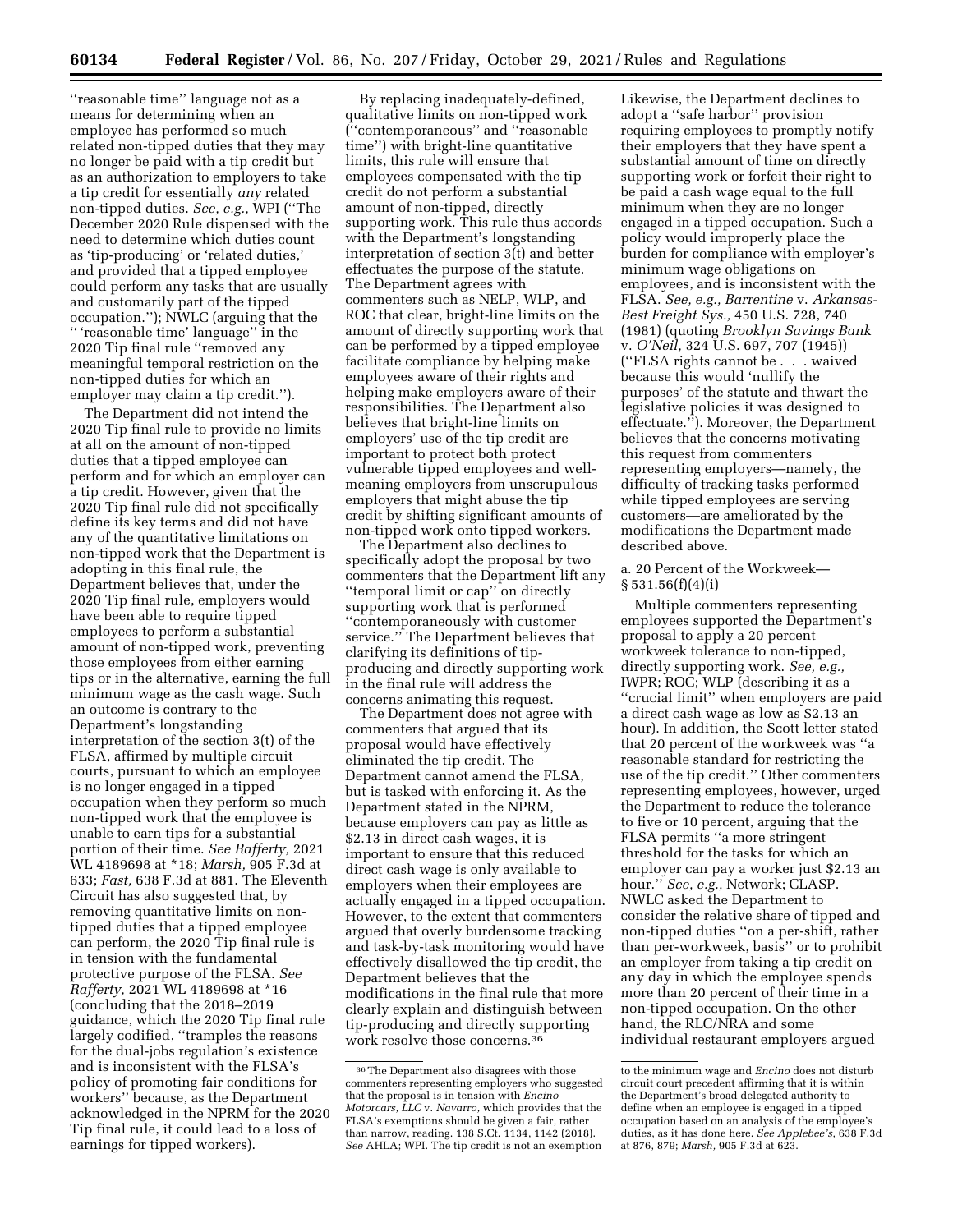that ''circumstances may dictate that tipped employees spend more than 20'' percent of the workweek on directly supporting work because ''[c]ustomer flow is often unpredictable in fullservice restaurants.'' The Chamber of Commerce urged the Department to increase the tolerance for directly supporting work beyond 20 percent, arguing that this would reduce litigation and costs by ''avoiding arguments over the specifics of tasks that were performed during extremely small amounts of time.

In addition, some commenters asked for further clarification about how to calculate when directly supporting work has exceeded 20 percent of the workweek. *See* CFCBA. WPI asked the Department to clarify whether the ''hours worked during the workweek'' refers ''only to the hours worked as a tipped employee,'' or whether it would include, for example, ''any hours worked as a cook or in another nontipped position.''

After considering the comments, the Department finalizes the 20 percent workweek tolerance for identifying a substantial amount of directly supporting work. The Department continues to believe that a 20 percent tolerance appropriately approximates the point in a given workweek at which an employee's aggregate non-tipped, directly supporting work is no longer incidental to the employee's tip producing work, and thus, the employee is no longer engaged in a tipped occupation. The 20 percent tolerance is consistent with the Department's longstanding guidance prior to 2018, the reasonableness of which both the Ninth and Eighth Circuit Courts of Appeal have upheld. *See Marsh* v. *J. Alexander's,* 905 F.3d 610, 625 (9th Cir. 2018) (en banc) (''The DOL's interpretation is consistent with nearly four decades of interpretive guidance and with the statute and the regulation itself.''); *Fast* v. *Applebee's Int'l,* 638 F.3d 872, 881 (8th Cir. 2011) (describing the 20 percent tolerance as ''reasonable.'') In addition, even after the Department rescinded the 80/20 guidance in 2018, multiple Federal courts have independently determined that a 20 percent tolerance is reasonable, and applied a 20 percent tolerance to the case before them. *See, e.g., Rafferty,*  2021 WL 4189698 at \*18. A 20 percent limitation is also consistent with various other FLSA provisions, interpretations, and enforcement positions setting a 20 percent tolerance for work that is incidental to but distinct

from the type of work to which an exemption applies.37

For these reasons, the Department declines to increase the limit on directly supporting work beyond 20 percent as requested by some commenters representing employers. First, the Department believes that by clarifying its definitions of tip-producing and directly supporting work, it has substantially alleviated employers' concerns about complying with quantitative limits on directly supporting duties. Furthermore, 20 percent of an employee's workweek is already a significant amount of time: Equal to a full 8-hour workday in a 5 day, 40-hour workweek. At the same time, although the Department does not disagree with commenters representing employees that the FLSA would permit the Department to adopt a lower tolerance, the Department declines to do so because the 20 percent workweek tolerance, particularly when combined with the 30-minute limit, protects workers from abuse. The Department also declines to apply the 20 percent limit on daily or per-shift basis as suggested by NWLC, because the proposal is more consistent with longstanding FLSA enforcement.

Once an employee spends more than 20 percent of the workweek on directly supporting work, the employer cannot take a tip credit for any additional time spent on directly supporting work in that workweek and must pay a direct cash wage equal to the full minimum wage for that time. As the Department noted in the NPRM, work paid at the full minimum wage would not count towards the 20 percent workweek tolerance. *See* 86 FR 32830. The final rule now states this expressly.

In response to commenters' requests for guidance on how to determine the workweek for the purposes of calculating the 20 percent tolerance, the final rule clarifies that the 20 percent workweek tolerance is calculated by determining 20 percent of the hours in the workweek for which the employer has taken a tip credit. Thus, when an

employee is employed in dual jobs pursuant to § 531.56(e), such as being employed as both a hotel janitor—for which she receives a direct cash wage equal to the full minimum wage—and a bellhop—for which her employer takes a tip credit for all hours—the employee's hours as a hotel janitor would not be included in calculating the 20 percent tolerance for non-tipped directly supporting work. If the employee works in each role for 20 hours a week, for example, the employee could perform up to 4 hours  $(20 \text{ hours} \times 0.20 = 4 \text{ hours})$  of directly supporting work as a bellhop without exceeding the 20 percent tolerance. Likewise, as explained further below, any time paid at the full minimum wage because it exceeds the 30-minute tolerance would also be excluded from the workweek before calculating the 20 percent tolerance for non-tipped directly supporting work.

Calculation of 20 percent is made by subtracting the hours in that workweek for which an employer does not take a tip credit, either because the employee is engaged in a non-tipped occupation, the employer decides not to take the tip credit for those hours, or because, as explained below, those hours exceed the 30-minute threshold. Any time that is compensated at the full minimum wage because it exceeds the 20 percent limit, however, is not excluded from the workweek in calculating the 20 percent tolerance. The employer only has to calculate the 20 percent tolerance once during the workweek.

To further illustrate these concepts, the Department provides the following examples:

*Example 1.* A server is employed for 40 hours a week and performs 5 hours of work that is not part of the tipped occupation, such as cleaning the kitchen, for which the server is paid a direct cash wage at the full minimum wage. The server also performs 18 minutes of non-tipped directly supporting work twice a day, for a total of three hours a week. The employer may take a tip credit for all of the time the employee spends performing directly supporting work, because this time does not exceed 20 percent of the workweek. Because this employee has been paid the full minimum wage for a total of five hours a week, the employee could perform up to seven hours of directly supporting work (35 hours  $\times$  20 percent = 7 hours) without exceeding the 20 percent tolerance.

*Example 2.* A server is employed for 40 hours a week and performs 5 hours of work that is not part of the tipped occupation, such as cleaning the kitchen, for which the server is paid a

<sup>37</sup>*See, e.g.,* 29 U.S.C. 213(c)(6) (permitting 17 year-olds to drive under certain conditions, including that the driving be ''occasional and incidental,'' and defining ''occasional and incidental'' to, inter alia, mean ''no more than 20 percent of an employee's worktime in any workweek''); 29 CFR 786.100, 786.150, 786.1, 786.200 (nonexempt work for switchboard operators, rail or air carriers, and drivers in the taxicab business will be considered ''substantial if it occupies more than 20 percent of the time worked by the employee during the workweek''); 29 CFR 552.6(b) (defining ''companionship services'' that are exempt from FLSA requirements to include "care" only if such "care . . . does not exceed 20 percent of the total hours worked per person and per workweek'').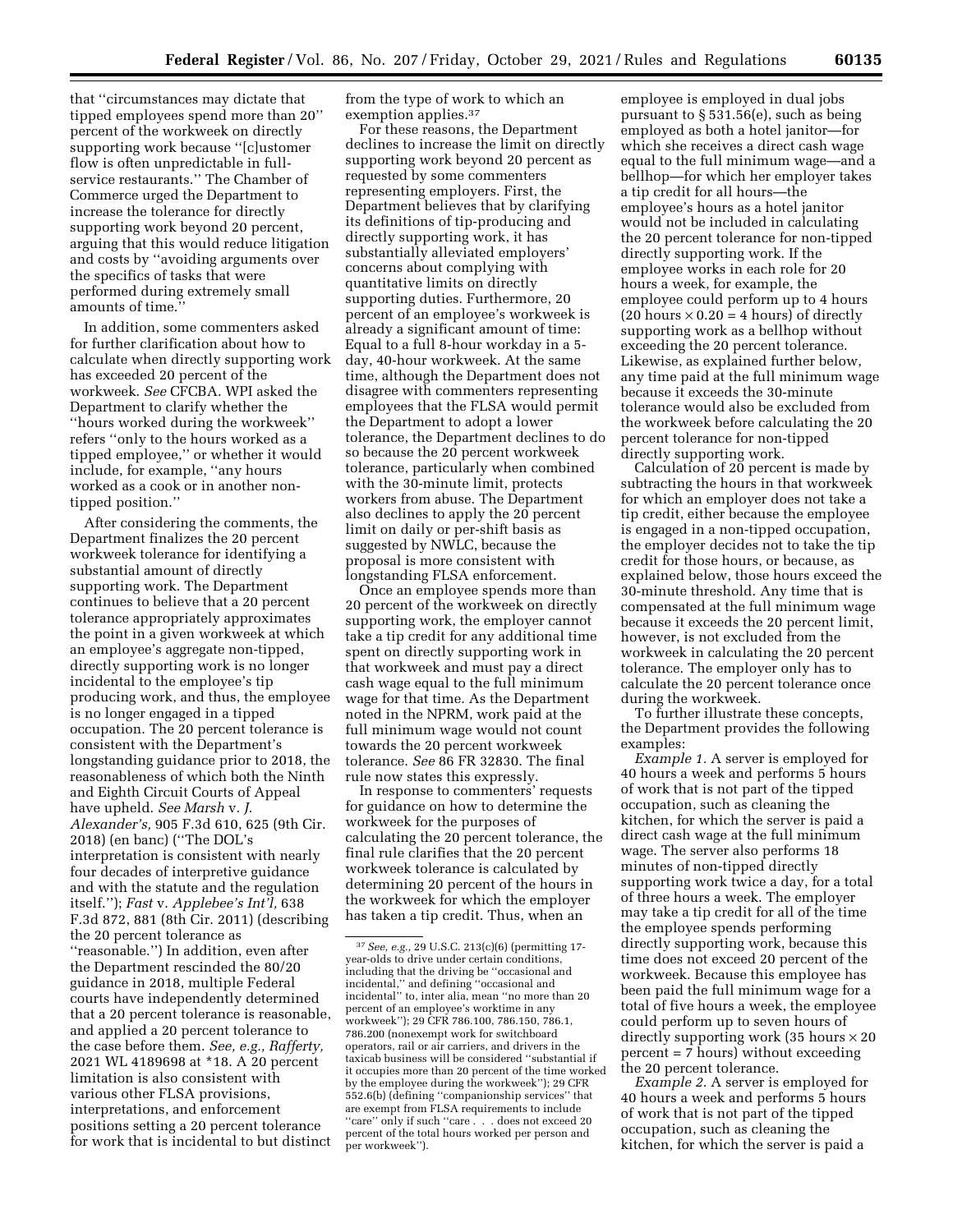direct cash wage at the full minimum wage. The server also performs 10 hours a week of non-tipped directly supporting work, in increments of time that do not exceed 30 minutes. The 5 hours of work paid at the minimum wage is excluded from the workweek for purposes of the 20 percent calculation. Therefore, the employer may take a tip credit for 7 hours of the directly supporting work (35 hours  $\times$  20 percent = 7 hours), but must pay the server a direct cash wage equal to the minimum wage for the remaining three hours.

Accordingly, § 531.56(f)(4)(i) of the final rule provides that an employer can only take a tip credit for directly supporting work for up to 20 percent of the hours in an employee's tipped workweek. When an employee performs non-tipped directly supporting work for more than 20 percent of those workweek hours, the employee has performed that work for a substantial amount of time, and is no longer performing work that is part of their tipped occupation. If a tipped employee spends more than 20 percent of those workweek hours on directly supporting work, the employer cannot take a tip credit for any time that exceeds 20 percent of the hours.

#### b. 30 Minutes—§ 531.56(f)(4)(ii)

In addition to the 20 percent limitation, the Department proposed to define a ''substantial amount of time'' to include any continuous, or uninterrupted, period of time exceeding 30 minutes. The Department explained that the 30-minute limitation on nontipped, directly supporting work ''is premised on the concept that the work is being performed for such a significant, continuous period of time that the tipped employee's work is no longer being done in support of their tip-producing work,'' and therefore the employee is no longer performing work that is part of the tipped occupation. *See*  82 FR 32830.

Under the proposal, if an employee spent a continuous, or uninterrupted, period of time performing directly supporting work that exceeds 30 minutes, the employer could not take a tip credit for that entire period of time. The Department finalizes its proposal to treat a period of continuous non-tipped work exceeding 30 minutes as ''substantial,'' with one modification. Under the final rule, an employer may no longer take a tip credit once an employee has performed more than 30 minutes of continuous non-tipped work. However, the final rule provides a tolerance for the first 30 minutes of nontipped, directly supporting work, and the employer may take a tip credit for this time that does not exceed 30

minutes, subject also to the 20 percent workweek limit.

The Department received several comments on its proposal to add a 30 minute limit on the amount of uninterrupted, non-tipped directly supporting work that an employee can perform in a continuous block of time and still be paid with a tip credit. Many commenters supported this definition of a ''substantial amount of time.'' Commenters representing employees' interests supported the proposal because ''bright-line rules'' such as the 30-minute limit ''enhance clarity and compliance with minimum wage and overtime rules.'' *See, e.g.,* NELP, ROC, Network, CLS of Philadelphia, CLASP, NELA. Chairman Bobby Scott and other members of the House Committee on Education and Labor stated that the 30 minute limitation is needed ''to ensure employers are not paying employees the tipped subminimum wage for an hour of work in which the employee has limited or no opportunity to actually earn tips.''

NWLC stated that performing 30 continuous minutes of non-tipped, directly supporting work is a ''reasonable'' indication that a tipped employee is no longer engaged in a tipped occupation. NWLC also stated that it ''appropriately closes [the] loophole'' under which a restaurant server could ''spend three hours of a sixhour shift cleaning tables, rolling silver, and performing other such side work for just \$2.13 an hour, so long as their remaining shifts in the week included enough tipped duties to fall below the 20 percent threshold.'' EPI stated that a 30-minute limit would provide ''protections for tipped workers' earnings.'' Some commenters who supported the proposal, however, also suggested that the Department consider a shorter threshold for non-tipped, directly supporting work, such as 20 minutes. *See* NELP, NWLC.

Many individual commenters who worked as tipped employees stated that their employers frequently scheduled them to perform long continuous blocks of uninterrupted non-tipped work. These tipped workers noted that their employers often scheduled them to perform directly supporting work for periods of an hour or longer both before and after their establishment was open to customers. For example, one commenter stated, ''I have spent years working in restaurants and bars where my 'side work' amounted to hours every shift of scheduled labor when the restaurant or bar was closed. This means I might spend 3 hours of a 6 hour shift cutting fruit, juicing, setting up the bar, deep cleaning, sweeping, all while the bar is closed and doors are locked,

meaning I have zero potential to make tips.'' Another commenter described spending ''hours doing tasks . . . that were not customer-facing. There have been so many times where I was doing tasks that workers who do make a full wage should have been doing, but instead it was cheaper to have the tipped workers such as myself do.''

Other commenters opposed the proposal. RLC/NRA argued that ''there is no factual basis'' for the Department's proposal, and that ''there is no industry norm suggesting that . . . 30 minutes is a hard cap . . . such that side work performed beyond those levels is outside the standards for tipped occupations.'' The MRA stated that the Department had ''provide[d] no justification'' for the 30-minute limitation, but nevertheless acknowledged that ''[i]t is common in the restaurant industry for servers to assist in 'opening' the store before customers arrive; which often involves 30 minutes or more of non-tipgenerating work.''

Several commenters representing employers argued that it would be burdensome for employers to implement a 30-minute threshold. *See*  Seyfarth Shaw (30-minute limitation ''would impose immense compliance challenges''); CFCBA (stating that [t]his new concern of monitoring 30-minute blocks of time for multiple servers is a burden''); MRA (describing the threshold as ''a new and exceptionally burdensome limitation'' that will require employers to ''police'' employees); Landry's. These employers expressed particular concern about the Department's proposal to prohibit employers from paying a reduced direct cash wage for an entire block of work once the block of work exceeds 30 minutes. Landry's, for example, noted that if an employee ''performs nontipped work for 29 minutes . . . the employer has not violated the law, however, if for some reason the tasks take 31 minutes, now the pay rate must change for the prior half-an-hour,'' or else the employer will be liable, even if it was unaware that the employee had worked the extra 2 minutes. Seyfarth Shaw asserted that ''[o]ver time, and multiplied by hundreds of employees,'' such "inadvertent violations" of the 30minute tolerance ''by just a minute or two'' might ''yield substantial liability.''

After considering all the comments, the Department finalizes the proposal for a 30-minute limit on periods of continuous non-tipped directly supporting work, with the modification described above. When an employer assigns an employee to perform nontipped duties continuously for a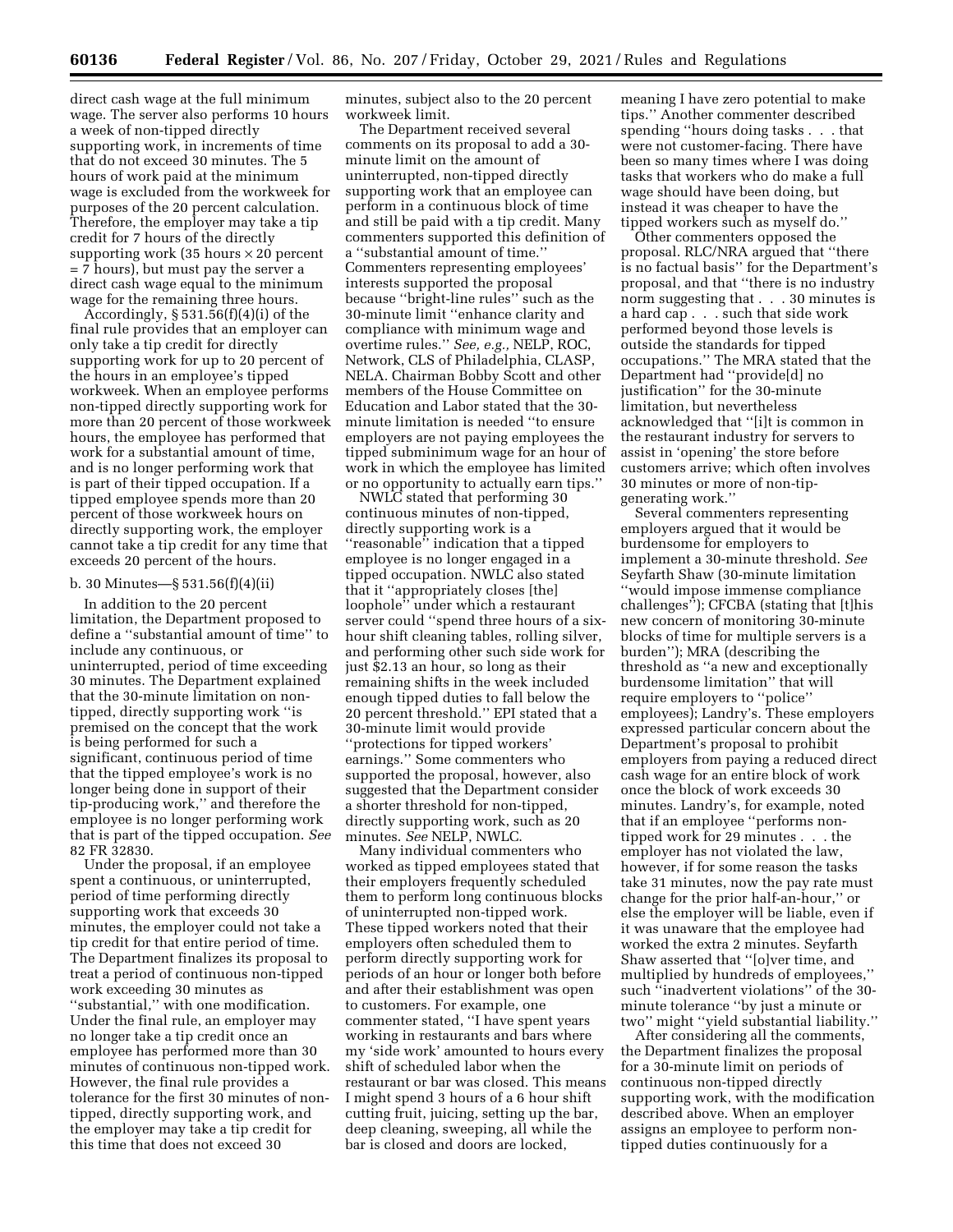substantial period of time, such as more than 30 minutes, the employee's nontipped duties are not being performed in support of the tipped work, and the employee is no longer earning tips during that time. The employee thus ceases to be performing the work of a tipped occupation, and their employer therefore must pay a direct cash wage equal to the full Federal minimum wage for the time that exceeds 30 minutes. This will both prevent employers from using tipped employees, whom the employer pays as little as \$2.13 an hour, to perform substantial periods of nontipped work, and the displacement of employees who normally perform this non-tipped work as part of their nontipped occupation and who must be paid a higher direct cash wage, as the individual commenters above described. This also addresses concerns, which the Department identified in the 2020 Tip final rule, and reiterated in the NPRM, that the 20 percent limit alone does not adequately address the scenario where an employee performs non-tipped, directly supporting work for an extended period of time, but this work does not exceed 20 percent of their workweek. *See* 85 FR 86769; 86 FR 32830. Without some limitation on continuous blocks of non-tipped work, an employer could require a tipped employee to spend an entire 8-hour shift—20 percent of a 40-hour workweek—performing non-tipped, directly supporting tasks and no tipproducing work, and still pay the employee a reduced direct cash wage for the entire shift. The 2020 Tip final rule provided an example of a bellhop who performed tipped duties for 8 hours, and worked for an additional 2 hours ''cleaning, organizing, and maintaining bag carts.'' The Department noted that under the 80/20 guidance, the employer could potentially take a tip credit for the entire 2-hour block of time, even though the bellhop was ''engaged in a tipped occupation (bellhop) for 8 hours and a non-tipped occupation (cleaner) for 2 hours.'' *Id.* The final rule addresses this concern by requiring employers to pay employees the full cash minimum wage whenever they perform non-tipped directly supporting work for a continuous block of time that exceeds 30 minutes.

The Department believes that 30 minutes is a reasonable limitation to set, and agrees with the commenters that stated that bright-line rules such as this help both employers and employees with compliance. Many individual commenters who worked as tipped employees, as well as the MRA, acknowledged that tipped employees

are frequently required to perform nontipped work for blocks of time 30 minutes or longer. Thirty minutes is a substantial period of time for a tipped employee to spend exclusively performing non-tipped, directly supporting work. In the context of bona fide meal periods, *see* 29 CFR 785.19(a), the Department has previously recognized that 30 minutes is a discrete and significant block of time that can be set apart from the work around it. Similarly to a meal period, moreover, a 30-minute uninterrupted block of time during which an employee continuously performs non-tipped work can be readily distinguished from the work that surrounds it. Because the Department believes that 30 minutes is reasonable, substantial, and provides an important protection for tipped employees, the Department declines to remove the limitation, as some commenters representing employers requested. The Department also declines to shorten the limit to 20 minutes, as some commenters representing employees requested.

At the same time, the Department acknowledges commenter's concerns that employers may find it challenging to comply with the Department's proposal to prohibit them from taking a tip credit for the entire block of time spent on non-tipped, directly supporting work, once that block of time reaches 31 minutes. In light of these concerns, the Department has decided to provide for a tolerance for the first 30 minutes of non-tipped, directly supporting work. When an employee performs non-tipped, directly supporting work for up to 30 minutes, the employer can take a tip credit for that time, subject to the 20 percent workweek limit. This modification aligns the 30-minute limit with the 20 percent limit, which similarly provides a tolerance allowing an employer to pay a reduced direct cash wage for nontipped, directly supporting work, up to 20 percent of the workweek. This uniform application will make it easier for employers to comply with both limits, and providing a tolerance for the first 30 minutes of directly supporting work should alleviate any need employers might feel to ''police'' their employees' work on a minute-by-minute basis. *See* MRA.

Under the final rule, employers must begin to pay a direct cash wage equal to the full minimum wage whenever an employee performs more than 30 minutes of uninterrupted non-tipped work, or whenever periods of continuous non-tipped work, along with other non-tipped directly supporting work in the aggregate, exceed 20 percent

of the tipped workweek. The employer may, however, take a tip credit for the first 30 continuous minutes of work, although that work would count toward the 20 percent workweek tolerance. For example, if a tipped employee is required to perform directly supporting work continuously for two hours after the establishment is closed to customers, the employer may take a tip credit for the first 30 minutes, but must pay the full Federal minimum wage for the remaining hour and a half. The first 30 minutes of directly supporting work, for which the employer took a tip credit, would count toward the 20 percent workweek limit.

Although there is no recordkeeping requirement, some employers may choose to track periods of uninterrupted non-tipped work to ensure compliance. The Department believes that such tracking will be manageable, especially in light of the tolerance provided in the final rule, and given that the Department has clarified in the final rule that tip producing work is defined broadly to include all aspects of the work that a tipped employee performs that provides service to customers and for which the employee receives tips. Indeed, uninterrupted blocks of time of 30 minutes or more during which employees perform non-tipped directly supporting work are likely to be scheduled or foreseeable to employers, such as when tipped employees are asked to arrive early to set up, stay late to close up after customers have left, as described by many individual commenters, or during slow periods with no or few customers. *See* Landry's (noting that 30 minutes of directly supporting work performed during ''pre or post shift . . . could be tracked more readily and paid minimum wage'').

The AG Coalition asked the Department to ''clarify that 'continuous period of time' means more than 30 minutes per hour rather than 30 consecutive minutes.'' The Department also declines to do so. The final rule is clear that the 30-minute limit for nontipped, directly supporting work only applies to continuous blocks of uninterrupted time spent performing those duties, during which time the employee has no ability to earn tips. Directly supporting work performed for shorter amounts of time is counted toward the 20 percent tolerance.

In response to commenters' requests for further explanation about the interaction between the 30-minute limitation and the 20 percent tolerance, the final rule expressly states that time for which an employer does not take a tip credit because the employee has performed non-tipped work for more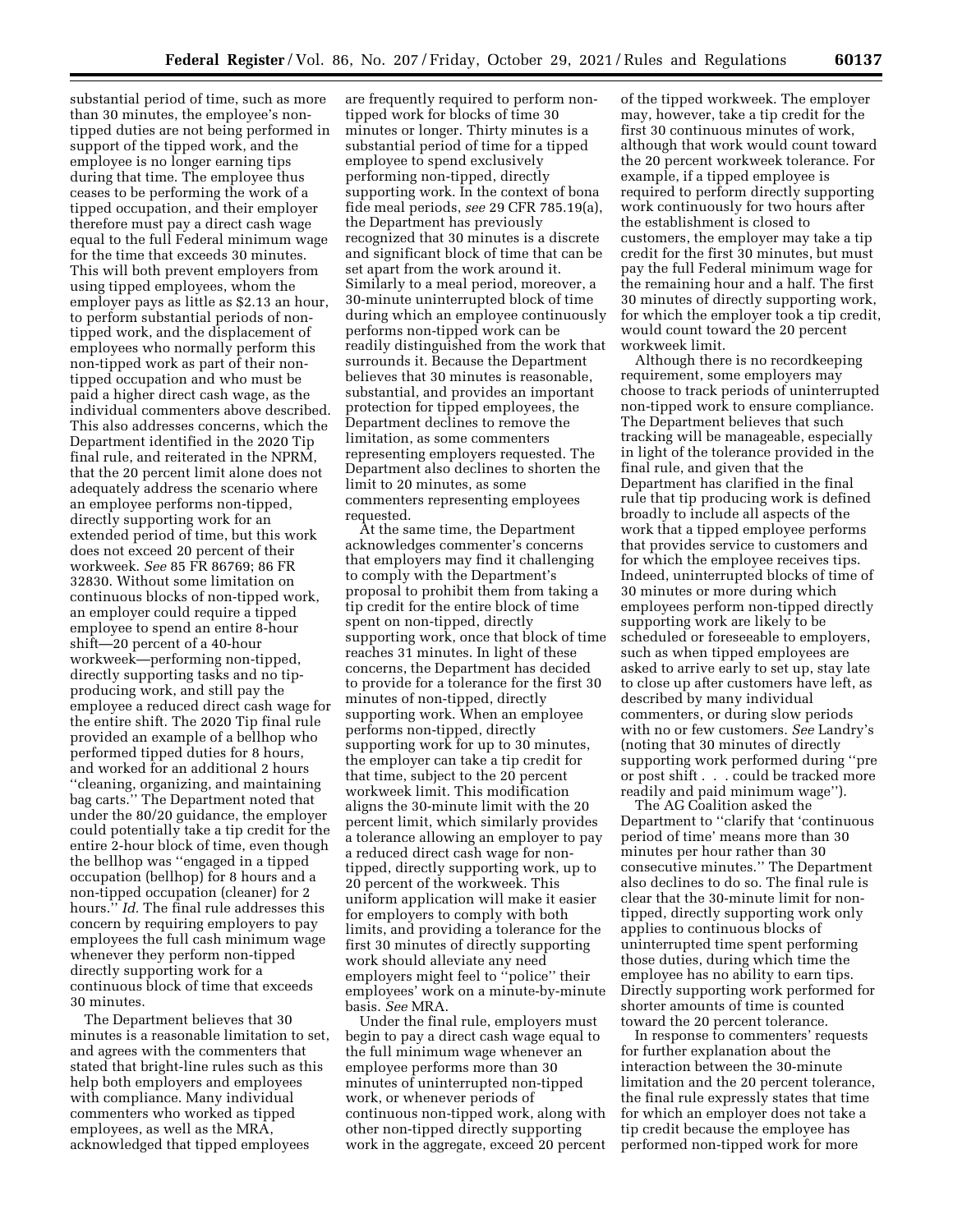than 30 minutes is excluded from the workweek used to calculate the 20 percent tolerance. To illustrate, the Department provides an example of a tipped employee who works five eighthour shifts (40 hours a week) and who is required to perform one continuous hour of directly supporting work at the beginning and end of each shift. The employee must be paid a direct cash wage of the full minimum wage after the first 30 minutes of each hour. A total of five hours a week (30 minutes \* 2 blocks \* 5 shifts) is excluded from the total hours worked for the purposes of calculating 20 percent, because the employee has been paid the full minimum wage for that time. Therefore, the employee may perform 7 hours of directly supporting work (35 hours \* 20 percent = 7 hours) without exceeding the 20 percent tolerance. Because in this scenario the employee has already performed 5 hours of directly supporting work for which the employer has taken a tip credit (the first 30 minutes of each one-hour block), this employee may perform an additional two hours of directly supporting work (in increments of 30 minutes or less) before she exceeds the 20 percent tolerance.38

While TRLA raised concerns that the 30-minute limit ''may incentivize restaurant employers to schedule tipped servers for a . . . half-hour period of cleaning the restaurant at the end of their shift,'' as the Department noted in the NPRM, *see* 82 FR 32830, employers were already able to do so under both the 2018–19 guidance and the previous 80/20 guidance. The 30-minute limit instead provides a new protection for tipped employees, meaning they cannot be required to perform such non-tipped, directly supporting work for more than 30 consecutive minutes while only earning as little as \$2.13 an hour.

Therefore, when tipped employees are required to perform non-tipped work for a substantial amount of time, such as 30 or more consecutive minutes, such work is no longer supporting the employee's tip-producing work, and they are no longer engaged in a tipped occupation. Accordingly,  $\S 531.56(f)(4)(ii)$  of the final rule provides that an employee has performed directly supporting work for a substantial amount of time when the directly supporting work exceeds 30

minutes for any continuous period of time. If a tipped employee performs directly supporting work for a continuous period of time that exceeds 30 minutes, the employer must begin to pay the employee a direct cash wage equal to the full Federal minimum wage. The final rule also clarifies, as noted above, that time in excess of 30 minutes, which is paid at the full minimum wage, is excluded from the hours worked in the workweek before calculating the 20 percent tolerance.

#### *F. § 10.28(b)*

The Department also proposed to amend the provisions of the Executive Order 13658 regulations, which address the hourly minimum wage paid by contractors to workers performing work on or in connection with covered Federal contracts. *See* E.O. 13658, 79 FR 9851 (Feb. 12, 2014). The Executive Order also established a tip credit for workers covered by the Order who are tipped employees pursuant to section 3(t) of the FLSA. The Department proposed to amend § 10.28(b) consistent with its proposed revisions to § 531.56(e) and (f). The Department received no comments specifically addressing proposed § 10.28(b) and therefore finalizes it with amendments consistent to those made to § 531.56(e) and (f).

# *G. Withdrawal of the Dual Jobs Provisions of the 2020 Final Rule*

In proposing to revise §§ 531.56(e) and 10.28(b) and add a new § 531.56(f), the Department also proposed to withdraw the dual jobs portion of the 2020 Tip final rule, the effective date of which the Department has delayed until December 31, 2021. 86 FR 32818. The Chamber of Commerce alleged that the Department's ''withdrawal of the dual jobs provision in the 2020 Tip Final Rule is procedurally flawed.'' According to the Chamber of Commerce, the Department ''arbitrarily halted the effective date of'' the dual jobs portion of the 2020 Tip final rule ''simply because the administration has different policy preferences'' and the Department should have ''let the rule go into effect and then gather data on its impact and effectiveness'' rather than undertaking further rulemaking ''without any evidence of a problem.'' As noted above, several commenters representing employers also urged the Department to retain the dual jobs portion of the 2020 Tip final rule rather than finalizing the proposed revisions to §§ 531.56(e) and (f) and 10.28. *See* AHLA; CWC;

Landry's; Chamber of Commerce; NRA. Given its concern with the

Department's decision to delay the

effective date of the dual jobs portion of the 2020 Tip final rule, it is unclear if the Chamber of Commerce's comment is directed towards the Department's final rule delaying the effective date of the 2020 Tip final rule's dual jobs revisions to December 31, 2021, 86 FR 22597 (April 30, 2021), or its proposal to withdraw these revisions. To the extent the Chamber's comment is regarding the delay, it is outside of the scope of this rulemaking. With respect to the proposed withdrawal of the 2020 dual jobs revisions, the Department has determined, for the reasons stated above, that revisions to § 531.56(e) and (f) (and § 10.28) are necessary in order to ensure that there are protections for tipped employees and limitations on the amount of non-tipped work that employers can shift to tipped workers while still relying on tips to cover their minimum wage obligations. And, as explained above, the Department has made revisions to its proposal to take into consideration the practical concerns raised by employers in their comments. Withdrawal of the 2020 Tip final rule's revisions to § 531.56(e) and § 10.28(b) is necessary in order to finalize this rule's changes to §§ 531.56(e) and (f) and 10.28. Accordingly, the Department finalizes its withdrawal of the dual jobs portion of the 2020 Tip final rule.

#### *H. Effective Date*

Subtitle E of the Small Business Regulatory Enforcement Fairness Act of 1996 (also known as the Congressional Review Act or CRA) requires agencies to publish major rules 39 in the **Federal Register** 60 days before they take effect. *See* 5 U.S.C. 801(a)(3)(A); *see also* 5 U.S.C. 553(d) (Administrative Procedure Act requires a 30-day delay between publication and the effective date of a substantive rule). Some commenters representing employers stated that given the impact of the COVID–19 pandemic on industries with large numbers of tipped workers, the Department should consider further delaying the effective date of any new regulations or postponing its rulemaking. *See* AHLA; Seyfarth; Chamber. The Chamber of Commerce recommended that the Department ''[r]efrain from issuing a Final Rule until the pandemic has passed'' or to ''[p]rovide a six-month to twelve-month window between the publication date and the effective date

 $^{\rm 38}$  If this employee ultimately performs more than two additional hours on directly supporting work (in increments of time that do not exceed 30 minutes), those additional hours are not excluded in calculating the 20 percent tolerance. This is because, as explained above in section E.2.a, any time that is compensated at the full minimum wage solely because it exceeds the 20 percent limit is not excluded from the workweek for the purposes of calculating the 20 percent tolerance.

<sup>39</sup>Under the CRA, a major rule includes any rule that the Office of Information and Regulatory Affairs (OIRA) of the Office of Management and Budget finds is likely to have an annual impact on the economy of \$100 million or more. 5 U.S.C. 804(2). OIRA has found that this rule is a major rule.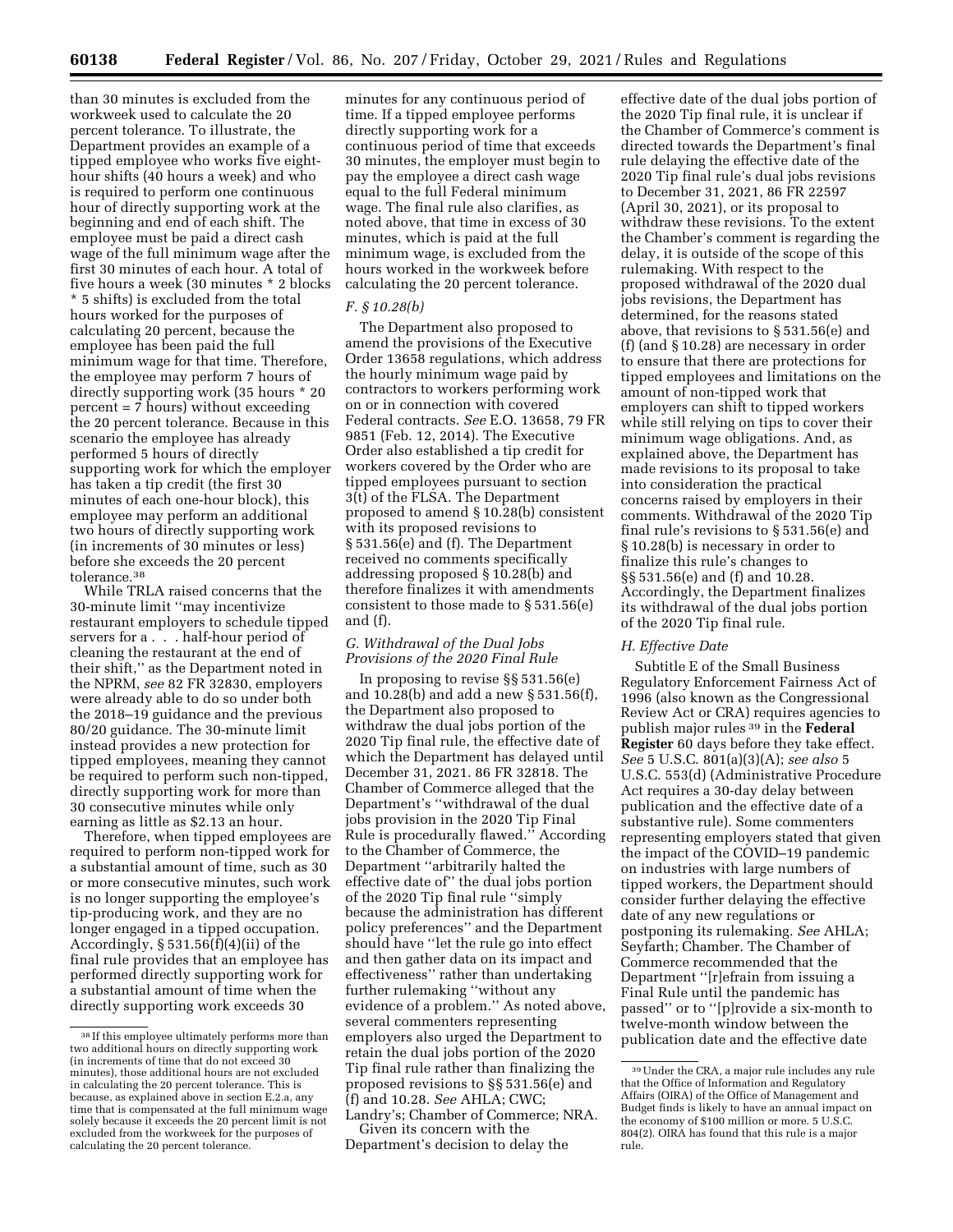of any Final Rule.'' 40 Seyfarth Shaw recommended that the Department delay implementation of the proposal ''until at least 180 days after the declared end of the COVID–19 pandemic.'' AHLA urged the Department to ''reconsider its Proposed Rule'' after the end of the pandemic ''or otherwise return to'' the 2020 Tip final rule.

These commenters asserted that due to pandemic-related struggles and uncertainty in the restaurant and hospitality industry, employers would have difficulty bearing any additional management associated with this rule or any increased labor costs due to limits on their ability to take a tip credit for work that does not generate tips. *See, e.g.,* Chamber. Commenters also alleged that industries with many tipped employees are experiencing a labor shortage, which would make compliance with the proposal difficult. *See* Seyfarth (alleging that due to a labor shortage, it would be impossible for employers ''to hire additional workers to ensure compliance with a more stringent tip credit''); *see also* AHLA; Chamber. Additionally, some commenters stated that the Department should take more time to consider the pandemic's impact on tipping patterns in the restaurant industry before promulgating a revised dual jobs test. *See* AHLA; WPI.

Commenters such as EPI and most organizations representing employees, on the other hand, argued that the COVID–19 pandemic only made it more urgent that the Department withdraw the dual jobs portion of the 2020 Tip final rule and provide clearer limitations on the amount of non-tipped work that employers can shift to tipped workers while still relying on tips to bring their workers up to the minimum wage. *See, e.g.,* NELP; ROC; Network; WLP. EPI noted that it had estimated that implementation of the dual jobs portion of the 2020 Tip final rule could lead to a loss of income of \$700 million for employees and stated that ''the impact of the 2020 Final Tip Rule could be much worse for tipped workers during the COVID–19 pandemic'' due to changes in the restaurant industry's business model. It added that any further loss in income ''would be especially harmful for women and people of color,'' noting that women and people of color are ''disproportionately represented in the tipped workforce''

and arguing that they have borne the brunt of the pandemic's devastating impacts.'' As discussed above, commenters such as NELP, ROC, and WLP similarly noted that tipped workers, especially women and people of color, were far more likely to be below the poverty line than other workers ''[e]ven before the pandemic,'' and stated that such workers ''had borne the brunt of the pandemic's devastating impacts'' to this point. They thus argued that ''[s]trengthening and clarifying protections for people working in tipped jobs should . . . be a priority for the Department[.]''

Additionally, OFW disputed whether clearer limits on employers' ability to take tip credit for work that does not produce tips would in fact be harmful for employers in the current economic conditions. Rather, OFW suggested that clearer limits on the payment of a direct cash wage of no less than \$2.13 an hour for such work could in fact be helpful. Citing a May 2021 study, OFW stated, ''[t]he evidence is clear that the socalled worker shortage is in fact a wage shortage: those employers paying a full, fair wage, hire workers without issue and workers themselves state they would stay in jobs that pay a livable wage.'' 41

Consistent with the requirements of the CRA, this final rule will be effective 60 days after publication in the **Federal Register**, on December 31, 2021. Strengthening protections for tipped workers by providing clearer limitations on the amount of non-tipped work that employers can shift to tipped workers while still relying on tips to cover their minimum wage obligations is an urgent priority for the Department. Accordingly, the Department declines to further delay the effectiveness of the rule or postpone its rulemaking. In addition to satisfying the requirements of the CRA, the time between this rule's publication and effective date exceeds the 30-day minimum required under the Administrative Procedure Act (APA), 5 U.S.C. 553(d), which is designed to provide regulated entities time to adjust to new rules, *see Riverbend Farms, Inc.*  v. *Madigan,* 958 F.2d 1479, 1485 (9th Cir. 1992).

The Department is sensitive to the concerns of the restaurant, hotel, and other service industries regarding the impact of the COVID–19 pandemic.

Although employment in the leisure and hospitality industries recovered rapidly in the spring and early summer of 2021, and employment in this sector is still below its January 2020 level.42 However, the Department also shares the concerns of commenters representing employees, who noted the impact of pandemic-related job losses on tipped workers—already a very vulnerable group—and argued that protections for tipped workers are especially important at this time. As noted above, the Department has taken into account the practical concerns of employers by making several adjustments to its proposal, which will provide greater clarity and predictability to employers. The Department acknowledges that this final rule will lead to some costs to employers, as discussed in greater detail in the economic analysis below; however, the Department predicts that such costs will be a minimal share of total revenues for businesses of all sizes, and we believe that the protections afforded to workers outweigh these costs. The dual jobs test set out in the final rule is a functional test to determine when a tipped employee is engaged in their tipped occupation because they are performing work that is part of their tipped occupation, and the Department has provided numerous additional examples of how to apply the test. As discussed above, the Department believes that its proposed test is both clear and sufficiently flexible to be applied to changing conditions. Finally, to the extent that employers in the restaurant and other industries are experiencing a worker shortage, the Department agrees with OFW that clearer limits on employer's ability to pay a direct cash wage of as little as \$2.13 per hour for work that does not generate tips could help employers attract and retain qualified employees.

#### **IV. Paperwork Reduction Act**

The Paperwork Reduction Act of 1995 (PRA), 44 U.S.C. 3501 *et seq.,* and its attendant regulations, 5 CFR part 1320, require the Department to consider the agency's need for its information collections, their practical utility, the impact of paperwork and other information collection burdens imposed on the public, and how to minimize those burdens.

The Department noted in the NPRM (86 FR 32818) that the proposed rule did not contain a collection of information or any new paperwork burdens on the

<sup>40</sup>The Chamber of Commerce also recommended that the Department ''make the effective date the first day of a new calendar year (*i.e.,* on January 1)'' so that it aligns with ''the date when most adjustments to State tip credit and minimum wage levels become effective.

<sup>41</sup>A citation to the May 2021 study can be found here: UC Berkeley Food Labor Research Center & One Fair Wage, *It's A Wage Shortage, Not a Worker Shortage: Why Restaurant Workers, Particularly Mothers, Are Leaving the Industry, and What Would Make Them Stay* (May 2021), *[https://](https://onefairwage.site/wp-content/uploads/2021/05/OFW_WageShortage_F.pdf) [onefairwage.site/wp-content/uploads/2021/05/](https://onefairwage.site/wp-content/uploads/2021/05/OFW_WageShortage_F.pdf) OFW*\_*[WageShortage](https://onefairwage.site/wp-content/uploads/2021/05/OFW_WageShortage_F.pdf)*\_*F.pdf.* 

<sup>42</sup>*See* Employment Situation Summary August 2021, Bureau of Labor Statistics *[https://](https://www.bls.gov/news.release/empsit.nr0.htm) [www.bls.gov/news.release/empsit.nr0.htm.](https://www.bls.gov/news.release/empsit.nr0.htm)*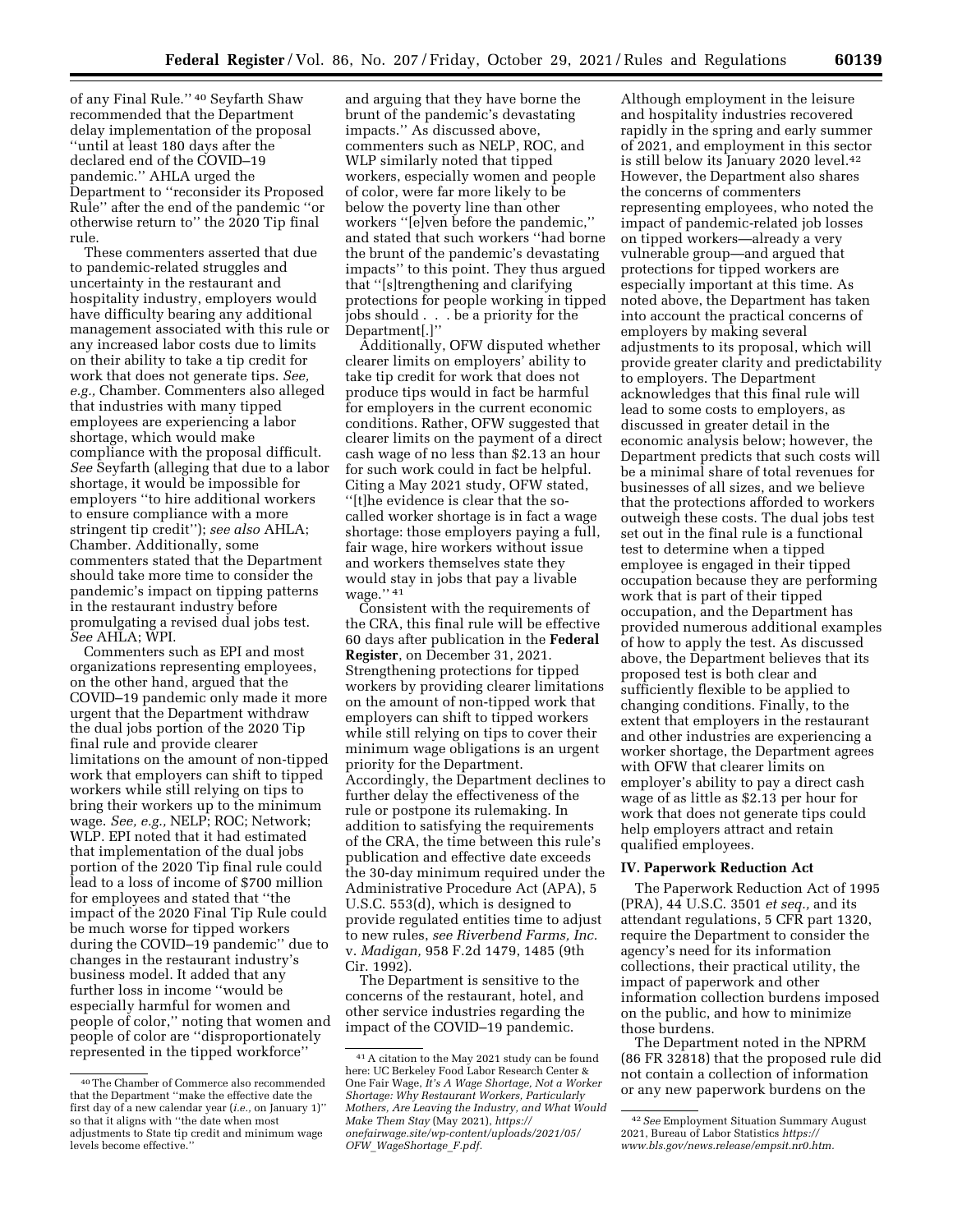public. The already existing information collection requirements are approved under Office of Management and Budget (OMB) control number 1235–0018. Although a few commenters mistakenly understood the NPRM to propose new recordkeeping requirements, and expressed concern about such requirements, the Department did not propose new records requirements and the final rule does not contain a revision to current recordkeeping requirements nor does it enact new recordkeeping requirements. As a result, this final rule does not contain a collection of information subject to OMB approval under the PRA.

# **V. Executive Order 12866, Regulatory Planning and Review; and Executive Order 13563, Improved Regulation and Regulatory Review**

Under Executive Order 12866, OMB's Office of Information and Regulatory Affairs (OIRA) determines whether a regulatory action is significant and, therefore, subject to the requirements of the Executive Order and OMB review.43 Section 3(f) of Executive Order 12866 defines a ''significant regulatory action'' as a regulatory action that is likely to result in a rule that may: (1) Have an annual effect on the economy of \$100 million or more, or adversely affect in a material way a sector of the economy, productivity, competition, jobs, the environment, public health or safety, or State, local or tribal governments or communities (also referred to as economically significant); (2) create serious inconsistency or otherwise interfere with an action taken or planned by another agency; (3) materially alter the budgetary impact of entitlements, grants, user fees or loan programs or the rights and obligations of recipients thereof; or (4) raise novel legal or policy issues arising out of legal mandates, the President's priorities, or the principles set forth in the Executive Order. OIRA has determined that this rule is economically significant under section 3(f) of Executive Order 12866.

Executive Order 13563 directs agencies to, among other things, propose or adopt a regulation only upon a reasoned determination that its benefits justify its costs; that it is tailored to impose the least burden on society, consistent with obtaining the regulatory objectives; and that, in choosing among alternative regulatory approaches, the agency has selected those approaches that maximize net benefits. Executive Order 13563 recognizes that some costs and benefits are difficult to quantify and provides that, when appropriate and

permitted by law, agencies may consider and discuss qualitatively values that are difficult or impossible to quantify, including equity, human dignity, fairness, and distributive impacts. The analysis below outlines the impacts that the Department anticipates may result from this rule and was prepared pursuant to the abovementioned executive orders.

#### *A. Background*

In 2018 and 2019, the Department issued new guidance providing that the Department would no longer prohibit an employer from taking a tip credit for the time an employee performs related, nontipped duties—as long as those duties are performed contemporaneously with, or for a reasonable time immediately before or after, tipped duties. See WHD Opinion Letter FLSA2018–27 (Nov. 8, 2018); FAB 2019–2 (Feb. 15, 2019); WHD FOH 30d00(f). This guidance thus removed the 20 percent limitation on related, non-tipped duties that existed under the Department's prior 80/20 guidance. On December 30, 2020, the Department published the 2020 Tip final rule to largely incorporate this 2018–2019 guidance into its regulations. The Department uses the 2018–2019 guidance as a baseline for this analysis because this is what WHD has been enforcing since the 2018–2019 guidance was issued and is similar to the policy codified in the 2020 Tip final rule.

In this rule, the Department withdraws the dual jobs portion of the 2020 Tip final rule and inserts new regulatory language that it believes will better protect employees, and will provide more clarity and certainty for employers. Specifically, the Department amends its regulations to clarify that an employer may not take a tip credit for its tipped employees unless the employees are performing work that is part of their tipped occupation. This includes work that produces tips, as well as work that directly supports the tip-producing work, provided that the directly supporting work is not performed for a substantial amount of time. In this final rule, the Department clarifies that its definition of *tipproducing work* was intended to be broadly construed to encompass any work performed by a tipped employee that provides service to customers for which the tipped employee receives tips and provides more examples illustrating the scope of this term. The final rule also amends the definition of *directly supporting work* to explain that this category includes work that is performed by the tipped employee in preparation of or otherwise assists the provision of tip-producing customer

service work, and also provides more examples illustrating the scope of this term. The final rule also modifies the definition of *work that is not part of the tipped occupation* to reflect the changes to these two definitional categories. Additionally, the final rule modifies the application of the tip credit to the 30 minute limitation in order to treat it uniformly with the 20 percent tolerance.

In order to analyze this regulatory change, the Department has quantified costs, provided an analysis of transfers, and provided a qualitative discussion of benefits. These impacts depend on the interaction between the policy laid out in this rule and any underlying market failure—perhaps most notably in this case, the monopsony power created for employers if their workers receive a substantial portion of their compensation in the form of tips.44

As discussed in more detail below, some commenters supported the Department's analysis generally, while others noted that the Department's transfer estimates could be an underestimate. Employer-representative commenters asserted that the Department underestimated the managerial and adjustment costs employers would incur to comply with the proposed rule. Because of the modifications and clarifications made in this final rule, the Department has not made changes to the cost analysis, as discussed below.

#### *B. Costs*

The Department believes that this rule may result in three types of costs to employers: Rule familiarization costs, adjustment costs, and management costs. Rule familiarization and adjustment costs would be one-time costs following the promulgation of the final rule. Management costs would likely be ongoing costs associated with complying with the rule.

## 1. Potentially Affected Entities

The Department has calculated the number of establishments that could be affected by this rule using 2019 data from the Bureau of Labor Statistics (BLS) Quarterly Census of Employment and Wages (QCEW). Because this rule relates to the situations in which an employer is able to take a tip credit under the FLSA, it is unlikely that employers in states without a tipped minimum wage or employers in states with a direct cash wage of over \$7.25

<sup>43</sup>*See* 58 FR 51735, 51741 (Oct. 4, 1993).

<sup>44</sup> Jones, Maggie R. (2016), ''Measuring the Effects of the Tipped Minimum Wage Using W–2 Data,'' CARRA Working Paper Series, U.S., Census Bureau, Working Paper 2016–03, *[https://www.census.gov/](https://www.census.gov/content/dam/Census/library/working-papers/2016/adrm/carra-wp-2016-03.pdf)  [content/dam/Census/library/working-papers/2016/](https://www.census.gov/content/dam/Census/library/working-papers/2016/adrm/carra-wp-2016-03.pdf)  [adrm/carra-wp-2016-03.pdf.](https://www.census.gov/content/dam/Census/library/working-papers/2016/adrm/carra-wp-2016-03.pdf)*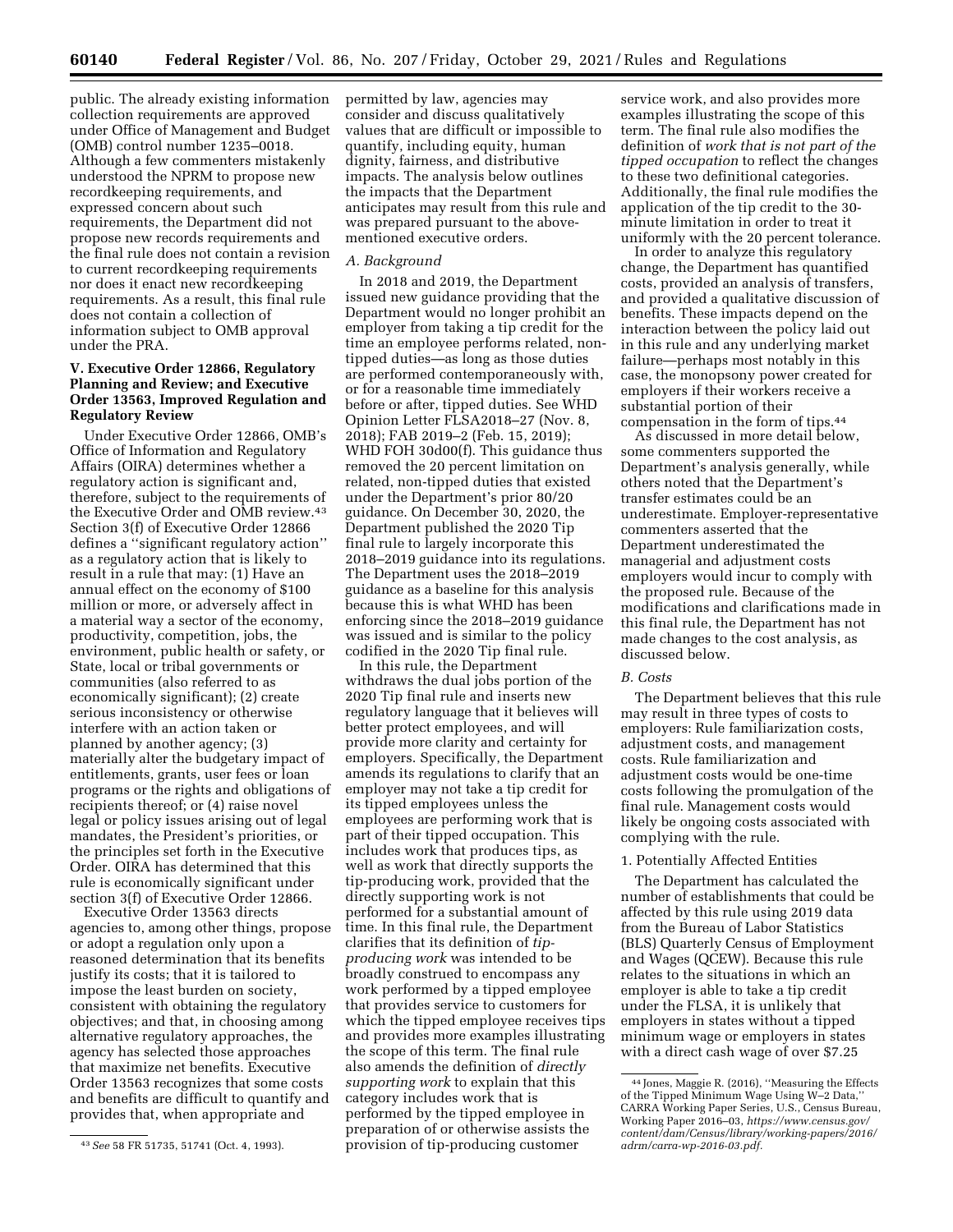would be affected by this change, because they are already paying their staff the full FLSA minimum wage for all hours worked. Therefore, the Department has dropped the following states from the pool of affected establishments: Alaska, Arizona, California, Colorado, Connecticut (Drinking Places (Alcoholic Beverages) only), Hawaii, Minnesota, Montana, Nevada, New York, Oregon, and Washington.45

Because the QCEW data only provides data on establishments, the Department has used the number of establishments for calculating all types of costs. The Department acknowledges that for some employers, the costs associated with this rule could instead be incurred at a firm level, leading to an overestimate of costs.46 Presumably, the headquarters of a firm could conduct the regulatory review for businesses with multiple locations, but could also require businesses to familiarize themselves with the rule at the establishment level.

The Department limited this analysis to the industries that were acknowledged to have tipped workers in the 2020 Tip final rule, along with a couple of other industries that have

tipped workers, which is consistent with using the 2018–2019 guidance as the baseline. These industries are classified under the North American Industry Classification System (NAICS) as 713210 (Casinos (except Casino Hotels)), 721110 (Hotels and Motels), 721120 (Casino Hotels), 722410 (Drinking Places (Alcoholic Beverages)), 722511 (Full-Service Restaurants), 722513 (Limited Service Restaurants), 722515 (Snack and Nonalcoholic Beverage Bars), and 812113 (Nail Salons). See Table 1 for a list of the number of establishments in each of these industries. The Department understands that there may be entities in other industries with tipped workers who may review this rule. The Central Florida Compensation and Benefits Association (CFCBA) noted that the Department should include the following industries in the analysis: 711110 (Theaters Companies and Dinner Theaters), 713110 (Amusement and Theme Parks), 713910 (Golf Courses and Country Clubs), 712110 (Museums), 711212 (Racetracks), 48811 (Airports), and 622110 (Hospitals) because many have tipped servers, bartenders, valet and guides. The Department agrees that

there may be a small number of tipped workers in these industries, but the majority of employees are unlikely to be receiving tips, and for those that do receive some tips, it is unlikely that their employers are taking a tip credit. In attempt to determine how many employers in these industries are taking a tip credit, the Department used data from the Current Population Survey (CPS) to determine how many workers in these industries are earning less than \$7.25. The Department found that less than one percent (0.59 percent) of workers in the industries cited by CFCBA are earning less than \$7.25, meaning that almost no employers in these industries are taking a tip credit. Employers who do not take a tip credit will not need to familiarize themselves with this rule. Therefore, the Department does not feel that it is appropriate to include the establishments in these industries in the analysis.

The Department has calculated that in states that allow employers to pay a lower direct cash wage to tipped workers and in the industries mentioned above, there are 470,894 potentially affected establishments.

# Table 1. Number of Establishments in Affected Industries

| Industry                                             | <b>Establishments</b> |
|------------------------------------------------------|-----------------------|
| NAICS 713210 (Casinos (except Casino Hotels))        | 211                   |
| NAICS 721110 (Hotels and Motels)                     | 41,768                |
| NAICS 721120 (Casino Hotels)                         | 175                   |
| NAICS 722410 (Drinking Places (Alcoholic Beverages)) | 30,313                |
| NAICS 722511 (Full-Service Restaurants)              | 171,296               |
| NAICS 722513 (Limited Service Restaurants)           | 173,509               |
| NAICS 722515 (Snack and Nonalcoholic Beverage Bars)  | 39,698                |
| NAICS 812113 (Nail Salons)                           | 13,924                |
| Total                                                | 470,894               |

Source: BLS Quarterly Census of Employment and Wages, 2019

#### 2. Rule Familiarization Costs

Regulatory familiarization costs represent direct costs to businesses associated with reviewing the new regulation. The Department believes 1 hour per entity, on average, to be an appropriate review time for this rule. This estimate does not include any time employers spend adjusting their business or pay practices; that is

discussed in the adjustment cost section below. Many employers are familiar with a 20 percent tolerance, which is part of what is being put forth in this rule, since the Department enforced a 20 percent tolerance for 30 years prior to the 2018–2019 guidance, albeit in a different way. The Department believes that some employers in the industries listed above do not have any tipped

employees, or do not take a tip credit, and would therefore not review the rule at all. This review time therefore represents an average of employers who would spend less than 1 hour or no time reviewing, and others who would spend more time.

The Department's analysis assumes that the rule would be reviewed by Compensation, Benefits, and Job

<sup>45</sup> Department of Labor, Wage and Hour Division, ''Minimum Wages for Tipped Employees,'' Updated January 1, 2021. *[https://www.dol.gov/agencies/](https://www.dol.gov/agencies/whd/state/minimum-wage/tipped)  [whd/state/minimum-wage/tipped.](https://www.dol.gov/agencies/whd/state/minimum-wage/tipped)* 

<sup>46</sup>An establishment is a single physical location where one predominant activity occurs. A firm is an establishment or a combination of establishments, and can operate in one industry or

multiple industries. *See* BLS, ''Quarterly Census of Employment and Wages: Concepts,'' *[https://](https://www.bls.gov/opub/hom/cew/concepts.htm) [www.bls.gov/opub/hom/cew/concepts.htm.](https://www.bls.gov/opub/hom/cew/concepts.htm)*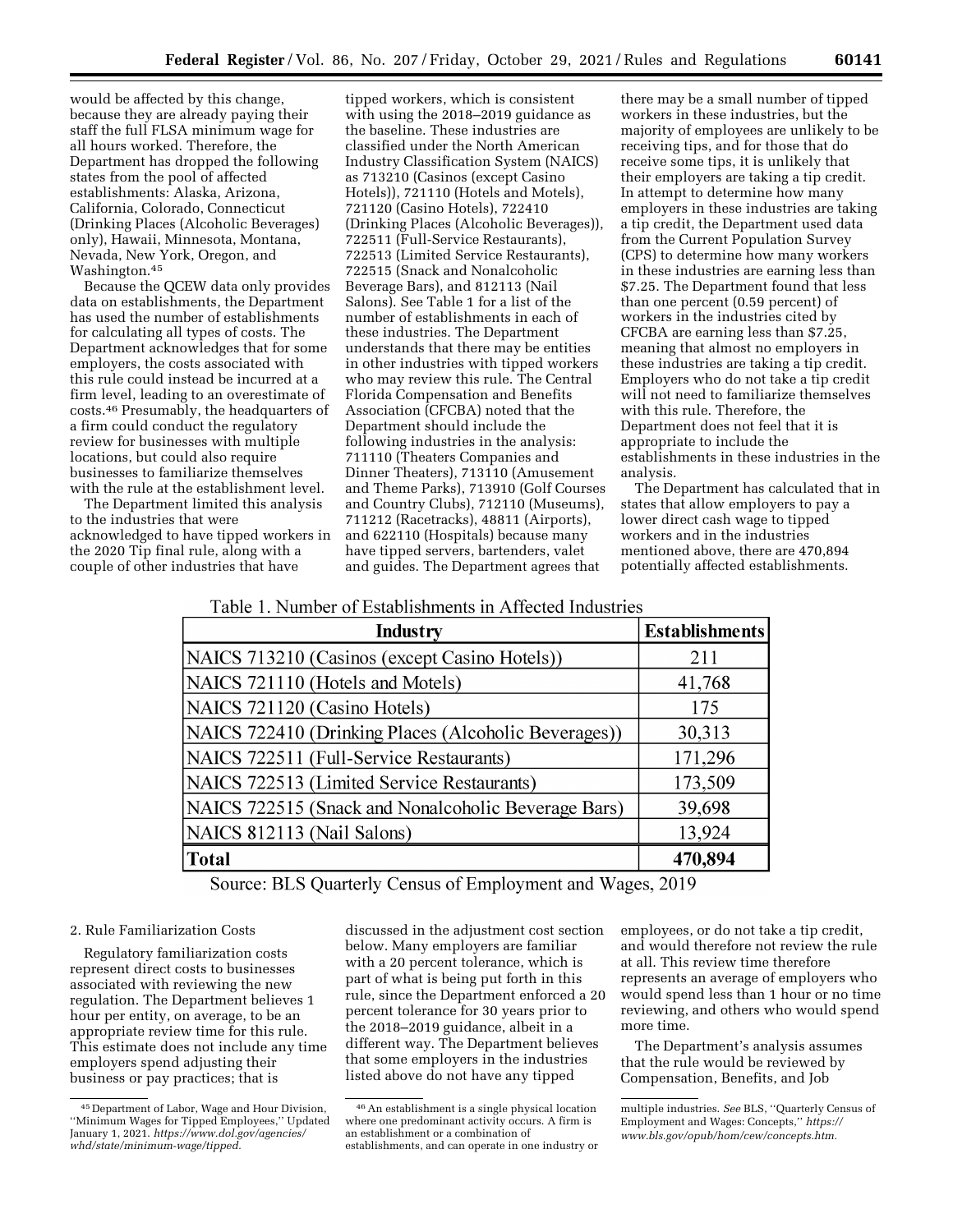Analysis Specialists (Standard Occupational Classification (SOC) 13– 1141) or employees of similar status and comparable pay. The median hourly wage for these workers was \$31.04 per hour in 2019.47 The Department also assumes that benefits are paid at a rate of 46 percent and overhead costs are paid at a rate of 17 percent of the base wage, resulting in a fully loaded hourly rate of \$50.60.<sup>48</sup> The Department estimates that regulatory familiarization costs would be \$23,827,236 (470,894 establishments  $\times$  \$50.60  $\times$  1 hour). The Department estimates that all regulatory familiarization costs would occur in Year 1.

In their comment, SBA Advocacy stated that they believe that DOL underestimated the rule familiarization costs of this rule. They noted that during their roundtable on this rule, small business owners said that they would need more than an hour to read and become familiarized with this rule. However, the Department did not receive any other comments from employers regarding rule familiarization. No commenters provided data or information on exactly how many hours they would spend on rule familiarization. If some business owners do spend more time on rule familiarization, that is not inconsistent with the Department's estimate of 1 hour, which is assumed to be an average of those who will spend more time and those who will spend no time because they do not have tipped workers or do not take a tip credit. Furthermore, in this final rule, the Department has made changes and clarifications in response to comments, which could limit the time necessary for rule familiarization. Lastly, many employers will not review the entire rule, because the Wage and Hour Division will provide compliance assistance through materials such as a fact sheet and information on the website.

#### 3. Adjustment Costs

The Department expects that employers may incur adjustment costs associated with this rule. They may adjust their business practices and

48The benefits-earnings ratio is derived from the Bureau of Labor Statistics' Employer Costs for Employee Compensation data using variables CMU1020000000000D and CMU1030000000000D.

staffing to ensure that workers do not spend more than 20 percent of their time on directly supporting work, and that directly supporting work does not exceed more than 30 minutes continuously. Additionally, as a result of this rule, some duties that were considered related, non-tipped duties of a tipped employee, for which employers could take a tip credit under certain conditions, under the Department's 2018–2019 guidance, may now be considered duties that are not part of a tipped occupation, for which employers cannot take a tip credit. Accordingly, some employers may also adjust their business practices and staffing to reassign such duties from tipped employees to employees in non-tipped occupations. Some employers may also adjust their payroll software to account for these changes, and may also provide training for managers and staff to learn about the changes.

The Department uses the same number of establishments (470,894) as discussed in the rule familiarization section above, and also assumes that the adjustments would be performed by Compensation, Benefits, and Job Analysis Specialists (SOC 13–1141) or an employee of similar position and comparable pay, with a fully loaded wage of \$50.60 per hour. The Department estimates that these adjustments would take an average of 1 hour per entity. For employers that would need to make adjustments, the Department expects that these adjustments could take more than 1 hour. However, the Department believes that many employers likely would not need to make any adjustments at all, because either they do not have any tipped employees, do not take a tip credit, or the work that their tipped employees perform complies with the requirements set forth in this rule. Therefore, the hour of adjustment costs represents the average of the employers who would spend more than 1 hour on adjustments, and the many employers who would spend no time on adjustments. The Department estimates that adjustment costs would be \$23,827,236 (470,894 establishments  $\times$  $$50.60 \times 1$  hour). The Department estimates that all adjustment costs would occur in Year 1.

#### 4. Management Costs

The Department also believes that some employers may incur ongoing management costs, because in order to make sure that they can continue to take a tip credit for all hours of an employee's shift, they will have to ensure that tipped employees are not spending more than 20 percent of their

time on directly supporting work per workweek, or more than 30 minutes continuously performing such duties. The Department does not believe that these costs will be substantial, because if employers are able to make the upfront adjustments to scheduling, there is less of a need for ongoing monitoring. For example, if employers stop assigning work to tipped employees that will no longer be considered part of the tipped occupation under this rule, this will be a one-time change that does not necessitate ongoing monitoring. Additionally, employers may have also incurred similar management costs under the 2018–2019 guidance, because in order to take a tip credit for all hours, they would have had to ensure that tipped employees did not perform duties not related to their tipped occupation, and that employees' related, non-tipped work was contemporaneous with or for a reasonable time before or after the tipped work.

The Department estimates that employers would spend, on average, 10 minutes per week on management costs in order to comply with this rule. The Department expects that many employers will not spend any time on management tasks associated with this rule, because they do not claim a tip credit for any of their employees, or their business is already set up in a way where the work their tipped employees perform complies with the requirements set forth in this rule (such as a situation where the tipped employees perform minimal directly supporting work). Therefore, this estimate of 10 minutes is an average of those employers who would spend more time on management tasks, and the many employers who would spend no time on management tasks. The Department therefore calculates that the average annual time spent will be 8.68 hours  $(0.167$  hours  $\times$ 52 weeks).

The Department's analysis assumes that the management tasks would be performed by Food Service Managers (SOC 11–9051) or employees of similar status and comparable pay. The median hourly wage for these workers was \$26.60 per hour in 2019.49 The Department also assumes that benefits are paid at a rate of 46 percent and overhead costs are paid at a rate of 17 percent of the base wage, resulting in a fully loaded hourly rate of \$43.36  $($26.60 + $12.24 + $4.52)$ . The Department estimates that management costs would be \$177,227,926 (470,894

<sup>47</sup>BLS Occupational Employment and Wage Statistics (OEWS), May 2019 National Occupational Employment and Wage Estimates, *[https://](https://www.bls.gov/oes/2019/may/oes_nat.htm) [www.bls.gov/oes/2019/may/oes](https://www.bls.gov/oes/2019/may/oes_nat.htm)*\_*nat.htm.* Data for 2020 are now available, but the Department believes that it is more appropriate to use 2019 data for the analysis, because wages could have been affected by structural changes associated with the COVID–19 pandemic. The Department has aligned the year of the cost data with the pre-pandemic data used in the transfer analysis discussed later.

<sup>49</sup>BLS Occupational Employment and Wage Statistics (OEWS), May 2019 National Occupational Employment and Wage Estimates, *[https://](https://www.bls.gov/oes/2019/may/oes_nat.htm) [www.bls.gov/oes/2019/may/oes](https://www.bls.gov/oes/2019/may/oes_nat.htm)*\_*nat.htm.*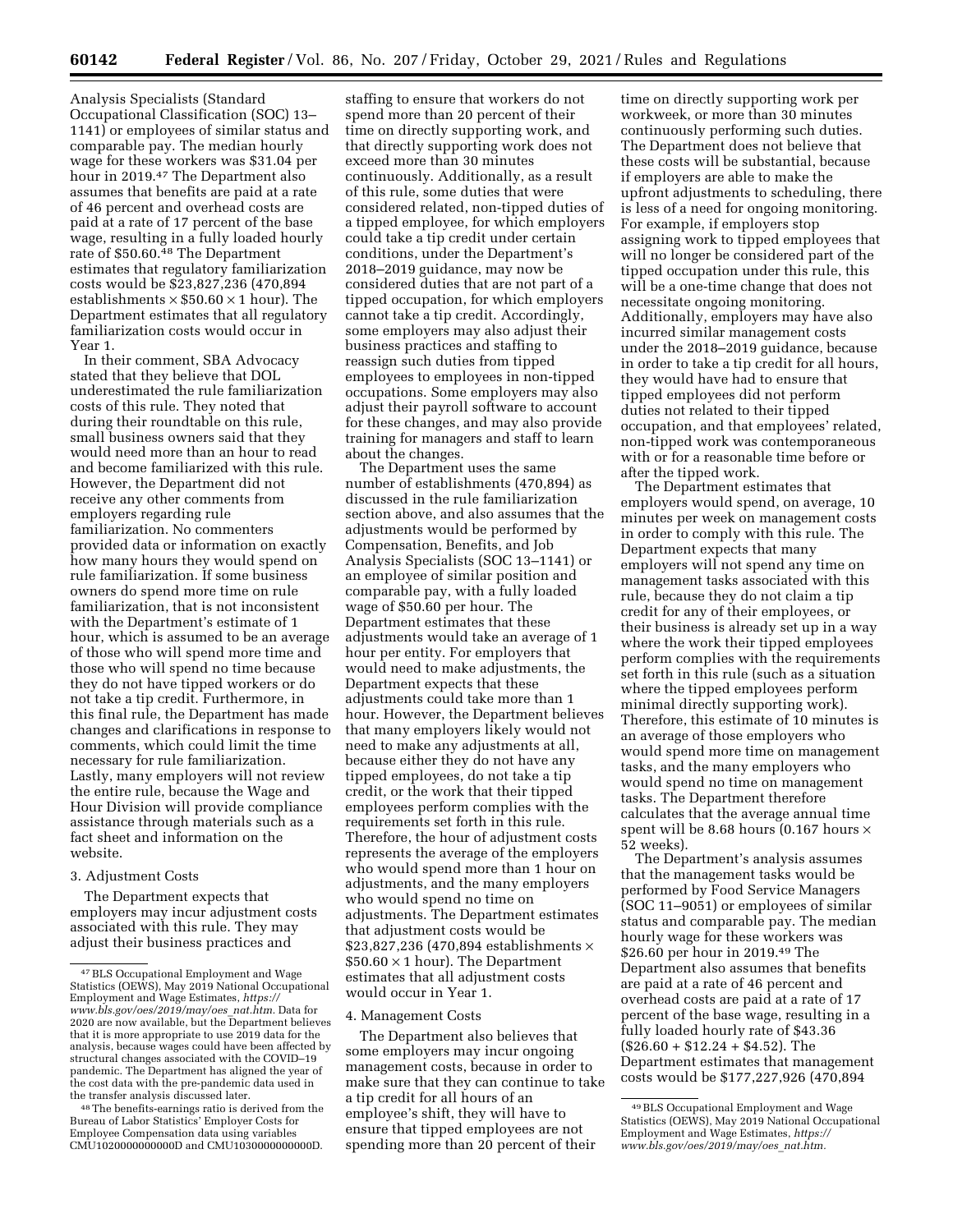establishments  $\times$  \$43.36  $\times$  8.68 hours). The Department estimates that these management costs would occur each year.

#### 5. Cost Summary

The Department estimates that costs for Year 1 will consist of rule familiarization costs, adjustment costs, and management costs, and would be \$224,882,399 (\$23,827,236 + \$23,827,236 + \$177,227,926). For the following years, the Department estimates that costs will only consist of management costs and would be \$177,227,926. Additionally, the Department estimated average annualized costs of this rule over 10 years. Over 10 years, it will have an average annual cost of \$183.6 million calculated at a 7 percent discount rate (\$151.1 million calculated at a 3 percent discount rate). All costs are in 2019 dollars.

# 6. Comments on Adjustment and Managerial Costs

The Department received comments from employer representatives saying that the rule would be very costly for them to implement, and that adjustment and managerial costs would be higher than the Department's estimate. For example, NRF–NCCR claimed that the final rule would require all tipped employees to track and categorize every minute of their time at work. They said that employees would need to be equipped with time keeping devices and significant time and effort would have to be devoted to meeting the rule's extensive recordkeeping requirements. Additionally, the Chamber of Commerce mentioned that compliance with this rule would require employers to implement new timekeeping systems in which employees would need to be trained to code in and out every time they switch between tip producing work and directly supporting work. SBA Advocacy explained that small businesses say that employees perform tipped work and directly supporting work simultaneously. They state, ''Working out the differences between current systems of work classifications and DOL's proposed classifications, as well as resolving ambiguities and inconsistencies in the rule and guidance from DOL, will cost well in excess of the estimate provided by DOL.'' They requested that DOL revise its estimate of adjustment and managerial costs, stating ''minute-to-minute tracking is onerous and not realistic in such businesses as restaurants, bars, hair salons and nail salons.'' Although some commenters noted that the Department's cost estimates were not high enough, none of the commenters provided information or analysis on exactly how much time should be used to calculate adjustment and managerial costs. The Department also received comments in support of its cost and transfer estimates, such as the comment from the Coalition of State Attorneys General, which said, ''[T]he Dual Jobs NPRM provides a thoughtful estimate of its economic effects on employees and employers.''

In formulating this final rule, the Department considered comments like these and the practical realities of work in tipped occupations. In response, as noted above, the Department has clarified in this final rule that its definition of *tip-producing work* was intended to be broadly construed to encompass any work performed by a tipped employee that provides service to customers for which the tipped employee receives tips and provided more examples illustrating the scope of this term. The final rule also amends the definition of *directly supporting work* to explain that this category includes work that is performed by the tipped employee in preparation of or otherwise assists the provision of tip-producing customer service work, and also provides more examples illustrating the scope of this term. The final rule also modifies the definition of *work that is not part of the tipped occupation* to reflect the changes to these two definitional categories. Additionally, the final rule modifies the application of the tip credit to the 30-minute limitation in order to treat it uniformly with the 20 percent tolerance, which will make it easier for employers to comply with both limits.

7. Comments Regarding the Labor Market

Some employer-representative commenters asserted that there is currently a labor shortage, which will make it difficult for employers to comply with this rule. For example, Seyfarth noted that restaurants and hotels were hit particularly hard by a national labor shortage and that because of this shortage, employers who ''seek to hire additional workers to ensure compliance with a more stringent tip credit regulation'' will not be able to hire these workers. The Chamber of Commerce also noted, ''Employers in service industries already are combatting labor shortages, which means that businesses have extremely limited ability to shift this work to other non-tipped hourly employees.'' One Fair Wage (OFW) disputed this, saying, ''The evidence is clear that the so-called worker shortage is in fact a wage shortage: those employers paying a full,

fair wage, hire workers without issue and workers themselves state they would stay in jobs that pay a livable wage.'' To the extent that employers in the restaurant and other industries are experiencing a worker shortage, there is additional uncertainty in the analysis of impacts; however, over the majority of the time horizon of this regulatory impact analysis, the Department believes that quantification using nonpandemic data allows for reasonable approximations.

#### *C. Transfers*

#### 1. Introduction

As previously discussed, the Department recognizes the concerns that it did not adequately assess the impact of the dual jobs provision of the 2020 Tip final rule. Therefore, for this rule, the Department provides the following analysis of the transfers associated with the changes to its dual jobs regulations, pursuant to which employers can only take a tip credit for work performed by a tipped employee that is part of the employee's tipped occupation. The rule says tip-producing work encompasses any work performed by a tipped employee that provides service to customers for which the tipped employee receives tips. The rule also says that an employer can take a tip credit for a non-substantial amount of directly supporting work, which is work that is performed by the tipped employee in preparation of or in assistance to the provision of tipproducing customer service work. The rule defines substantial as 20 percent of a tipped employee's workweek or a continuous period of more than 30 minutes.

The Department has performed two different transfer analyses for this rule. The first analysis refines a methodological approach similar to the one described by the Economic Policy Institute (EPI) in response to the Department's NPRM for the 2020 Tip final rule, which proposed to codify the Department's 2018–2019 guidance, which replaced the 80/20 approach with a different related duties test. *See* 84 FR 53956.50 This analysis helps demonstrate the range of potential transfers that may result from this rule. The second analysis is a retrospective analysis that looks at changes to total hourly wages following the 2018–2019 guidance to help inform whether

<sup>50</sup>Shierholz, H. and D. Cooper. 2019. ''Workers will lose more than \$700 million annually under proposed DOL rule.'' Available at *[https://](https://www.epi.org/blog/workers-will-lose-more-than-700-million-dollars-annually-under-proposed-dol-rule/) [www.epi.org/blog/workers-will-lose-more-than-700](https://www.epi.org/blog/workers-will-lose-more-than-700-million-dollars-annually-under-proposed-dol-rule/) [million-dollars-annually-under-proposed-dol-rule/.](https://www.epi.org/blog/workers-will-lose-more-than-700-million-dollars-annually-under-proposed-dol-rule/)*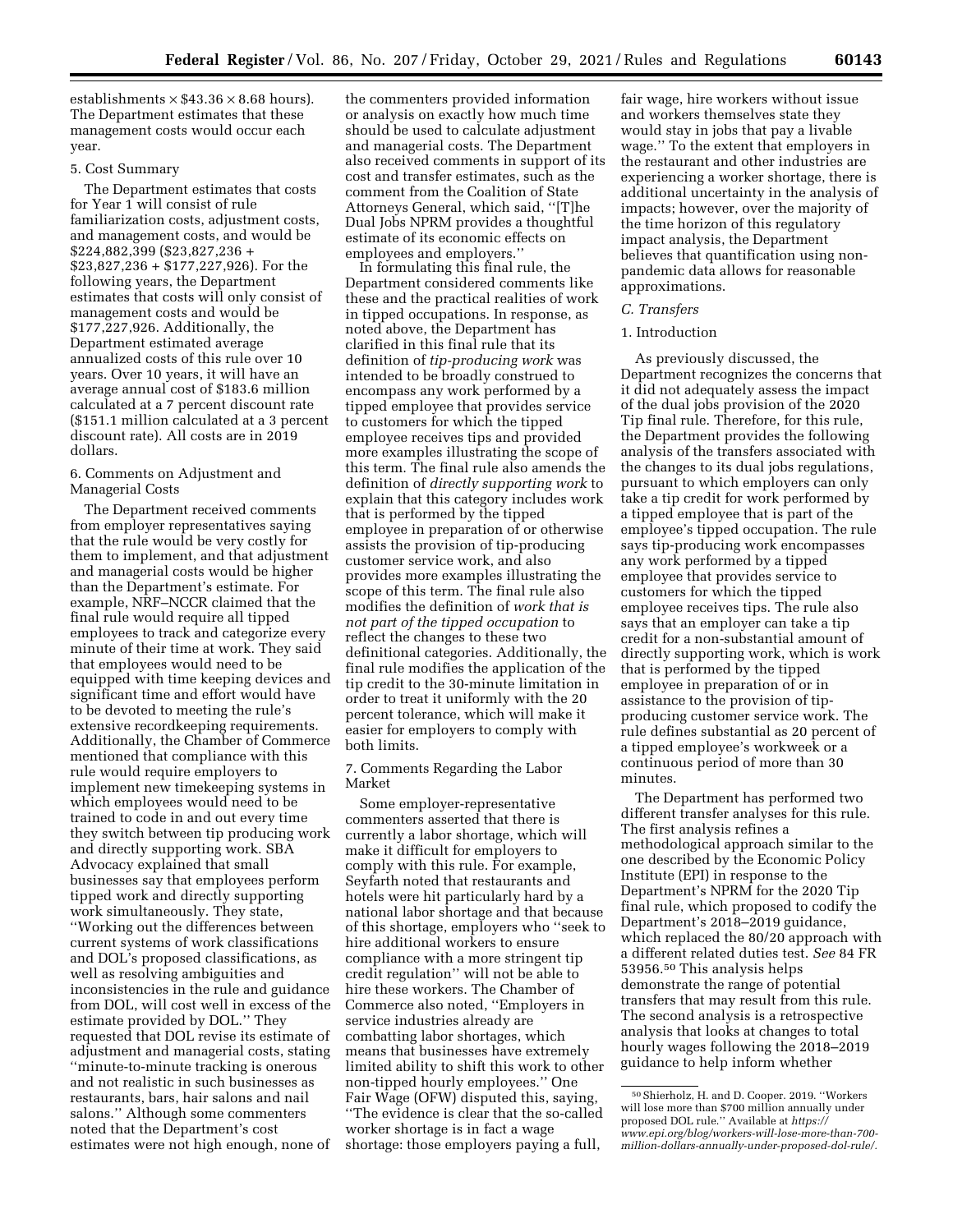changes would occur in the other direction following this rule.

Both of the Department's analyses discuss the transfers from employees to employers that may have occurred from the removal of the 80/20 approach, and assumes that the direction of these transfers would be reversed under this rule, which, similar to the 80/20 guidance, includes a 20 percent tolerance on directly supporting work. The rule would also preclude employers from taking a tip credit for a continuous period of more than 30 minutes of directly supporting work.

#### 2. Potential Transfer Analysis

Under the approach outlined in the 2020 Tip final rule, and as originally put forth in the 2018–2019 guidance, employers can take a tip credit for related, non-tipped duties so long as they are performed ''contemporaneously with'' or for ''a reasonable time immediately before or after tipped duties.'' Additionally, the 2018–2019 guidance uses the Occupational Information Network (O\*NET) to determine whether a tipped employee's non-tipped duties are related to the employee's tipped occupation.51 As explained above, the Department believes that the terms

''contemporaneously with'' and ''a reasonable time immediately before or after tipped duties'' do not provide clear limits on the amount of time workers can spend on non-tipped tasks for which an employer is permitted to take a tip credit. Under the 2018–2019 guidance, transfers would have arisen if employers required tipped employees for whom they take a tip credit, such as servers and bartenders, to perform more related, non-tipped duties, such as cleaning and setting up tables, washing glasses, or preparing garnishes for plates or drinks, than they would have under the prior 80/20 guidance. Because employers would be taking a tip credit for these additional related, non-tipped duties instead of paying a direct cash wage of at least the full minimum wage for these duties, tipped employees would earn less pay because they would be spending less time on tip-producing duties, such as serving customers.

However, to retain the tipped workers that they need, employers would have needed to pay these workers as much as their ''outside option,'' that is, the hourly wage that they could receive in their best alternative non-tipped job with a similar skill level requirement to

their current position. For each tipped employee, the Department assumed that by assigning non-tipped work, an employer could have only lowered the tipped employee's total hourly pay rate including tips if the employee's current pay rate was greater than the predicted outside-option wage from a non-tipped job.52 As a measure of the upper bound of the amount of tips that employers could have reallocated to pay for additional hours of work, the Department estimated the difference between a tipped worker's current hourly wage and the worker's outsideoption wage. The Department acknowledges that an employee may not want to or be able to leave for an outside-option job right away, meaning that this outside-option analysis applies only in the long run.

The Department is specifically contemplating an example in which, prior to 2018, a restaurant employed multiple dishwashers and multiple bartenders. The dishwashers earned a direct cash wage of \$7.25 per hour and spent all of their time washing dishes and doing other kitchen duties. The bartenders earned a direct cash wage of \$2.13 per hour and spent all of their time tending bar. Following the removal of the 80/20 approach in the 2018–2019 guidance, the restaurant decided to employ fewer dishwashers, and instead hire one additional bartender and have the bartenders all take turns washing bar glasses throughout their shifts, adding up to more than 20 percent of their time. In this situation, the bartenders are each earning fewer tips because they are spending less time on tip-producing duties, such as preparing drinks, and more time on non-tip-producing duties, such as washing bar glasses. The employers' wage costs have also decreased, as they are paying more workers a direct cash wage of \$2.13 instead of \$7.25. This results in a transfer from employees to employers. This transfer would be reversed following the reinstatement of a time limit on directly supporting work in this rule. Employees who could have had a share of their tips reduced following the removal of the 80/20 approach could see an increase in their tipped income following this rule. The amount that employers were able to transfer away from employees by having them perform more non-tip-producing work is the amount that is likely to be restored following the requirements of this rule.

For example, consider a bartender who is currently spending more time on directly supporting work that does not produce tips, such as washing bar glasses between customers (and less time on tip-producing work), than they did prior to the removal of the 80/20 approach. Under this rule, they may spend less time performing such directly supporting work due to the 20 percent and 30 minute limits, and thus may be able to spend more time on tipproducing work.

Consider another case in which an employee is currently paid \$2.13 for hours of directly supporting work. Under this rule, their employer may decide that it is necessary to have this employee perform this work, so they will now have to pay them \$7.25 for time spent performing this work beyond the 20 percent limit or for periods longer than 30 minutes. For these hours, the employee's earnings will increase from \$2.13 to \$7.25, resulting in transfers from employers to employees. However, the Department lacks data on to what extent this dynamic currently exists, and to what extent it will change following this rule. In order to quantify this change, the Department would need to know the number of employees who are currently performing non-tip producing work in excess of 20 percent of their workweek or in excess of 30 minutes, and for whom their employer is taking a tip credit for this time. Data does not exist on employees' schedules and duties to be able to estimate this number. The Department would also need to know the number of hours that each employee is currently performing this work and how it would change following the rule. Most importantly, the analysis requires knowledge of employers' behavior following this rule—*e.g.,* they could choose to pay the full minimum wage for all of these hours, shift this work away to existing non-tipped workers, or spread the work around tipped workers so that it conforms to the requirements of the rule. With this uncertainty, the Department is unable to quantify this potential transfer estimate under a forward-looking framework. Nonetheless, the Department anticipates that there will be some employees who see an increase in their wage rates for some of their hours following this rule. In absence of a forward-looking quantitative framework, the Department believes that one way to quantify the transfers from employers to employees as a result of this Final Rule, which reinstates the 80/20 rule among other protections, is to quantify by how much

<sup>51</sup>As explained above, the 2020 Tip final rule which is not yet in effect—provided that a nontipped duty is merely presumed to be related to a tip-producing occupation if it is listed as a task of the tip-producing occupation in O\*NET.

<sup>52</sup>This methodology of estimating an outside wage option was used in the Department's 2020 Tip Regulations under the Fair Labor Standards Act (FLSA) final rule to determine potential transfer of tips with the expansion of tip pooling.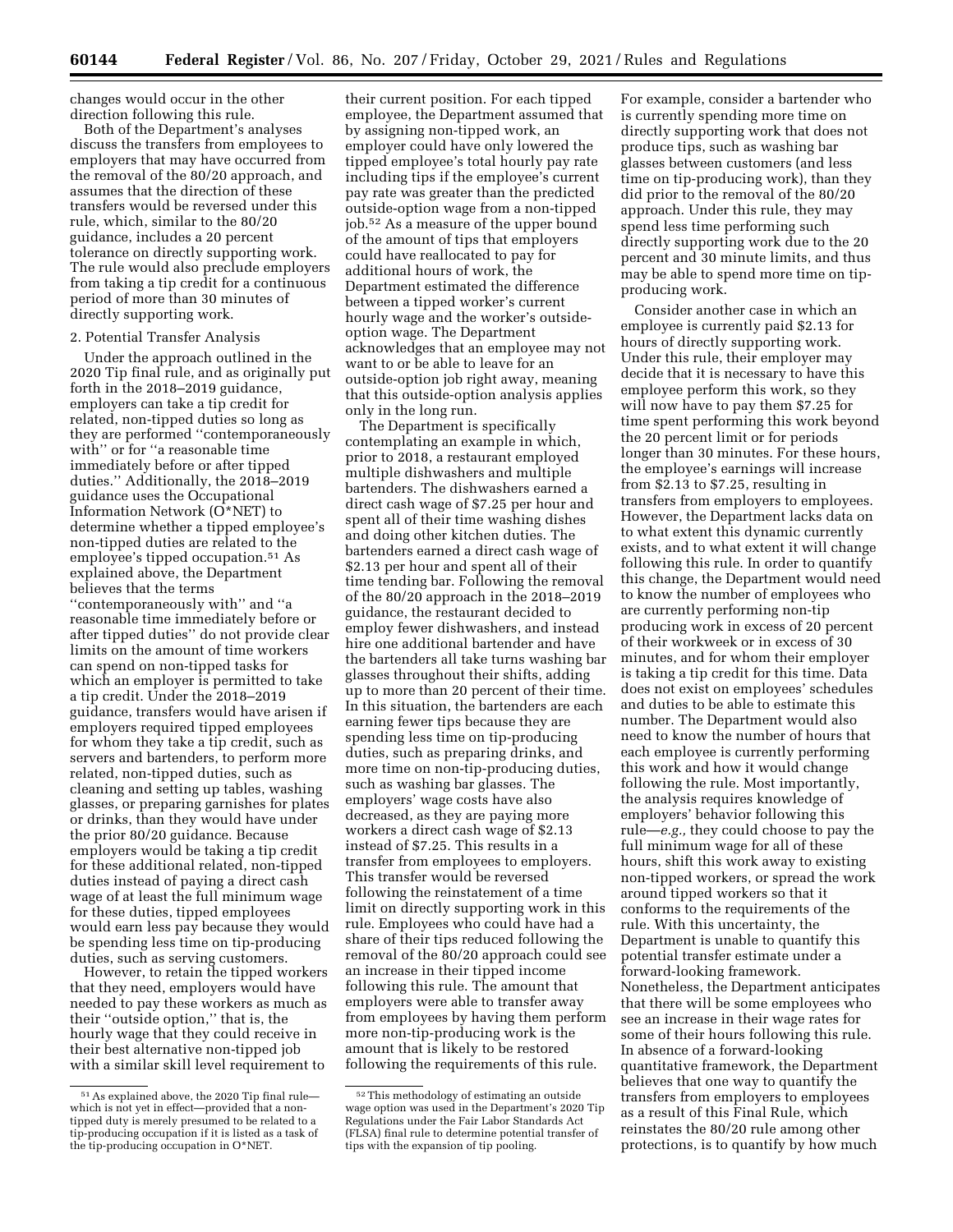employers could have reduced earnings in the absence of the 80/20 rule.

# a. Defining Tipped Workers

The Department used individual-level microdata from the 2018 Current Population Survey (CPS), a monthly survey of about 60,000 households that is jointly sponsored by the U.S. Census Bureau and BLS. Households are surveyed for four months, excluded from the survey for eight months, surveyed for an additional four months, and then permanently dropped from the sample. During the last month of each rotation in the sample (month 4 and month 16), employed respondents complete a supplementary questionnaire in addition to the regular survey. These households and questions form the CPS Outgoing Rotation Group (CPS–ORG) and provide more detailed information about those surveyed.53 The Department used 2018 CPS–ORG data to avoid any unintentional impacts from the issuance of the 2018–2019 guidance. Because this analysis first looks at transfers that could have occurred following the 2018–2019 guidance, and uses that estimate to inform what the transfers would be following this rule, all data tables in this analysis include estimates for the year 2018, with dollar amounts inflated to \$2019 using the GDP deflator and further refinements as discussed below.

The Department included workers in two industries and in two occupations within those industries. The two industries are classified under the North American Industry Classification

System (NAICS) as 722410 (Drinking Places (Alcoholic Beverages)) and 722511 (Full-Service Restaurants); referred to in this analysis as ''restaurants and drinking places.'' The two occupations are classified under BLS Standard Occupational Classification (SOC) codes SOC 35–3031 (Waiters and Waitresses) and SOC 35– 3011 (Bartenders).54 The Department considered these two occupations because a large percentage of the workers in these occupations receive tips (see Table 2 for shares of workers in these occupations who may receive tips). The Department understands that there are other occupations in these industries beyond servers and bartenders with tipped workers, such as SOC 35–9011 (Dining Room and Cafeteria Attendants and Bartender Helpers) and SOC 35–9031 (Hosts and Hostesses, Restaurant, Lounge, and Coffee Shop). Additionally, there may also be some tipped workers in other industries who may be affected such as nail technicians, parking attendants, and hotel housekeepers.55

Table 2 presents the total number of bartenders and wait staff in restaurants and drinking places. The number of workers is then limited to those potentially affected by the changes in this rule. This excludes workers in states that do not allow a tip credit, workers in states that requires a direct cash wage of at least \$7.25, and workers in other states who are paid a direct cash wage of at least the full FLSA minimum wage of \$7.25 (*i.e.,* employees whose employers are not taking a tip

credit under the FLSA).56 As alluded to above, because this rule relates to the situations in which an employer takes a tip credit, it is unlikely that employees of employers that cannot or otherwise do not take a tip credit would be affected. Both of these populations were also excluded from the analysis of potential transfers. The Department also assumed that nonhourly workers are not tipped employees and excluded these workers from the potentially affected population.57 Lastly, workers earning a direct wage below \$2.13 per hour were dropped from the analysis.58 This results in 630,000 potentially affected workers in these industries and occupations.

The CPS asks respondents whether they usually receive overtime pay, tips, and commissions (OTTC), which allows the Department to estimate the number of bartenders and wait staff in restaurants and drinking places who receive tips. CPS data are not available separately for overtime pay, tips, and commissions, but the Department assumes very few bartenders and wait staff receive commissions, and the number who receive overtime pay but not tips is also assumed to be minimal.59 Therefore, the Department assumed bartenders and wait staff who responded affirmatively to this question receive tips. Table 2 presents the share of potentially affected bartenders and wait staff in restaurants and drinking places who reported that they usually earned OTTC in 2018: approximately 86 percent of bartenders and 78 percent of wait staff.

# TABLE 2—BARTENDERS AND WAIT STAFF IN RESTAURANTS AND DRINKING PLACES

| Occupation                 | Total workers | Potentially<br>affected              | Potentially affected workers<br>who report earning OTTC |              |  |
|----------------------------|---------------|--------------------------------------|---------------------------------------------------------|--------------|--|
|                            | (millions)    | workers<br>$(millions)$ <sup>a</sup> | Workers<br>(millions)                                   | Percent      |  |
| Total<br><b>Bartenders</b> | 2.28<br>0.37  | 0.63<br>0.09                         | 0.50<br>0.07                                            | 79.4<br>85.5 |  |

53*See* Current Population Survey, U.S. Census Bureau, *[https://www.census.gov/programs-surveys/](https://www.census.gov/programs-surveys/cps.html) [cps.html](https://www.census.gov/programs-surveys/cps.html)* (last visited April 28, 2021); The Department used the Center for Economic and Policy Research. 2020. CPS ORG Uniform Extracts, Version 2.5. Washington, DC, *[http://ceprdata.org/](http://ceprdata.org/cps-uniform-data-extracts/cps-outgoing-rotation-group/cps-org-data/) [cps-uniform-data-extracts/cps-outgoing-rotation](http://ceprdata.org/cps-uniform-data-extracts/cps-outgoing-rotation-group/cps-org-data/)[group/cps-org-data/](http://ceprdata.org/cps-uniform-data-extracts/cps-outgoing-rotation-group/cps-org-data/)* (last visited April 27, 2021).

54 In the CPS, these occupations correspond to Bartenders (Census Code 4040) and Waiters and Waitresses (Census Code 4110). The industries correspond to Restaurants and Other Food Services (Census Code 8680) and Drinking Places, Alcoholic Beverages (Census Code 8690).

55The Department considered the additional set of occupations: SOC 39–5090 (Miscellaneous Personal Appearance Workers), SOC 39–5012 (Hairdressers, hairstylists, and cosmetologists), SOC 39–5011 (Barbers), SOC 53–6021 (Parking Attendants), SOC 37–2012 (Maids and

Housekeeping Cleaners), and SOC 31–9011 (Massage Therapists). Workers in these occupations reported usually earning overtime pay, tips, and commissions (OTTC) less often than in the tipped occupations that the Department included in its analysis (15.2 percent compared to 56.1 percent). Additionally, a considerably lower proportion of workers in this additional set of occupations reported earning a direct wage below the Federal minimum wage per hour (1.2 percent compared to 27.8 percent).

56Workers considered not affected by the 20 percent limitation were those in the following states that either do not allow a tip credit or require a direct cash wage of at least \$7.25 as of 2019: Alaska, Arizona, California, Colorado, Connecticut (Bartenders only), Hawaii, Minnesota, Montana, Nevada, New York, Oregon, and Washington.

57The Department made this assumption because tipped employees are generally paid hourly and

because the CPS does not include information on tips received for nonhourly workers. Without knowing the prevalence of tipped income among nonhourly workers, the Department cannot accurately estimate potential transfers from these workers. However, the Department believes the transfer from nonhourly workers will be small because only 10 percent of wait staff and bartenders in restaurants and drinking places are nonhourly and the Department believes nonhourly workers have a lower probability of receiving tips.

58The Department was unable to determine whether these workers were earning a direct cash wage below \$2.13 because their employers were not complying with the minimum wage requirements of the FLSA, or whether the data was incorrect.

59According to BLS Current Population Survey data, in 2018, workers in service occupations worked an average of 35.2 hours per week. *See [https://www.bls.gov/cps/aa2018/cpsaat23.htm.](https://www.bls.gov/cps/aa2018/cpsaat23.htm)*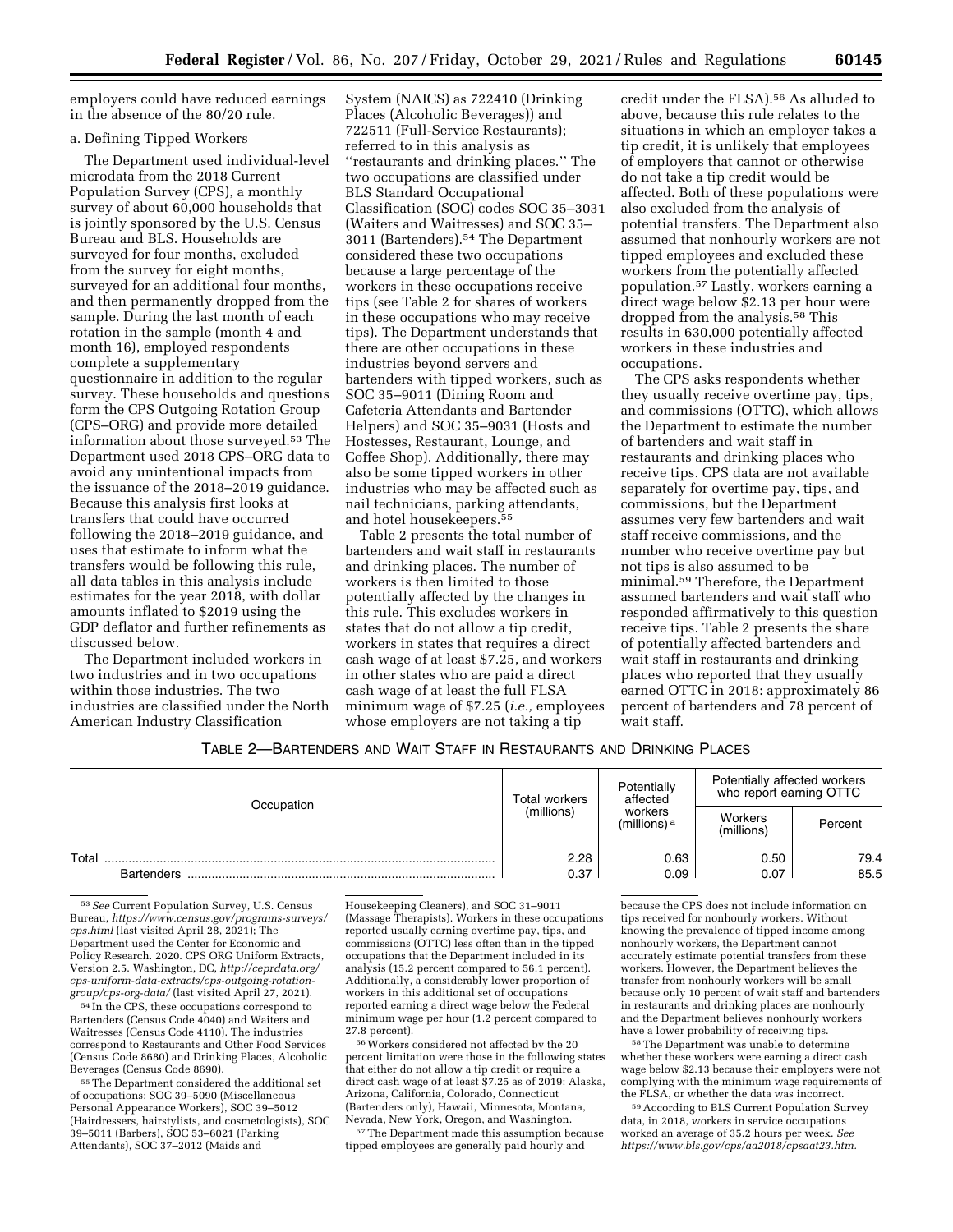| Occupation | Total workers | Potentially<br>affected   | Potentially affected workers<br>who report earning OTTC |         |
|------------|---------------|---------------------------|---------------------------------------------------------|---------|
|            | (millions)    | workers<br>(millions) $a$ | Workers<br>(millions)                                   | Percent |
|            | 1.91          | 0.54                      | 0.42                                                    | 78.4    |

# TABLE 2—BARTENDERS AND WAIT STAFF IN RESTAURANTS AND DRINKING PLACES—Continued

Source: CEPR, 2018 CPS–ORG.

a Excludes workers in states that do not allow a tip credit, workers in states that require a direct cash wage of at least \$7.25, and workers in other states who are paid a direct cash wage of at least the full FLSA minimum wage of \$7.25 (i.e., employers whose employers are not using a tip credit). Also excludes nonhourly workers.

Occupations: Bartenders (Census Code 4040) and Waiters and Waitresses (Census Code 4110).

Industries: Restaurants and other food services (Census Code 8680) and Drinking places, alcoholic beverages (Census Code 8690).

Of the 500,000 bartenders and wait staff who receive OTTC, only 310,000 reported the amount received in OTTC. Therefore, the Department imputed OTTC for those workers who did not report the amount received in OTTC. As

shown in Table 3, 69 percent of bartenders' earnings (an average of \$339 per week) and 68 percent of wait staff's earnings (an average of \$251 per week) were from overtime pay, tips, and commissions in 2018. For workers who

reported receiving tips but did not report the amount, the ratio of OTTC to total earnings for the sample who reported their OTTC amounts (69 or 68 percent) was applied to their weekly total income to estimate weekly tips.

# TABLE 3—PORTION OF INCOME FROM OVERTIME PAY, TIPS, AND COMMISSIONS FOR BARTENDERS AND WAIT STAFF IN RESTAURANTS AND DRINKING PLACES

|                            | Those who report the amount earned in OTTC |                               |                              |                                                   |  |
|----------------------------|--------------------------------------------|-------------------------------|------------------------------|---------------------------------------------------|--|
| Occupation                 | Workers                                    | Average<br>weekly<br>earnings | Average<br>weekly<br>OTTĆ    | Percent of<br>earnings<br>attributable to<br>OTTC |  |
| Total<br><b>Bartenders</b> | 309.690<br>40.354<br>269.335               | \$386.44<br>491.03<br>370.77  | \$262.56<br>338.67<br>251.16 | 68<br>69<br>68                                    |  |

Source: CEPR, 2018 CPS–ORG, inflated to \$2019 using the GDP deflator.

Occupations: Bartenders (Census Code 4040) and Waiters and Waitresses (Census Code 4110).

Industries: Restaurants and other food services (Census Code 8680) and Drinking places, alcoholic beverages (Census Code 8690).

#### b. Outside-Option Wage

The Department assumed that employers only reduce the hourly wage rate of tipped employees for whom they are taking a tip credit if the tipped employee's total hourly wage, including the tips the employee retains, are greater than the ''outside-option wage'' that the employee could earn in a non-tipped job. To model a worker's outside-option wage, the Department used a quartile regression analysis to predict the wage that these workers would earn in a nontipped job. Hourly wage was regressed on age, age squared, age cubed, education, gender, race, ethnicity, citizenship, marital status, veteran status, metro area status, and state for a sample of non-tipped workers.<sup>60</sup> The Department restricted the regression sample to non-tipped workers earning at least the applicable State minimum wage (inclusive of OTTC), and those who are employed. This analysis excludes workers in states where the

law prohibits employers from taking a tip credit or that require a direct cash wage of at least \$7.25.61

In calculating the outside-option wage for tipped workers, the Department defined the comparison sample as nontipped workers in a set of occupations that are likely to represent outside options. The Department determined the list of relevant occupations by exploring the similarity between the knowledge, activities, skills, and abilities required by the occupation to that of servers and bartenders. The Department searched the O\*NET system for occupations that share important similarities with wait staff and bartenders—the occupations had to require ''customer and personal service'' knowledge and ''service orientation'' skills.62 The list was further reduced by eliminating occupations that are not comparable to the wait staff and

bartender occupations in terms of education and training, as wait staff and bartender occupations do not require formal education or training. *See*  Appendix Table 1 for a list of these occupations.

The regression analysis calculates a distribution of outside-option wages for each worker. The Department used the same percentile for each worker as they currently earn in the distribution of wages for wait staff and bartenders in restaurants and drinking places in the State where they live.<sup>63</sup> This method assumes that a worker's position in the wage distribution for wait staff and bartenders reflects their position in the wage distribution for the outside-option occupations.

<sup>60</sup>For workers who had missing values for one or more of these explanatory variables we imputed the missing value as the average value for tipped/nontipped workers.

 $\ensuremath{^{61}}$  These states are Alaska, Arizona, California, Connecticut (bartenders only), Hawaii, Minnesota, Montana, Nevada, New York, Oregon, and Washington.

<sup>62</sup>For a full list of all occupations on O\*NET, *see [https://www.onetcenter.org/reports/](https://www.onetcenter.org/reports/Taxonomy2010.html)  [Taxonomy2010.html.](https://www.onetcenter.org/reports/Taxonomy2010.html)* 

<sup>&</sup>lt;sup>63</sup> Because of the uncertainty in the estimate of the percentile ranking of the worker's current wage, the Department used the midpoint percentile for workers in each decile. For example, workers whose current wage was estimated to be in the zero to tenth percentile range were assigned the predicted fifth percentile outside-option wage, those with wages estimated to be in the eleventh to twentieth percentile were assigned the predicted fifteenth percentile outside-option wage, etc.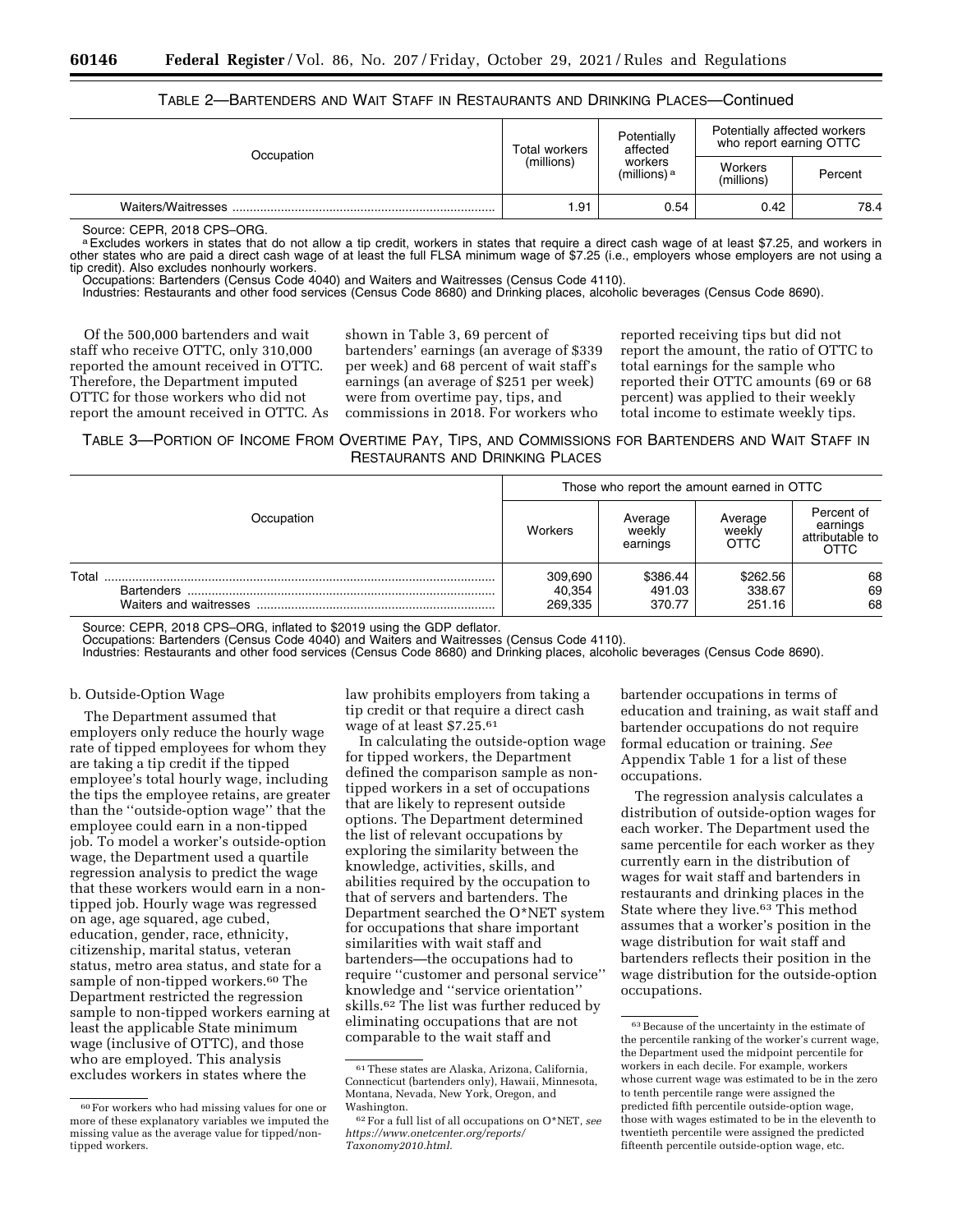#### c. Potential Transfer Calculation

After determining each tipped worker's outside-option wage, the Department calculated the potential reduction in pay as the lesser of the following two numbers:

1. The positive differential between a worker's current earnings (wage plus tips) and their predicted outside-option wage, and

2. the positive differential between a worker's current earnings and the State minimum wage.

The second number is included for cases where the long-run outside-option wage predicted by the analysis is below the State minimum wage, because the worker cannot earn less than their applicable State minimum wage in nontipped occupations.64 Total tips for each worker were calculated from the OTTC variable in the CPS data. The Department subtracted predicted overtime pay to better estimate total tips.65 For workers who reported receiving OTTC, but did not report the amount they earned, the Department applied the ratio of tipped earnings to total earnings for wait staff or bartenders (see Table).

To determine the aggregate annual potential total pay transfer, the Department multiplied the weighted sum of weekly transfers by 45.2 weeks the average weeks worked in a year for wait staff and bartenders in the 2018 CPS Annual Social and Economic Supplement. The resulting annual estimate of the upper bound of potential transfers from tipped employees to employers is \$733 million). This estimate is an upper bound, because following the 2018–2019 guidance, an employer could have, at most, had a tipped worker do more related nontipped work until their overall earnings reached their outside option wage. In order to further refine this estimate, and adjust down this upper bound, the Department requested data on how much related non-tipped work tipped employees were performing prior to the 2018–2019 guidance and how that changed with the removal of the 80/20 approach, but the Department did not receive any comments with data on this.

 $65$  Predicted overtime pay is calculated as (1.5  $\times$ base wage) × weekly hours worked over 40.

The Department also requested information on whether employers increased the number of employees for which they took a tip credit, and decreased the number of employees for which they paid a direct cash wage of at least \$7.25, but did not receive any data.

The above analysis looks only at how the hourly earnings would change. It may also be informative to see how weekly earnings would change. Lowering the total hourly earnings of employees will either:

1. Lower the weekly earnings of these employees if their weekly hours worked remain the same; or

2. Require that these employees work more hours per week to earn the same amount per week.

The workers for whom potential pay reductions could have occurred had average weekly earnings of \$473; on average, their weekly earnings could have been reduced by as much as \$105, assuming their hours worked per week remained the same.

As noted above, this transfer estimate is based on the Department's 2019 proposal to codify the 2018–2019 guidance, which removed the 20 percent limitation on related, nontipped duties, into the Department's regulations. The Department believes that this transfer analysis both underestimates and overestimates potential transfers. This estimate may be an underestimate because it does not include all possible occupations and industries for which there may be transfers. Additionally, it does not include workers with tipped jobs that are not listed as their main job in the CPS–ORG data. Additionally, the Department believes that transfers that would result from this rule may exceed the transfers that would occur from reinstating the previous 80/20 guidance. As noted above, under this rule, employers are prohibited from taking a tip credit for a substantial amount of directly supporting work, defined as 20 percent of the tipped employee's workweek *or* a continuous period of more than 30 minutes.

Some commenters noted that there are additional factors that could weigh in favor of the Department's transfer estimate being an underestimate. For example, EPI noted that tips are underestimated in the CPS data, making underestimation of the amount of pay that could be transferred likely. EPI also noted that the transfer estimate assumes that eliminating the 80/20 rule in the 2020 Final Rule would only have an effect if the employer were already taking a tip credit. They explained that the transfer calculation does not account

for the possibility that some employers may have been incentivized to start using the tip credit following the removal of the 80/20 limitation. The NWLC also commented that the transfer estimate could be an underestimate because of because of the ''degree to which non-tipped work has grown during the pandemic in industries that employ large numbers of tipped workers.'' They cited the shift from dine-in to carryout service in restaurants as an incentive for employers to take a tip credit for greater amounts of nontipped work. The requirements put in place in this final rule could help protect against this, and prevent a decrease in wages for these workers. Other commenters, such as the State AGs, provided broad support of the estimates in this analysis.

The Department believes that these estimates are also an overestimate, because they assume that every employer that takes a tip credit and for whom it was economically beneficial would lower the hourly rate (including tips) of tipped employees to their outside-option wage. In reality, even when it is seemingly economically beneficial from this narrow perspective, many employers may not have changed their non-tipped task requirements with the removal of the 20 percent limitation, because it would have required changes to the current practice to which their employees were accustomed. There are reasons it is not appropriate to assume that all employers are able to extract all the earnings above the outside-option wage of their employees for whom they take a tip credit. For example, decreasing workers' hourly earnings might reduce morale, leading to lower levels of efficiency or customer service. The reduction in workers' earnings may also lead to higher turnover, which can be costly to a company. Part of this turnover may be due to workers' wages falling below their reservation wage and causing them to exit the labor force.66 In support of this, researchers have found evidence of downward nominal wage stickiness, meaning that employees rarely experience nominal wage decreases with the same employer.67

<sup>64</sup> In the NPRM, the Department also included a third number in these categories: The total tips earned by the worker. However, the Department realized at the final rule stage that this last category should be removed. No workers should have all of their tips reduced because, by definition, these workers' employers are taking a tip credit, and hence the workers must receive some tips in order to receive the full minimum wage. Removing this restriction changed the total tip transfer slightly from \$714 million in the NPRM to \$733 million in this final rule.

<sup>66</sup>A worker's reservation wage is the minimum wage that the worker requires to participate in the labor market. It roughly represents the worker's monetary value of an hour of leisure. If the worker's reservation wage is greater than their outside option wage, the worker may exit the labor market if tips are reduced.

<sup>67</sup>*See, e.g.,* Kahn, S. 1997. ''Evidence of Nominal Wage Stickiness from Microdata.'' *The American Economic Review.* 87(5): 993–1008. Hanes, C. 1993. ''The Development of Nominal Wage Rigidity in the Late 19th Century.'' *The American Economic Review* 83(4): 732–756. Kawaguchi, D. and F. Continued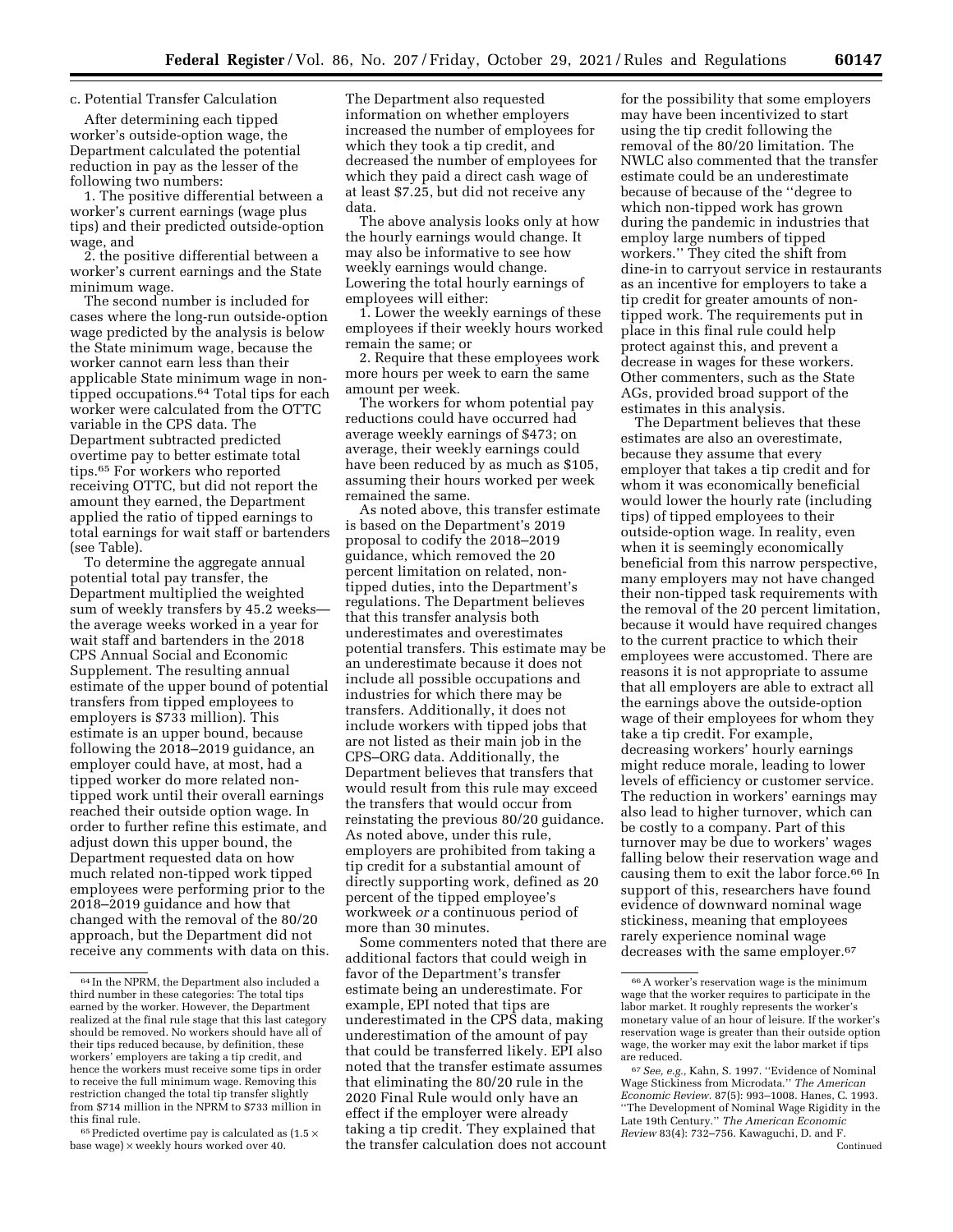Although in this case the direct wage paid by the employer would not change, these tipped employees' total hourly pay including tips would decrease due to the employer requiring more work on non-tipped tasks leading to earning fewer tips per hour. While some empirical evidence, such as the Kahn paper cited above, indicates that employers are unlikely to make changes in work requirements that would lower employees' nominal hourly earnings, this evidence may not hold in low-wage industries such as food service and in times of structural changes to the economy, such as during the COVID–19 pandemic.68 Additionally, even if employers may be constrained from having current employees take on more non-tipped work, they could institute these changes for any newly hired employees, so the reduction in average earnings would be over a longer-term time horizon.

The Department believes that another potential reason these transfer estimates may be an overestimate is because of the interaction with the tip pooling provisions of the 2020 Final Rule. The 2020 Tip final rule codified the Consolidated Appropriations Act (CAA) amendments from 2018, which allowed employers to institute mandatory ''nontraditional'' tip pools to include both front-of-the-house and back-of-thehouse workers, as long as they paid all employees a direct cash wage of at least \$7.25. *See* 85 FR 86765. The portions of the 2020 Tip final rule addressing tip pooling went into effect on April 30, 2021. *See* 86 FR 22598. Following this change, some employers may have been incentivized to no longer take a tip credit, and pay all of their employees the full minimum wage. For these employees, the dual jobs analysis is no longer relevant, because they are already earning at least \$7.25 for all hours worked. To the extent that employers responded to the CAA amendments by electing to stop taking a tip credit in order to institute a nontraditional tip pool, the Department believes that the transfers predicted in this analysis may be an overestimate.

However, the Department does not know to what extent this overestimate has occurred, because data is lacking on how many employers stopped taking a tip credit to expand their tip pools following the CAA amendments. Employers may not have acted on new

incentives to shift away from their current tip credit arrangements. Additionally, some states and local areas may not allow employer-mandated tip pooling, so employers in these areas would not have made adjustments following the change in tip pooling provisions. Moreover, there is uncertainty about the future trajectory of State employment regulations; if Statelevel prohibitions on mandatory tip pooling were to become more widespread, the scope of the tip pooling provisions' impacts could decrease and, in turn, the scope for this rule's impacts could increase (thus potentially making the \$733 million estimate less of an overstatement farther in the future than in the near-term). Lastly, the CAA amendments were enacted in March 2018, so although the Department expects that it may have taken employers time to implement changes to their pay practices, any employers that stopped taking a tip credit in order to institute a nontraditional tip pool directly following the CAA amendments could have already been excluded from the transfer calculation. The Department does not know if employers would have changed their usage of the tip credit following the CAA amendments, or waited to make the change until the codification of the CAA in the 2020 Tip final rule. As noted above, the tip pooling provisions of the 2020 Tip final rule went into effect on April 30, 2021.

The Department also looked at the share of workers in the occupations discussed above (''Waiters and Waitresses'' and ''Bartenders'') earning a direct wage of less than \$7.25 in 2018 and 2019, and found no statistically significant difference between those two years. Because of this, and for all of the reasons discussed above, the Department has not quantified the reduction in transfers associated with the fact that the CAA allowed employers to institute nontraditional tip pools that include back-of-the-house workers.

The transfer estimate may also be an overestimate because it assumes that the 2018–2019 guidance, and the 2020 Tip final rule, completely lacked a limitation on non-tipped work. As discussed above, there was a limit put forth in this approach, but it was not clearly defined.

The Department was unable to determine what proportion of the total tips estimated to have been potentially transferred from these workers were realistically transferred following the replacement of its prior 80/20 guidance with the 2018–2019 guidance. The Department assumes that the likely potential transfers were somewhere between a lower bound of zero and an

upper bound of \$733 million, depending on interactions between Federal and State-level policies. The Department believes that the reasons the estimate is an overestimate outweigh the reasons the estimate is an underestimate. Therefore, the Department believes that this rule would result in transfers from employers to employees, but at a fraction of the upper bound of transfers. The Department does not have data to determine what percentage of the maximum possible transfers is likely to result from this rule.

If the rule results in transfers to tipped workers, it could also lead to increased earnings for underserved populations. Using data from the American Community Survey, the National Women's Law Center found that about 70 percent of tipped workers are women and 26 percent of tipped workers are women of color.69 Tipped workers also have a poverty rate of over twice that of non-tipped workers.70

3. Retrospective Transfer Analysis (Extrapolated Forward)

Because the 80/20 guidance was withdrawn through guidance published in November 2018 and February 2019, the Department also looked at whether employees' wages and tips changed following the 2018–2019 guidance to help inform the analysis of transfers associated with this rule. If there was a significant drop in tips, it could mean that employers were having employees do more non-tipped work in response to the guidance.

The Department used the 2018 and 2019 CPS–ORG data to estimate earnings of tipped workers for whom their employers are taking a tip credit. Comparisons were restricted to observations in the months of February– November in each year to compare before and after the guidance. The Department looked at the difference in tips per hour, total hourly wages (direct wages plus tips), and weekly earnings in 2018 and 2019. None of the differences in values between these two periods was statistically significant. The Department also ran linear regressions on these three variables using the set of controls used in the outside-option wage regressions discussed above (state, age, education, gender, race/ethnicity,

Ohtake. 2007. ''Testing the Morale Theory of Nominal Wage Rigidity.'' *ILR Review* 61(1): 59–74. Kaur, S. 2019. ''Nominal Wage Rigidity in Village Labor Markets.'' *American Economic Review*  109(10): 3585–3616.

<sup>68</sup>*See* Section V.E. for a more detailed discussion of the effects of the COVID–19 pandemic.

<sup>69</sup>National Women's Law Center, ''Women in Tipped Occupations, State by State,'' May 2019. *[https://nwlc.org/wp-content/uploads/2019/06/](https://nwlc.org/wp-content/uploads/2019/06/Tipped-workers-state-by-state-2019.pdf) [Tipped-workers-state-by-state-2019.pdf.](https://nwlc.org/wp-content/uploads/2019/06/Tipped-workers-state-by-state-2019.pdf)* 

<sup>70</sup>Sylvia A. Allegretto and David Cooper, ''Twenty-three Years and Still Waiting for Change: Why It's Time to Give Tipped Workers the Regular Minimum Wage,'' July 10, 2014. *[https://](https://files.epi.org/2014/EPI-CWED-BP379.pdf) [files.epi.org/2014/EPI-CWED-BP379.pdf.](https://files.epi.org/2014/EPI-CWED-BP379.pdf)*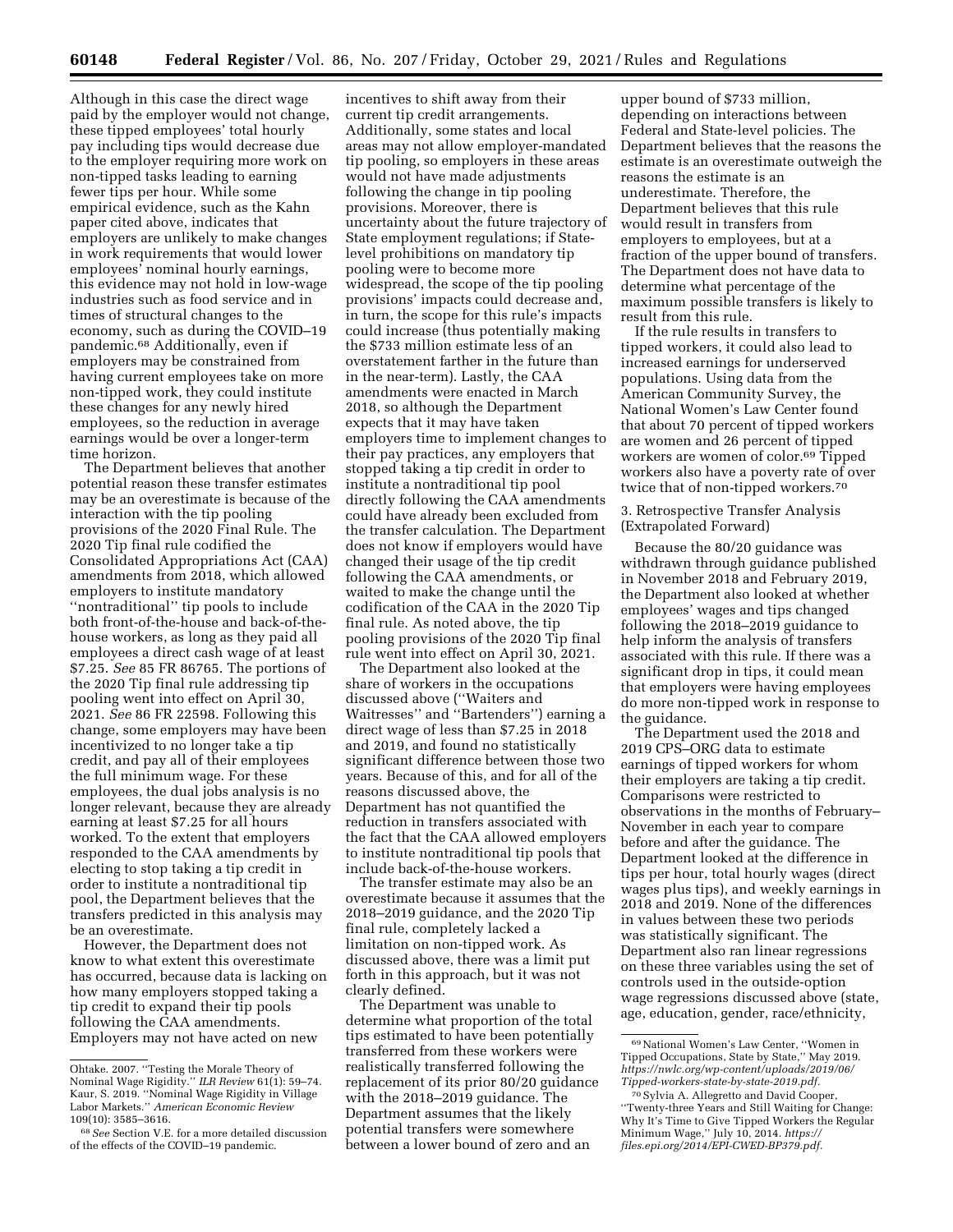citizenship, marital status, veteran, metro area) and also found that none of the differences were statistically significant.

This lack of a significant decline in tips and total wages could imply that employers had not directed employees to do more non-tipped work following the guidance, and that there will also be little to no transfers associated with the requirement put forth in the rule. However, it is also possible that employers had made no changes in response to the guidance, but would have shifted employees' duties following the 2020 Tip final rule. As noted above, Federal courts largely declined to defer to the Department's 2018–2019 guidance, and this may have influenced employer's decisions as well.71 Additionally, it may be that the time period is too short to really observe a meaningful difference. The Department chose not to examine data from 2020, as average hourly wages during that year increased as low-wage workers in the leisure and hospitality industry were out of work due to the COVID–19 pandemic, making meaningful comparisons difficult. Furthermore, as noted elsewhere in this regulatory impact analysis, other tiprelated policy changes occurred in 2018, thus creating challenges in estimating impacts attributable to each such policy.

4. The Department's Response to Comments Regarding a Negative Impact on Employees

Some commenters alleged that this rule could have a negative economic impact on employees. For example, the Chamber of Commerce noted, ''Many employers currently utilizing the tip credit may choose to pay the full minimum wage because of the excessive costs and risks associated with compliance and defending against allegations of non-compliance. As a result, tipped employees may ultimately end up making less money than they do currently.'' They also state, ''On average, tip-eligible employees make significantly more money per hour than the proposed minimum wage of \$15 and many good-paying hourly jobs. Experience demonstrates that many tipped workers prefer a job in which they can earn extra income through gratuities rather than being paid the minimum wage.'' Franchise Business Services also similarly stated, ''Currently, servers earn in excess of \$25 to \$30 per hour, including tips; under DOL's proposal, they would make an hourly wage, and likely earn

considerably less than they do currently.'' Although there may be servers who earn more than \$15 per hour, this is not true for the occupation overall. According to BLS Occupational Employment and Wage Statistics, waiters and waitresses earned a median hourly wage of \$11.42 in 2020. The Department believes that median earnings data is most appropriate because mean data is more likely to be skewed towards high earners.

The assertion made by these commenters hinges on the assumption that if employers stop taking a tip credit for their employees, these employees will no longer receive tips. The Department does not believe that the amount of tips that employees receive will greatly diminish if their employers are no longer taking a tip credit. Customers would likely not be aware of how servers and other tipped occupations are compensated, so they would be unlikely to reduce the amount that they tip. Even if they were aware that these workers were earning the full minimum wage, they still may not reduce the amount they tip.

In order to see if customers do tip less when they know that workers are receiving the full minimum wage, the Department performed an analysis on tips in states that do allow the use of a tip credit and for those that don't allow the use of a tip credit. The analysis looked for evidence of a difference in the hourly tips earned by tipped workers in states in which employers can take a tip credit versus the hourly tips earned by tipped workers in states in which employers cannot take a tip credit, and found no evidence of lower tips for workers in states that do not allow a tip credit.72

Using pooled CPS data from 2017– 2019, for bartenders and waiters and waitresses in the restaurants and drinking places industries, the Department regressed tips earned per hour 73 on a dummy variable indicating the worker lives in a State that requires a cash wage of at least \$7.25. Only tipped workers reporting non-zero tips were included. The results were that workers earned more in tips per hour in states that do not allow a tip credit.74

74Without any additional controls, the coefficient on working in a State that does not allow a tip

The Department recognized that some differences in tips per hour earned may be due to differences in local economic conditions, so additional regressions were run with two variables to try to control for differences in tip amounts due to economic conditions. The Department theorized that states without a tip credit tend to be higherwage and higher cost of living states (*e.g.,* CA, OR, WA), which could be driving the higher tip amount. To attempt to control for differences in food prices, a variable was added with the average mean expenditure for food away from home from the Consumer Expenditure Survey.75 A variable was also included to reflect the MIT living wage estimate for each State (hourly rate for one adult with zero children) as a way to control for different costs of living that may impact the amount of tips received.76 In both cases, the coefficient on living in a State that does not allow a tip credit was no longer statistically significant. From these basic analyses, the Department found no statistically significant difference between the amount of tips earned in states that do or do not allow a tip credit. Therefore, the Department does not believe that workers' earnings would decrease if employers choose not to take a tip credit following this rulemaking.

#### *D. Benefits and Cost Savings*

The Department believes that one benefit of this rule is increased clarity for both employers and workers. In the 2020 Tip final rule, the Department said that it would not prohibit an employer from taking a tip credit for the time a tipped employee performs related, nontipped duties, as long as those duties are performed contemporaneously with, or for a reasonable time immediately before or after, tipped duties. However, the Department did not define ''contemporaneously'' or a ''reasonable time immediately before or after.'' If the 2020 Tip final rule's revisions to the dual jobs regulations had gone into effect, the Department believes that the lack of clear definitions of these terms

75Bureau of Labor Statistics, Consumer Expenditure Surveys, *[https://www.bls.gov/cex/.](https://www.bls.gov/cex/)* 

76Living Wage Calculator, Massachusetts Institute of Technology, *[https://livingwage.mit.edu/.](https://livingwage.mit.edu/)* 

<sup>71</sup>*See supra* note 3 (identifying cases in which courts declined to defer to the 2018–19 guidance).

<sup>72</sup>The states that do not allow a tip credit or require a cash wage of at least \$7.25 are California, Minnesota, Nevada, Washington, Oregon, Alaska, Montana, Arizona, Colorado, Hawaii, New York, and Connecticut bartenders.

<sup>73</sup>The Department calculated tips per hour earned by each tipped worker who reported an amount of usual overtime, tips, and commissions. The estimates amount of overtime was deducted from the total for workers who usually worked overtime.

credit is 1.4 and is statistically significant at a 0.05 level (*i.e.,* workers earn more in tips in states without a tip credit). The same regression was run removing workers from California as a sensitivity check. The results were similar (coefficient of 2.2, statistically significant at the 0.01 level). A regression was also run that excluded workers in the states that had a tipped minimum wage greater than \$2.13 but less than \$7.25 as another sensitivity check. Again, the results were similar (coefficient of 1.7, statistically significant at a 0.05 level).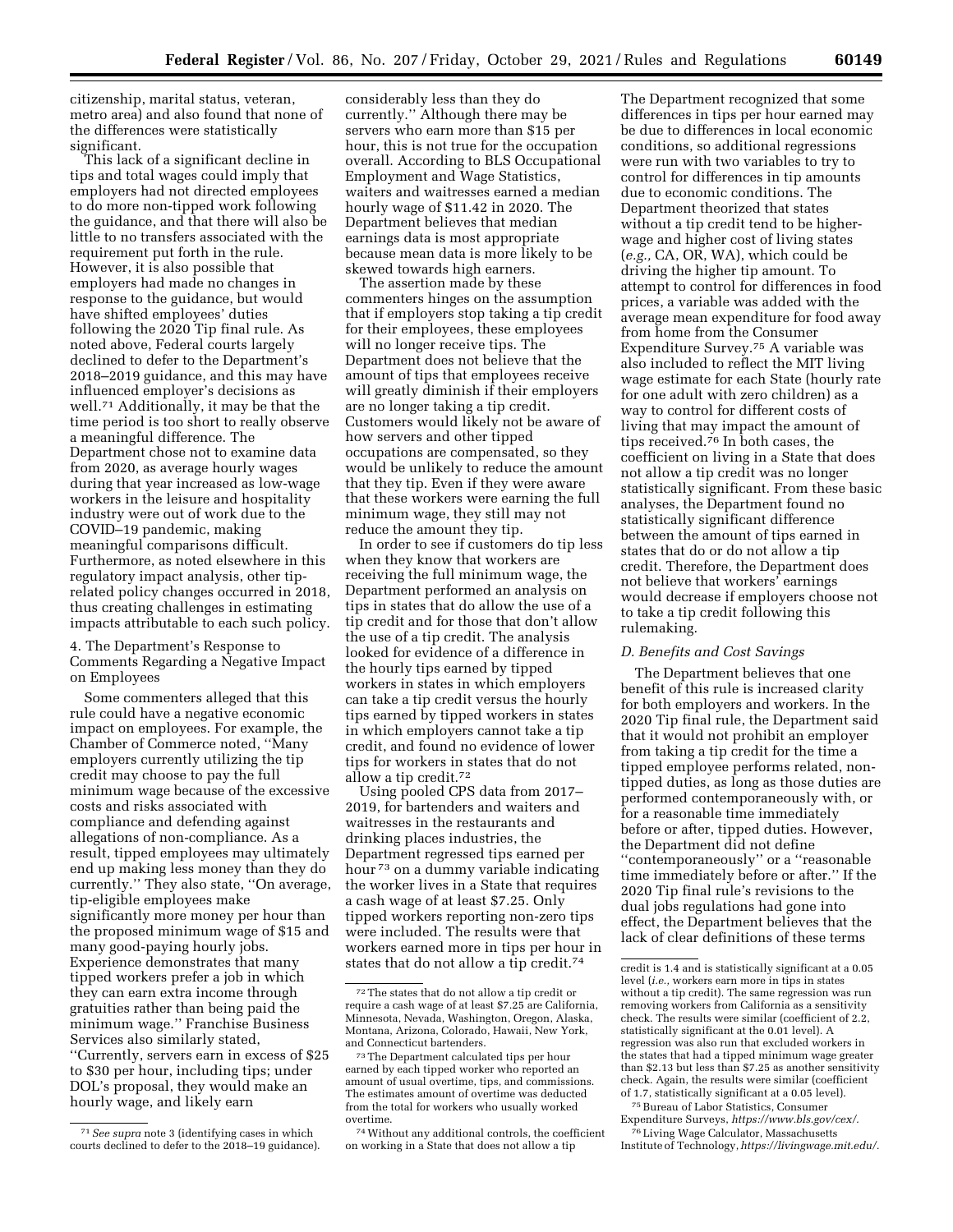could have made it more difficult for employers to comply with the regulations and more difficult for WHD to enforce them. The reinstatement of the historically used 20 percent workweek tolerance of work that does not produce tips but is part of the tipped occupation, together with the 30 continuous minute limit on directly supporting work, along with examples and explanations, will make it easier for employers to understand their obligations under the Fair Labor Standards Act, and will ensure that workers are paid the wages that they are owed.

Under this rule, employers will also no longer need to refer to O\*NET to determine whether a tipped employee's non-tipped duties are related to their tipped occupation. This rule's functional test allows for better flexibility and adaptability in categorizing workers' duties than a fixed list such as O\*NET. As the economy evolves and duties change, there could be a delay in updating sources like O\*NET and employers would have to regularly review the site to ensure that they are in compliance. Under the Department's test, however, employers and employees would be able to more easily adapt the definitions to changing industry conditions. Therefore, this rule could result in cost savings related to employers' time referencing O\*NET.

As noted previously in this regulatory impact analysis, the phenomenon of tipping can create monopsony power in the labor market. As a result, the relationship between minimum wages for tipped employees and employment of such workers has been estimated by some to be quadratic—with employment increasing over some range of minimum wage increases and decreasing over a further range.77 Although this rule does not change the minimum direct cash wage that must be paid when an employer claims a tip credit, one way that an employer could comply with the requirements in this rule is to pay tipped workers a direct cash wage of at least \$7.25 for all hours worked. An employer could discontinue taking a tip credit if they found it more beneficial not to limit the amount of directly supporting work performed by a tipped employee. Some employers commented that the rule would be too onerous to comply with, and they would therefore

end up paying the minimum wage for all hours worked. For example, the Chamber of Commerce noted, ''Under the Proposed Rule, many employers currently utilizing the tip credit may choose to pay the full minimum wage because of the excessive costs and risks associated with compliance and defending against allegations of noncompliance.'' The Department believes that the clarifications provided in the final rule will help address employers' concerns about compliance costs, but there may still be some employers who choose to pay the full minimum wage following this rule.

# *E. Note on the Effects of the COVID–19 Pandemic*

The Department notes that this analysis relies on data from 2018 and 2019, which is prior to the COVID–19 pandemic. Because many businesses were shut down during 2020 or had to change their business model, especially restaurants, the economic situation for tipped workers likely changed due to the pandemic. For example, a survey from One Fair Wage found that 83 percent of respondents reported that their tips had decreased since COVID– 19, with 66 percent reporting that their tips decreased by at least 50 percent.78 This reduction in tips received could result in a decrease in the amount of transfers calculated above.

The labor market has likely changed for tipped workers during the pandemic, and could continue to change following the recovery from the pandemic, especially in the restaurant business. The full-service restaurant industry lost over 1 million jobs since the beginning of the pandemic,79 and by the end of 2020, over 110,000 restaurants had closed permanently.80 Although employment in the leisure and hospitality industries recovered rapidly in the spring and early summer of 2021, employment in this sector is still below its February 2020 level.<sup>81</sup> These industry changes could impact workers' wages, as well as their ability and willingness to change jobs. There may also be other factors such as safety

influencing workers' choice of workplace, which could distort labor market assumptions and behavior. Workers that value the security and safety of their job could be less willing to leave for another job, even if their net earnings decreased, and this could have an impact on the outside-option analysis.

# **VI. Regulatory Flexibility Act (RFA) Analysis**

The Regulatory Flexibility Act of 1980 (RFA), 5 U.S.C. 601 *et seq.,* as amended by the Small Business Regulatory Enforcement Fairness Act of 1996, Public Law 104–121 (1996), requires Federal agencies engaged in rulemaking to consider the impact of their proposals on small entities, consider alternatives to minimize that impact, and solicit public comment on their analyses. The RFA requires the assessment of the impact of a regulation on a wide range of small entities, including small businesses, not-for-profit organizations, and small governmental jurisdictions. Accordingly, the Department examined this rule to determine whether it would have a significant economic impact on a substantial number of small entities. The most recent data on private sector entities at the time this rule was drafted are from the 2017 Statistics of U.S. Businesses (SUSB).82 The Department limited this analysis to the industries that were acknowledged to have tipped workers in the 2020 Tip final rule. These industries are classified under the North American Industry Classification System (NAICS) as 713210 (Casinos (except Casino Hotels), 721110 (Hotels and Motels), 721120 (Casino Hotels), 722410 (Drinking Places (Alcoholic Beverages)), 722511 (Full-Service Restaurants), 722513 (Limited Service Restaurants), 722515 (Snack and Nonalcoholic Beverage Bars), and 812113 (Nail Salons). As discussed in Section V.B.1, there are 470,894 potentially affected establishments. The QCEW does not provide size class data for these detailed industries and states, but the Department calculates that for all industries nationwide, 99.8 percent of establishments have fewer than 500 employees. If we assume that this proportion holds true for the affected states and industries in our analysis, then there are 469,952 potentially affected establishments with fewer than 500 employees.

The Year 1 per-entity cost for small business employers is \$477.56, which is

<sup>77</sup> Jones, Maggie R. (2016), ''Measuring the Effects of the Tipped Minimum Wage Using W–2 Data,'' CARRA Working Paper Series, U.S., Census Bureau, Working Paper 2016–03, *[https://www.census.gov/](https://www.census.gov/content/dam/Census/library/working-papers/2016/adrm/carra-wp-2016-03.pdf)  [content/dam/Census/library/working-papers/2016/](https://www.census.gov/content/dam/Census/library/working-papers/2016/adrm/carra-wp-2016-03.pdf)  [adrm/carra-wp-2016-03.pdf;](https://www.census.gov/content/dam/Census/library/working-papers/2016/adrm/carra-wp-2016-03.pdf)* Wessels, Walter John (1997), ''Minimum Wages and Tipped Servers,'' *Economic Inquiry* 35: 334–349, April 1997.

<sup>78</sup>One Fair Wage, ''Service Workers' Experience of Health & Harassment During COVID–19'', November 2020. *[https://onefairwage.site/wp](https://onefairwage.site/wp-content/uploads/2020/11/OFW_COVID_WorkerExp_Emb-1.pdf)[content/uploads/2020/11/OFW](https://onefairwage.site/wp-content/uploads/2020/11/OFW_COVID_WorkerExp_Emb-1.pdf)*\_*COVID*\_ *[WorkerExp](https://onefairwage.site/wp-content/uploads/2020/11/OFW_COVID_WorkerExp_Emb-1.pdf)*\_*Emb-1.pdf.* 

<sup>79</sup>BLS Current Employment Statistics, *[https://](https://www.bls.gov/ces/) [www.bls.gov/ces/.](https://www.bls.gov/ces/)* Series ID CES7072251101.

<sup>80</sup>Carolina Gonzales, ''Restaurant Closings Top 110,000 With Industry in 'Free Fall,'" December 7, 2020. *[https://www.bloomberg.com/news/articles/](https://www.bloomberg.com/news/articles/2020-12-07/over-110-000-restaurants-have-closed-with-sector-in-free-fall) [2020-12-07/over-110-000-restaurants-have-closed](https://www.bloomberg.com/news/articles/2020-12-07/over-110-000-restaurants-have-closed-with-sector-in-free-fall)[with-sector-in-free-fall.](https://www.bloomberg.com/news/articles/2020-12-07/over-110-000-restaurants-have-closed-with-sector-in-free-fall)* 

<sup>81</sup>*See* Employment Situation Summary August 2021, Bureau of Labor Statistics, *[https://](https://www.bls.gov/news.release/empsit.nr0.htm) [www.bls.gov/news.release/empsit.nr0.htm.](https://www.bls.gov/news.release/empsit.nr0.htm)* 

<sup>82</sup>Statistics of U.S. Businesses 2017, *[https://](https://www.census.gov/data/tables/2017/econ/susb/2017-susb-annual.html) [www.census.gov/data/tables/2017/econ/susb/2017](https://www.census.gov/data/tables/2017/econ/susb/2017-susb-annual.html) [susb-annual.html,](https://www.census.gov/data/tables/2017/econ/susb/2017-susb-annual.html)* 2016 SUSB Annual Data Tables by Establishment Industry.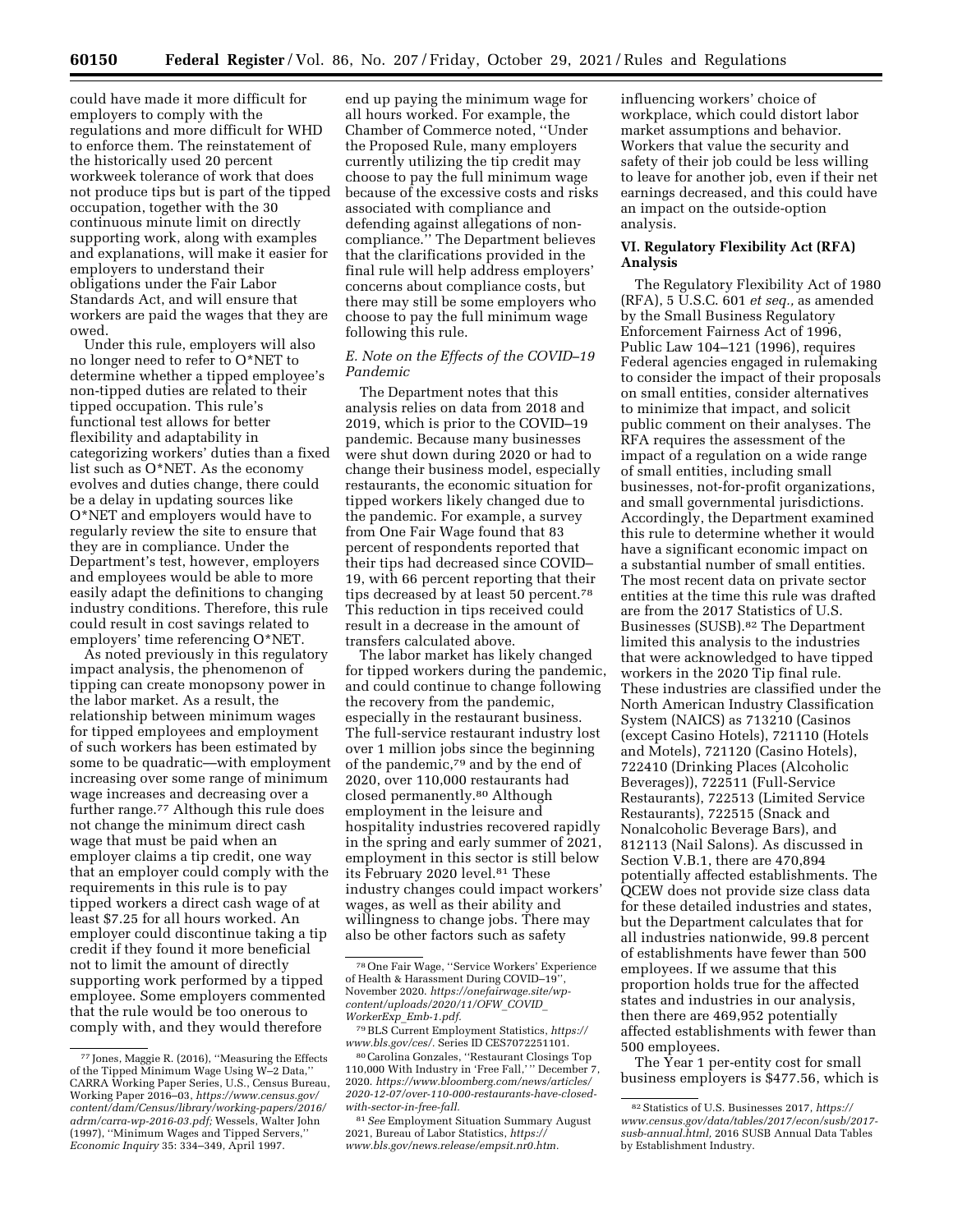the regulatory familiarization cost of \$50.60, plus the adjustment cost of \$50.60, plus the management cost of \$376.36. For each subsequent year, costs

consist only of the management cost. See Section V.B for a description of how the Department calculated these costs. The Department has provided tables

with data on the impact on small businesses, by size class, for each industry included in the analysis. **BILLING CODE 4510–27–P** 

|--|--|

| NAICS 713210 - Casinos (Except Casino Hotels) |          |                                                                                                             |              |                           |                                 |                                   |                                                                        |  |  |  |
|-----------------------------------------------|----------|-------------------------------------------------------------------------------------------------------------|--------------|---------------------------|---------------------------------|-----------------------------------|------------------------------------------------------------------------|--|--|--|
|                                               | of Firms | <b>Number of Firms</b><br><b>Number   as Percent of Small   Total Number</b><br><b>Firms</b><br>in Industry | of Employees | Annual<br><b>Receipts</b> | Average<br>Receipts per<br>Firm | First<br>Year<br>Cost per<br>Firm | <b>First Year</b><br>Cost per Firm<br>as Percent of<br><b>Receipts</b> |  |  |  |
| Firms with 0-4<br>employees                   | 10       | 18.9%                                                                                                       | 18           | \$5,209,000               | \$520,900                       | \$478                             | 0.09%                                                                  |  |  |  |
| Firms with 5-9<br>employees                   | $\theta$ | $0.0\%$                                                                                                     | $\theta$     | \$0                       | \$0                             | \$478                             | $0.00\%$                                                               |  |  |  |
| Firms with 10-19<br>employees                 | $\Omega$ | $0.0\%$                                                                                                     | $\mathbf{0}$ | \$0                       | \$0                             | \$478                             | $0.00\%$                                                               |  |  |  |
| Firms with $\leq 20$<br>employees             | 12       | 22.6%                                                                                                       | 29           | \$5,419,000               | \$451,583                       | \$478                             | 0.11%                                                                  |  |  |  |
| Firms with 20-99<br>employees                 | $\Omega$ | $0.0\%$                                                                                                     | $\mathbf{0}$ | \$0                       | \$0                             | \$478                             | $0.00\%$                                                               |  |  |  |
| Firms with 100-499<br>employees               | 26       | 49.1%                                                                                                       | 6,264        | \$761,372,000             | \$29,283,538                    | \$478                             | $0.00\%$                                                               |  |  |  |
| Firms with $<$ 500<br>employees               | 53       | 100.0%                                                                                                      | 6.743        | \$817,192,000             | \$15,418,717                    | \$478                             | $0.00\%$                                                               |  |  |  |
| Firms with $>500$<br>employees                | 24       | 45.3%                                                                                                       | 20,148       | \$4,914,882,000           | \$204,786,750                   | \$478                             | $0.00\%$                                                               |  |  |  |

Source: U.S. Census Bureau Statistics of U.S. Businesses, 2017 SUSB Annual Data Tables by Establishment Industry

# **Table 5**

| NAICS 721110 - Hotels and Motels |                    |                                                                                     |                                     |                           |                                        |                                   |                                                                               |  |  |  |  |
|----------------------------------|--------------------|-------------------------------------------------------------------------------------|-------------------------------------|---------------------------|----------------------------------------|-----------------------------------|-------------------------------------------------------------------------------|--|--|--|--|
|                                  | Number<br>of Firms | <b>Number of Firms as</b><br><b>Percent of Small</b><br><b>Firms</b><br>in Industry | <b>Total Number</b><br>of Employees | Annual<br><b>Receipts</b> | Average<br>Receipts per<br><b>Firm</b> | First<br>Year<br>Cost per<br>Firm | <b>First Year</b><br><b>Cost per Firm</b><br>as Percent of<br><b>Receipts</b> |  |  |  |  |
| Firms with 0-4<br>employees      | 10.947             | 35.1%                                                                               | 17,143                              | \$4,371,463,000           | \$399.330                              | \$478                             | 0.12%                                                                         |  |  |  |  |
| Firms with 5-9<br>employees      | 4.818              | 15.5%                                                                               | 32,968                              | \$8,336,706,000           | \$1,730,325                            | \$478                             | 0.03%                                                                         |  |  |  |  |
| Firms with 10-19<br>employees    | 7,167              | 23.0%                                                                               | 100,872                             | \$8,336,706,000           | \$1,163,207                            | \$478                             | 0.04%                                                                         |  |  |  |  |
| Firms with <20<br>employees      | 22,934             | 73.6%                                                                               | 150,997                             | \$15,921,106,000          | \$694,214                              | \$478                             | 0.07%                                                                         |  |  |  |  |
| Firms with 20-99<br>employees    | 7,160              | 23.0%                                                                               | 240,673                             | \$20,671,674,000          | \$2,887,105                            | \$478                             | 0.02%                                                                         |  |  |  |  |
| Firms with 100-499 <br>employees | 1.081              | 3.5%                                                                                | 150,879                             | \$14,128,738,000          | \$13,070,063                           | \$478                             | $0.00\%$                                                                      |  |  |  |  |
| Firms with <500<br>employees     | 31,175             | 100.0%                                                                              | 542,549                             | \$50,721,518,000          | \$1,626,993                            | \$478                             | 0.03%                                                                         |  |  |  |  |
| Firms with >500<br>employees     | 1,630              | $5.2\%$                                                                             | 512,075                             | \$62,705,672,000          | \$38,469,737                           | \$478                             | $0.00\%$                                                                      |  |  |  |  |

Source: U.S. Census Bureau Statistics of U.S. Businesses, 2017 SUSB Annual Data Tables by Establishment Industry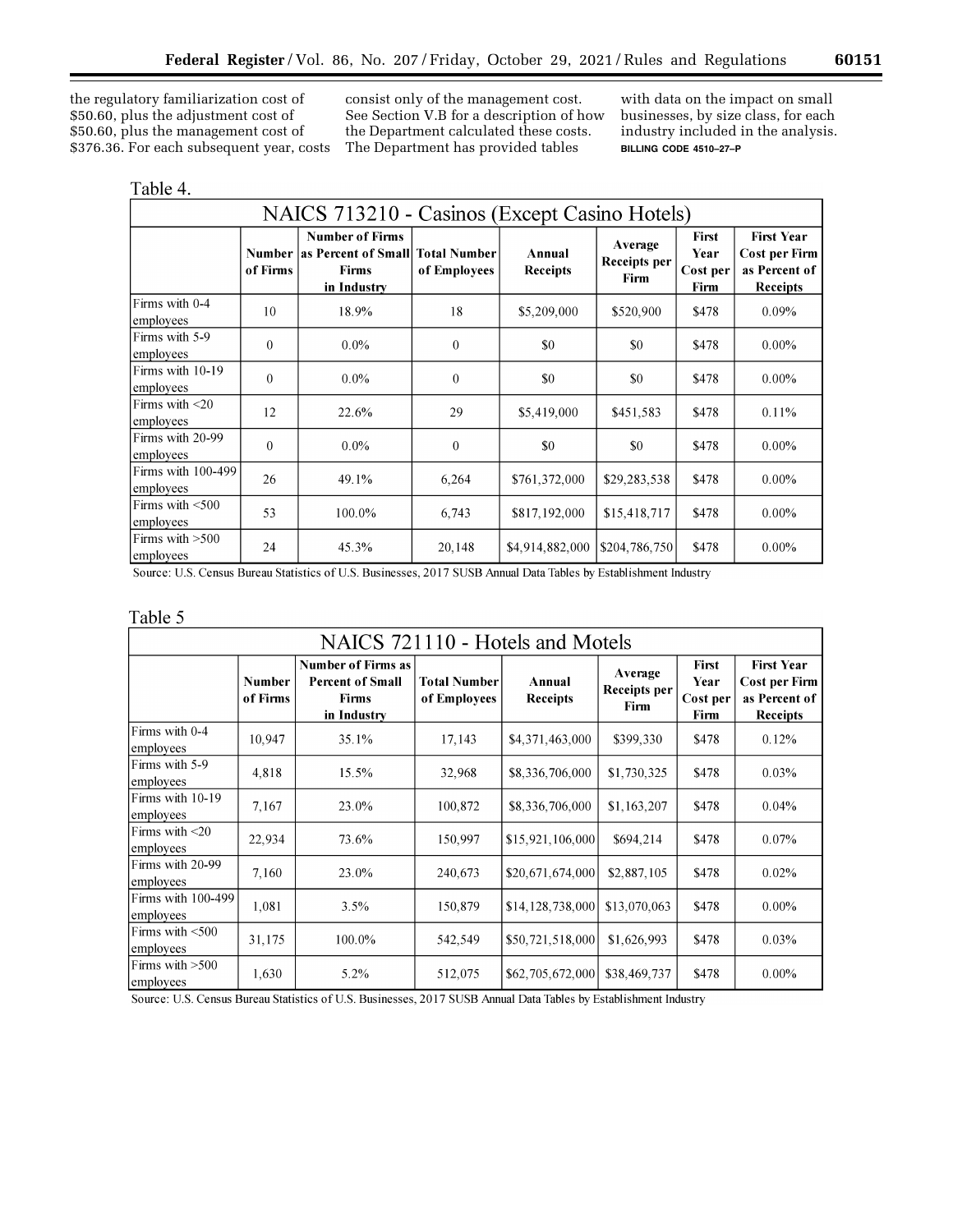| Table 6                         |                    |                                                                              |                                     |                                |                                 |                                          |                                                                        |  |  |  |  |
|---------------------------------|--------------------|------------------------------------------------------------------------------|-------------------------------------|--------------------------------|---------------------------------|------------------------------------------|------------------------------------------------------------------------|--|--|--|--|
| NAICS 721120 - Casino Hotels    |                    |                                                                              |                                     |                                |                                 |                                          |                                                                        |  |  |  |  |
|                                 | Number<br>of Firms | Number of Firms as<br><b>Percent of Small</b><br><b>Firms</b><br>in Industry | <b>Total Number</b><br>of Employees | Annual<br><b>Receipts</b>      | Average<br>Receipts per<br>Firm | <b>First</b><br>Year<br>Cost per<br>Firm | <b>First Year</b><br>Cost per Firm<br>as Percent of<br><b>Receipts</b> |  |  |  |  |
| Firms with 0-4<br>employees     | 3                  | 6.5%                                                                         | $\Omega$                            | \$0                            | \$0                             | \$478                                    | $0.00\%$                                                               |  |  |  |  |
| Firms with 5-9<br>employees     | $\Omega$           | $0.0\%$                                                                      | $\theta$                            | \$0                            | \$0                             | \$478                                    | $0.00\%$                                                               |  |  |  |  |
| Firms with 10-19<br>employees   | $\theta$           | $0.0\%$                                                                      | $\theta$                            | \$0                            | \$0                             | \$478                                    | $0.00\%$                                                               |  |  |  |  |
| Firms with <20<br>employees     | 8                  | 17.4%                                                                        | 14                                  | \$8,215,000                    | \$1,026,875                     | \$478                                    | 0.05%                                                                  |  |  |  |  |
| Firms with 20-99<br>employees   | 3                  | 6.5%                                                                         | 195                                 | \$14,229,000                   | \$4,743,000                     | \$478                                    | 0.01%                                                                  |  |  |  |  |
| Firms with 100-499<br>employees | 27                 | 58.7%                                                                        | 7,177                               | \$860,044,000                  | \$31,853,481                    | \$478                                    | $0.00\%$                                                               |  |  |  |  |
| Firms with <500<br>employees    | 46                 | 100.0%                                                                       | 8,217                               | \$1,007,450,000                | \$21,901,087                    | \$478                                    | $0.00\%$                                                               |  |  |  |  |
| Firms with $>500$<br>employees  | 84                 | 182.6%                                                                       | 118,524                             | \$18,217,851,000 \$216,879,179 |                                 | \$478                                    | $0.00\%$                                                               |  |  |  |  |

Source: U.S. Census Bureau Statistics of U.S. Businesses, 2017 SUSB Annual Data Tables by Establishment Industry

# Table 7

| NAICS 722410 - Drinking Places (Alcoholic Beverages) |                    |                                                                                     |                                     |                           |                                 |                                          |                                                                               |  |  |
|------------------------------------------------------|--------------------|-------------------------------------------------------------------------------------|-------------------------------------|---------------------------|---------------------------------|------------------------------------------|-------------------------------------------------------------------------------|--|--|
|                                                      | Number<br>of Firms | <b>Number of Firms as</b><br><b>Percent of Small</b><br><b>Firms</b><br>in Industry | <b>Total Number</b><br>of Employees | Annual<br><b>Receipts</b> | Average<br>Receipts per<br>Firm | <b>First</b><br>Year<br>Cost per<br>Firm | <b>First Year</b><br><b>Cost per Firm</b><br>as Percent of<br><b>Receipts</b> |  |  |
| Firms with 0-4<br>employees                          | 13,749             | 50.8%                                                                               | 26,626                              | \$2,881,174,000           | \$209,555                       | \$478                                    | 0.23%                                                                         |  |  |
| Firms with 5-9<br>employees                          | 6,707              | 24.8%                                                                               | 44,050                              | \$2,715,239,000           | \$404,837                       | \$478                                    | 0.12%                                                                         |  |  |
| Firms with 10-19<br>employees                        | 3,729              | 13.8%                                                                               | 49,361                              | \$2,715,239,000           | \$728,141                       | \$478                                    | 0.07%                                                                         |  |  |
| Firms with $\leq$ 20<br>employees                    | 24,187             | 89.3%                                                                               | 120,064                             | \$8,241,853,000           | \$340,755                       | \$478                                    | 0.14%                                                                         |  |  |
| Firms with 20-99<br>employees                        | 2,741              | 10.1%                                                                               | 96,465                              | \$5,063,067,000           | \$1,847,161                     | \$478                                    | 0.03%                                                                         |  |  |
| Firms with 100-499<br>employees                      | 138                | 0.5%                                                                                | 14,534                              | \$859,303,000             | \$6,226,833                     | \$478                                    | 0.01%                                                                         |  |  |
| Firms with $\leq 500$<br>employees                   | 27,088             | 100.0%                                                                              | 232,886                             | \$14,249,073,000          | \$526,029                       | \$478                                    | 0.09%                                                                         |  |  |
| Firms with $>500$<br>employees                       | 64                 | $0.2\%$                                                                             | 4,151                               | \$372,813,000             | \$5,825,203                     | \$478                                    | 0.01%                                                                         |  |  |

Source: U.S. Census Bureau Statistics of U.S. Businesses, 2017 SUSB Annual Data Tables by Establishment Industry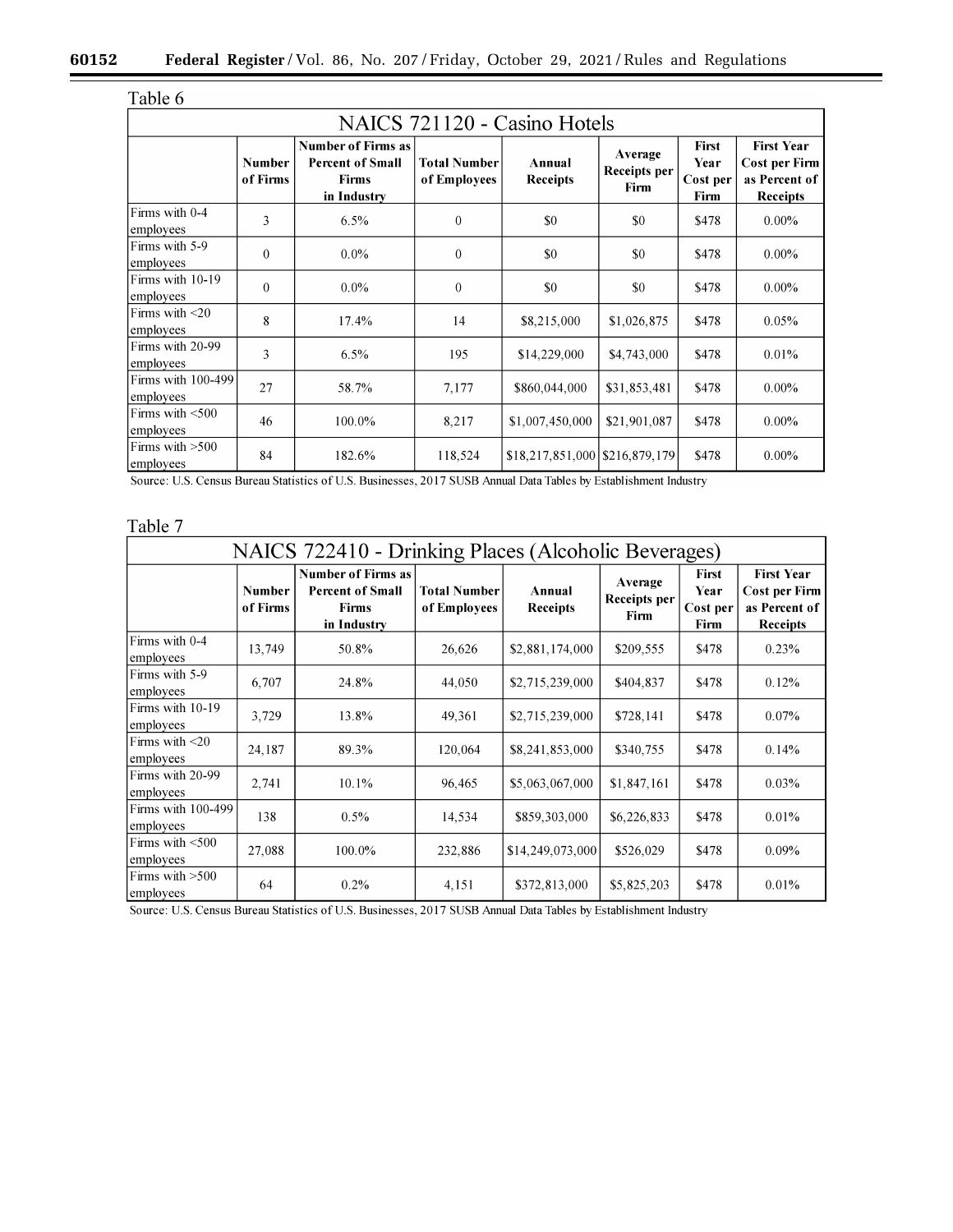| Table 8                                 |                           |                                                                                     |                                     |                        |                                 |                                   |                                                                        |  |  |  |  |
|-----------------------------------------|---------------------------|-------------------------------------------------------------------------------------|-------------------------------------|------------------------|---------------------------------|-----------------------------------|------------------------------------------------------------------------|--|--|--|--|
| NAICS 722511 - Full-Service Restaurants |                           |                                                                                     |                                     |                        |                                 |                                   |                                                                        |  |  |  |  |
|                                         | <b>Number</b><br>of Firms | <b>Number of Firms as</b><br><b>Percent of Small</b><br><b>Firms</b><br>in Industry | <b>Total Number</b><br>of Employees | <b>Annual Receipts</b> | Average<br>Receipts per<br>Firm | First<br>Year<br>Cost per<br>Firm | <b>First Year</b><br>Cost per Firm<br>as Percent of<br><b>Receipts</b> |  |  |  |  |
| Firms with 0-4<br>employees             | 43,191                    | 30.0%                                                                               | 69,719                              | \$12,037,880,000       | \$278,713                       | \$478                             | 0.17%                                                                  |  |  |  |  |
| Firms with 5-9<br>employees             | 26,370                    | 18.3%                                                                               | 179,617                             | \$23,155,092,000       | \$878,085                       | \$478                             | 0.05%                                                                  |  |  |  |  |
| Firms with 10-19<br>employees           | 30,904                    | 21.4%                                                                               | 429,712                             | \$23,155,092,000       | \$749,259                       | \$478                             | $0.06\%$                                                               |  |  |  |  |
| Firms with $\leq$ 20<br>employees       | 100,465                   | 69.7%                                                                               | 679,048                             | \$47,196,499,000       | \$469,781                       | \$478                             | 0.10%                                                                  |  |  |  |  |
| Firms with 20-99<br>employees           | 41,179                    | 28.6%                                                                               | 1,549,506                           | \$72,425,782,000       | \$1,758,804                     | \$478                             | 0.03%                                                                  |  |  |  |  |
| Firms with 100-499<br>employees         | 2,504                     | 1.7%                                                                                | 330,685                             | \$16,855,317,000       | \$6,731,357                     | \$478                             | 0.01%                                                                  |  |  |  |  |
| Firms with $<$ 500<br>employees         | 144,148                   | 100.0%                                                                              | 2,559,239                           | \$136,477,598,000      | \$946,788                       | \$478                             | 0.05%                                                                  |  |  |  |  |
| Firms with $>500$<br>employees          | 2,441                     | 1.7%                                                                                | 1,276,925                           | \$61,492,598,000       | \$25,191,560                    | \$478                             | $0.00\%$                                                               |  |  |  |  |

Source: U.S. Census Bureau Statistics of U.S. Businesses, 2017 SUSB Annual Data Tables by Establishment Industry

# Table 9

| NAICS 722513 - Limited Service Restaurants |                           |                                                                                     |                                     |                        |                                 |                                   |                                                                        |  |  |  |
|--------------------------------------------|---------------------------|-------------------------------------------------------------------------------------|-------------------------------------|------------------------|---------------------------------|-----------------------------------|------------------------------------------------------------------------|--|--|--|
|                                            | <b>Number</b><br>of Firms | <b>Number of Firms as</b><br><b>Percent of Small</b><br><b>Firms</b><br>in Industry | <b>Total Number</b><br>of Employees | <b>Annual Receipts</b> | Average<br>Receipts per<br>Firm | First<br>Year<br>Cost per<br>Firm | <b>First Year</b><br>Cost per Firm<br>as Percent of<br><b>Receipts</b> |  |  |  |
| Firms with 0-4<br>employees                | 39,481                    | 37.1%                                                                               | 69,109                              | \$9,918,230,000        | \$251,215                       | \$478                             | 0.19%                                                                  |  |  |  |
| Firms with 5-9<br>employees                | 20,041                    | 18.8%                                                                               | 133,363                             | \$14,262,156,000       | \$711,649                       | \$478                             | 0.07%                                                                  |  |  |  |
| Firms with 10-19<br>employees              | 20,256                    | 19.0%                                                                               | 276,233                             | \$14,262,156,000       | \$704,095                       | \$478                             | $0.07\%$                                                               |  |  |  |
| Firms with $\leq$ 20<br>employees          | 79,778                    | 74.9%                                                                               | 478,705                             | \$32,962,211,000       | \$413,174                       | \$478                             | 0.12%                                                                  |  |  |  |
| Firms with 20-99<br>employees              | 22,427                    | 21.1%                                                                               | 826,711                             | \$40,270,656,000       | \$1,795,633                     | \$478                             | $0.03\%$                                                               |  |  |  |
| Firms with 100-499<br>employees            | 4,243                     | $4.0\%$                                                                             | 659,080                             | \$33,702,776,000       | \$7,943,148                     | \$478                             | 0.01%                                                                  |  |  |  |
| Firms with $\leq 500$<br>employees         | 106,448                   | 100.0%                                                                              | 1,964,496                           | \$106,935,643,000      | \$1,004,581                     | \$478                             | 0.05%                                                                  |  |  |  |
| Firms with $>500$<br>employees             | 2,591                     | 2.4%                                                                                | 1,283,835                           | \$66,321,227,000       | \$25,596,768                    | \$478                             | $0.00\%$                                                               |  |  |  |

Source: U.S. Census Bureau Statistics of U.S. Businesses, 2017 SUSB Annual Data Tables by Establishment Indnstry

۰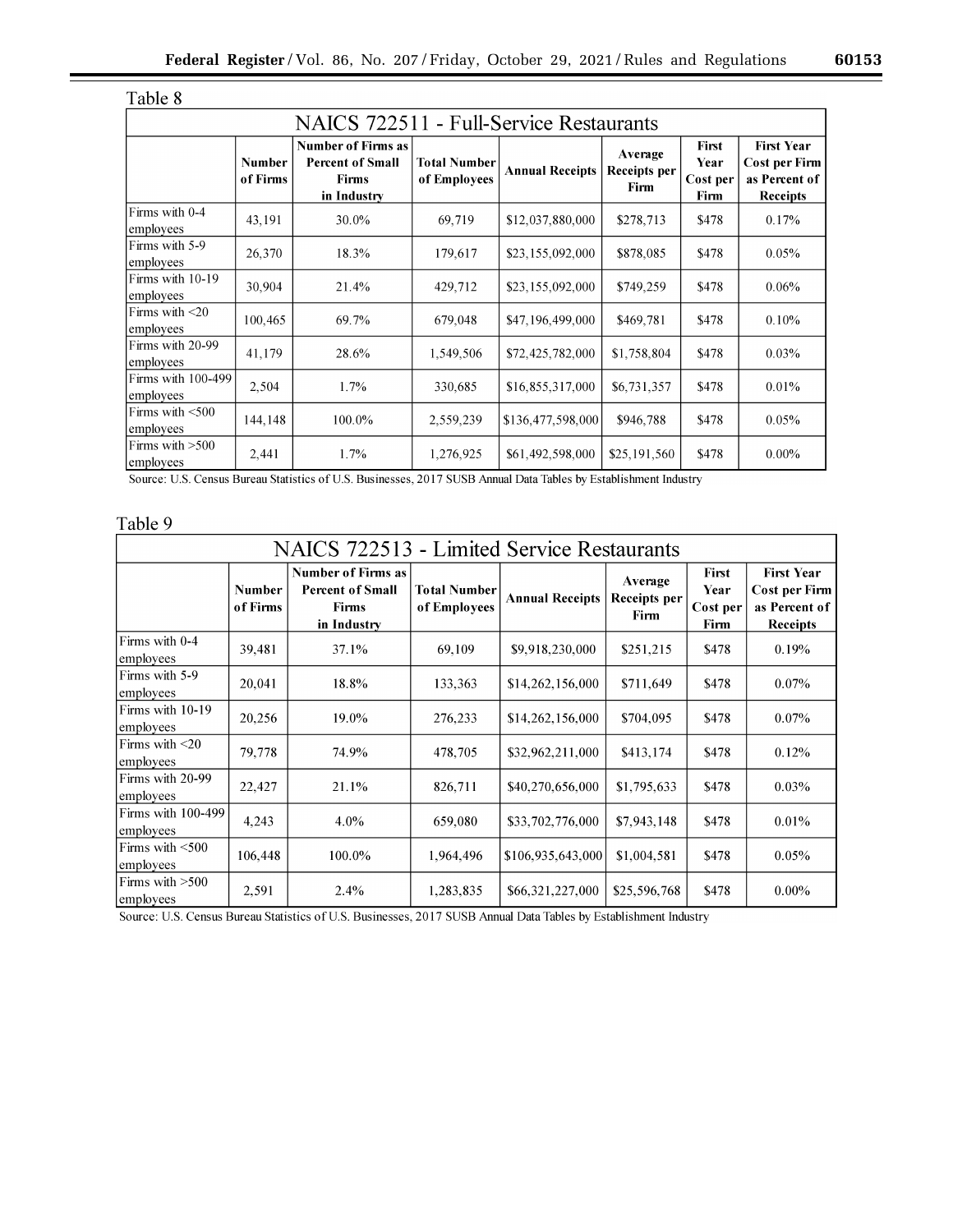Table 10

| NAICS 722515 - Snack and Nonalcoholic Beverage Bars |                           |                                                                              |                                     |                           |                                 |                                   |                                                                        |  |  |  |  |
|-----------------------------------------------------|---------------------------|------------------------------------------------------------------------------|-------------------------------------|---------------------------|---------------------------------|-----------------------------------|------------------------------------------------------------------------|--|--|--|--|
|                                                     | <b>Number</b><br>of Firms | <b>Number of Firms as</b><br><b>Percent of Small</b><br>Firms<br>in Industry | <b>Total Number</b><br>of Employees | Annual<br><b>Receipts</b> | Average<br>Receipts per<br>Firm | First<br>Year<br>Cost per<br>Firm | <b>First Year</b><br>Cost per Firm<br>as Percent of<br><b>Receipts</b> |  |  |  |  |
| Firms with 0-4<br>employees                         | 12,657                    | 43.6%                                                                        | 16,075                              | \$2,029,785,000           | \$160,369                       | \$478                             | $0.30\%$                                                               |  |  |  |  |
| Firms with 5-9<br>employees                         | 6,176                     | 21.3%                                                                        | 42,046                              | \$3,772,007,000           | \$610,752                       | \$478                             | 0.08%                                                                  |  |  |  |  |
| Firms with 10-19<br>employees                       | 6,291                     | 21.7%                                                                        | 83,512                              | \$3,772,007,000           | \$599,588                       | \$478                             | 0.08%                                                                  |  |  |  |  |
| Firms with $\leq 20$<br>employees                   | 25,124                    | 86.6%                                                                        | 141,633                             | \$7,833,377,000           | \$311,789                       | \$478                             | 0.15%                                                                  |  |  |  |  |
| Firms with 20-99<br>employees                       | 3,528                     | 12.2%                                                                        | 107,810                             | \$5,072,661,000           | \$1,437,829                     | \$478                             | 0.03%                                                                  |  |  |  |  |
| Firms with 100-499<br>employees                     | 362                       | $1.2\%$                                                                      | 37,996                              | \$2,070,085,000           | \$5,718,467                     | \$478                             | 0.01%                                                                  |  |  |  |  |
| Firms with $\leq 500$<br>employees                  | 29,021                    | 100.0%                                                                       | 287,716                             | \$14,984,672,000          | \$516,339                       | \$478                             | $0.09\%$                                                               |  |  |  |  |
| Firms with $>500$<br>employees                      | 343                       | $1.2\%$                                                                      | 164,169                             | \$10,774,588,000          | \$31,412,793                    | \$478                             | $0.00\%$                                                               |  |  |  |  |

Source: U.S. Census Bureau Statistics of U.S. Businesses, 2017 SUSB Annual Data Tables by Establishment Industry

| н |  |  |
|---|--|--|
|---|--|--|

| NAICS 812113 - Nail Salons         |                    |                                                                                     |                                     |                           |                                        |                                   |                                                                        |  |  |
|------------------------------------|--------------------|-------------------------------------------------------------------------------------|-------------------------------------|---------------------------|----------------------------------------|-----------------------------------|------------------------------------------------------------------------|--|--|
|                                    | Number<br>of Firms | <b>Number of Firms as</b><br><b>Percent of Small</b><br><b>Firms</b><br>in Industry | <b>Total Number</b><br>of Employees | Annual<br><b>Receipts</b> | Average<br>Receipts per<br><b>Firm</b> | First<br>Year<br>Cost per<br>Firm | <b>First Year</b><br>Cost per Firm<br>as Percent of<br><b>Receipts</b> |  |  |
| Firms with 0-4<br>employees        | 9.688              | 74.7%                                                                               | 16,512                              | \$2,059,539,000           | \$212,587                              | \$478                             | 0.22%                                                                  |  |  |
| Firms with 5-9<br>employees        | 2.455              | 18.9%                                                                               | 15.647                              | \$448,685,000             | \$182,764                              | \$478                             | 0.26%                                                                  |  |  |
| Firms with 10-19<br>employees      | 701                | $5.4\%$                                                                             | 8.883                               | \$448,685,000             | \$640,064                              | \$478                             | 0.07%                                                                  |  |  |
| Firms with $\leq$ 20<br>employees  | 12,858             | 99.1%                                                                               | 41,188                              | \$3,395,814,000           | \$264,101                              | \$478                             | 0.18%                                                                  |  |  |
| Firms with 20-99<br>employees      | 95                 | $0.7\%$                                                                             | 2,367                               | \$119,640,000             | \$1,259,368                            | \$478                             | $0.04\%$                                                               |  |  |
| Firms with 100-499<br>employees    | $\theta$           | $0.0\%$                                                                             | $\theta$                            | \$0                       | \$0                                    | \$478                             | $0.00\%$                                                               |  |  |
| Firms with $\leq 500$<br>employees | 12,970             | 100.0%                                                                              | 44,111                              | \$3,532,063,000           | \$272,326                              | \$478                             | 0.18%                                                                  |  |  |
| Firms with $>500$<br>employees     | $\theta$           | $0.0\%$                                                                             | $\theta$                            | \$0                       | \$0                                    | \$478                             | $0.00\%$                                                               |  |  |

Source: U.S. Census Bureau Statistics of U.S. Businesses, 2017 SUSB Annual Data Tables by Establishment Industry

# **BILLING CODE 4510–27–C**

As shown in the tables above, costs for small business entities in these industries are never more than 0.3 percent of annual receipts. Therefore, this rule will not have a significant economic impact on a substantial number of small entities.

In their comment, SBA Advocacy noted that it was concerned about DOL's certification that the rule will not have a significant economic impact on a

substantial number of small entities, saying, ''DOL improperly certified this proposed rule because it omitted some and underestimated other compliance costs of this rule for small employers.'' As discussed in the regulatory impact analysis above, the Department believes that the change and clarifications put forth in this final rule will help mitigate commenters' concerns about compliance costs. Additionally, the minute-to-minute tracking discussed by commenters is not required by the rule, and will also not be necessary to comply with the rule. Lastly, employers would already have been monitoring employees' work to some extent under the prior guidance, so the management cost calculation should only take into account the change from that guidance to the current rule. For these reasons, the Department has not adjusted its cost estimates in this final rule.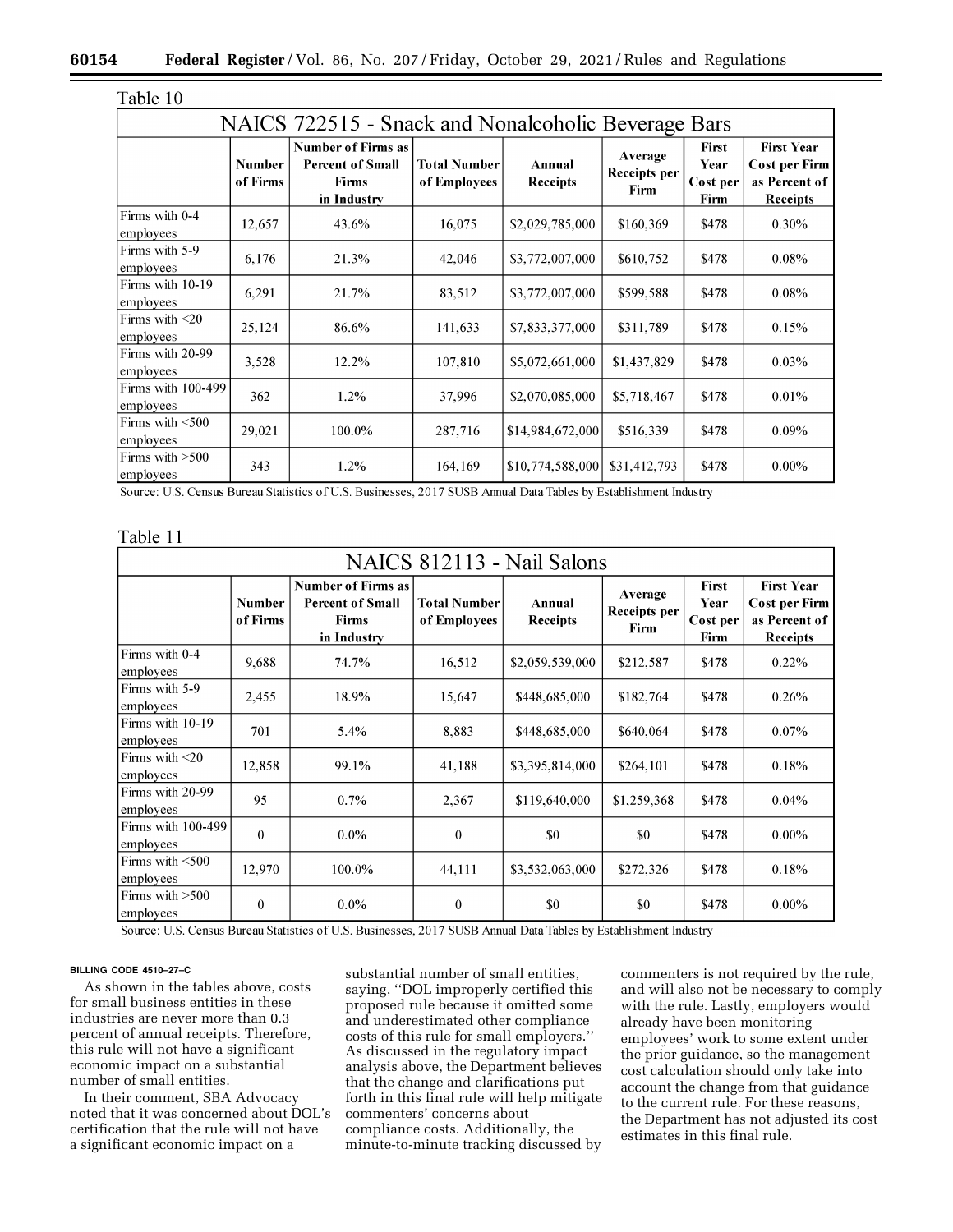SBA Advocacy also requested that the Department include increased wage costs to employers in the Regulatory Flexibility Analysis (RFA). As noted in Section C.2.c., the Department estimated that transfers associated with increased wages for employees could be anything up to \$733 million, but there is too much uncertainty to further refine the estimate to determine exactly how much employees' wages would change. The Department lacks data to determine how many employers changed employees' wages following the 2018–2019 guidance and the publication of the 2020 Final Rule, and so therefore cannot determine how wages would change with the publication of this rule. The Department has not calculated a definitive estimate of transfers, and does not believe that it is appropriate to include increased wage costs in the cost calculations for the RFA. However, as an illustrative example, the Department has provided the following rough analysis using the upper bound of transfers. It is difficult to determine how the transfers discussed in this rule would be spread across establishments, because not all establishments have tipped workers or use the tip credit. However, for purposes of this example, assuming all transfers are spread equally across establishments, dividing the upper bound of transfers (\$733,000,000) by the total number of affected establishments used in the transfer analysis (470,894) yields a perestablishment wage cost of \$1,557. For small businesses, even for the industry size class with the lowest average receipts per firm (\$160,369), total costs (\$2,035) consisting of increased wages, rule familiarization, adjustment, and management costs are only 1.3 percent of revenues.83 84 For all other industries and size classes, total costs are a smaller share of small business revenues. Therefore, as presented in the tables above, and even when including an example estimate of increased wage costs, the rule will not have a significant economic impact on a substantial number of small entities.

# **VII. Unfunded Mandates Reform Act of 1995**

The Unfunded Mandates Reform Act of 1995 (UMRA) 85 requires agencies to prepare a written statement for rules

with a Federal mandate that may result in increased expenditures by State, local, and tribal governments, in the aggregate, or by the private sector, of \$165 million (\$100 million in 1995 dollars adjusted for inflation) or more in at least 1 year.<sup>86</sup> This statement must: (1) Identify the authorizing legislation; (2) present the estimated costs and benefits of the rule and, to the extent that such estimates are feasible and relevant, its estimated effects on the national economy; (3) summarize and evaluate State, local, and Tribal government input; and (4) identify reasonable alternatives and select, or explain the non-selection, of the least costly, most cost-effective, or least burdensome alternative.

#### *A. Authorizing Legislation*

This final rule is issued pursuant to the Fair Labor Standards Act, 29 U.S.C. 201, *et seq.* 

1. Assessment of Costs and Benefits

For purposes of the UMRA, this rule includes a Federal mandate that would result in increased expenditures by the private sector of more than \$156 million in at least 1 year, but will not result in any increased expenditures by State, local, and Tribal governments.

The Department determined that the rule could result in Year 1 total costs for the private sector of \$224.9 million, for regulatory familiarization, adjustment costs, and management costs. The Department determined that the rule could result in management costs of \$177.2 million in subsequent years. Furthermore, the Department estimates that there may substantial transfers experienced as UMRA-relevant expenditures by employers.

UMRA requires agencies to estimate the effect of a regulation on the national economy if such estimates are reasonably feasible and the effect is relevant and material.87 However, OMB guidance on this requirement notes that such macroeconomic effects tend to be measurable in nationwide econometric models only if the economic effect of the regulation reaches 0.25 percent to 0.5 percent of Gross Domestic Product (GDP), or in the range of \$53.6 billion to \$107.2 billion (using 2019 GDP).88 A regulation with a smaller aggregate effect is not likely to have a measurable effect in macroeconomic terms, unless it is highly focused on a particular geographic region or economic sector, which is not the case with this rule.

The Department's RIA estimates that the total costs of the final rule will be \$224.9 million. Given OMB's guidance, the Department has determined that a full macroeconomic analysis is not likely to show that these costs would have any measurable effect on the economy.

# **VIII. Executive Order 13132, Federalism**

The Department has (1) reviewed this rule in accordance with Executive Order 13132 regarding federalism and (2) determined that it does not have federalism implications. The rule will not have substantial direct effects on the States, on the relationship between the national government and the States, or on the distribution of power and responsibilities among the various levels of government.

# **IX. Executive Order 13175, Indian Tribal Governments**

This rule will not have substantial direct effects on one or more Indian tribes, on the relationship between the Federal Government and Indian tribes, or on the distribution of power and responsibilities between the Federal Government and Indian tribes.

# **Appendix Table 1—List of Occupations Included in the Outside-Option Regression Sample**

Amusement and Recreation Attendants Bus Drivers, School or Special Client Bus Drivers, Transit and Intercity Cashiers Childcare Workers Concierges Door-To-Door Sales Workers, News and Street Vendors, and Related Workers Driver/Sales Workers Flight Attendants Funeral Attendants Hairdressers, Hairstylists, and Cosmetologists Home Health Aides Hotel, Motel, and Resort Desk Clerks Insurance Sales Agents Library Assistants, Clerical Maids and Housekeeping Cleaners Manicurists and Pedicurists Massage Therapists Nursing Assistants Occupational Therapy Aides Office Clerks, General Orderlies Parking Lot Attendants Parts Salespersons Personal Care Aides Pharmacy Aides Pharmacy Technicians Postal Service Clerks Real Estate Sales Agents Receptionists and Information Clerks Recreation Workers Residential Advisors

<sup>83</sup>The industry size class with the lowest average receipts per firm are firms with 0–4 employees in the Snack and Alcoholic Beverage Bars industry. *See* Table 10.

<sup>84</sup>Total costs include the illustrative example wage costs discussed here (\$1,516), as well as the per-establishment costs shown in tables 4–11  $($ \$478). \$1,557 + \$478 = \$2,035.

<sup>85</sup>*See* 2 U.S.C. 1501.

<sup>86</sup>Calculated using growth in the Gross Domestic Product deflator from 1995 to 2019. Bureau of Economic Analysis. Table 1.1.9. Implicit Price Deflators for Gross Domestic Product.

<sup>87</sup>*See* 2 U.S.C. 1532(a)(4).

<sup>88</sup>According to the Bureau of Economic Analysis, 2019 GDP was \$21.43 trillion. *[https://www.bea.gov/](https://www.bea.gov/system/files/2020-02/gdp4q19_2nd_0.pdf)  [system/files/2020-02/gdp4q19](https://www.bea.gov/system/files/2020-02/gdp4q19_2nd_0.pdf)*\_*2nd*\_*0.pdf.*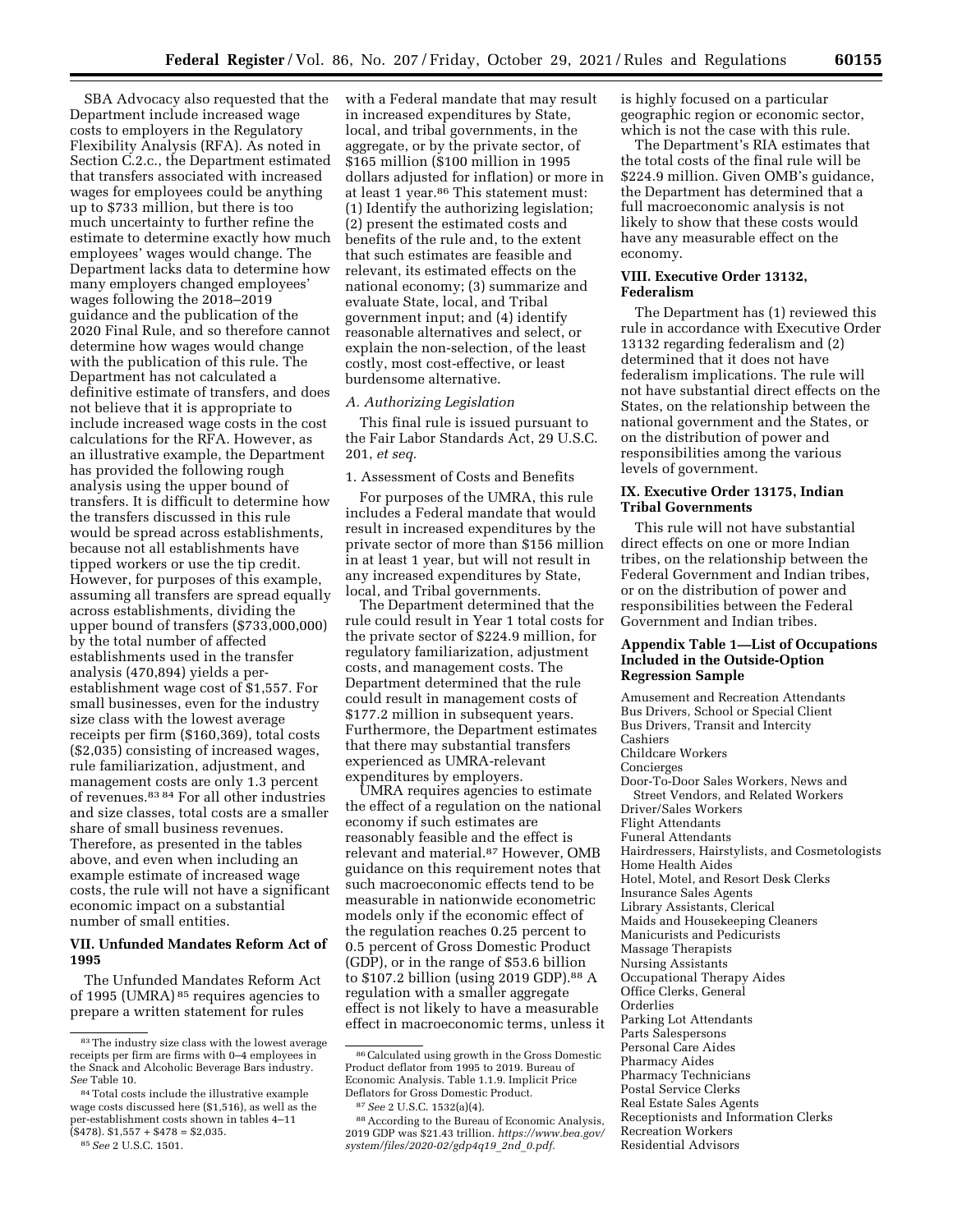Retail Salespersons

- Sales Agents, Financial Services Sales Representatives, Wholesale and Manufacturing, Except Technical and Scientific Products
- Secretaries and Administrative Assistants, Except Legal, Medical, and Executive Social and Human Service Assistants Statement Clerks Stock Clerks, Sales Floor Subway and Streetcar Operators Taxi Drivers and Chauffeurs Telemarketers Telephone Operators
- Tellers
- Tour Guides and Escorts Travel Agents
- Travel Guides

#### **List of Subjects**

#### *29 CFR Part 10*

Administrative practice and procedure, Construction industry, Government procurement, Law enforcement, Reporting and recordkeeping requirements, Wages.

#### *29 CFR Part 531*

Wages.

# **PART 10—ESTABLISHING A MINIMUM WAGE FOR CONTRACTORS**

■ 1. The authority citation for part 10 continues to read as follows:

**Authority:** 4 U.S.C. 301; section 4, E.O 13658, 79 FR 9851; Secretary of Labor's Order No. 01–2014 (Dec. 19, 2014), 79 FR 77527 (Dec. 24, 2014).

■ 2. Amend § 10.28 by revising paragraph (b)(2) and adding paragraph (b)(3) to read as follows:

## **§ 10.28 Tipped employees.**

# \* \* \* \* \*

(b) \* \* \*

(2) *Dual jobs.* In some situations an employee is employed in dual jobs, as, for example, where a maintenance person in a hotel also works as a server. In such a situation the employee, if the employee customarily and regularly receives at least \$30 a month in tips for the work as a server, is engaged in a tipped occupation only when employed as a server. The employee is employed in two occupations, and no tip credit can be taken for the employee's hours of employment in the occupation of maintenance person.

(3) *Engaged in a tipped occupation.*  An employee is engaged in a tipped occupation when the employee performs work that is part of the tipped occupation. An employer may only take a tip credit for work performed by a tipped employee that is part of the employee's tipped occupation.

(i) *Work that is part of the tipped occupation.* Work that is part of the tipped occupation is:

(A) Work that produces tips; and (B) Work that directly supports the tip-producing work, if the directly supporting work is not performed for a substantial amount of time.

(ii) *Tip-producing work.* (A) Tipproducing work is any work performed by a tipped employee that provides service to customers for which the tipped employee receives tips.

(B) Examples: The following examples illustrate *tip-producing work* performed by a tipped employee that provides service to customers for which the tipped employee receives tips. A tipped employee's tip-producing work includes all aspects of the service to customers for which the tipped employee receives tips; this list is illustrative and is not exhaustive. A server's tip-producing work includes providing table service, such as taking orders, making recommendations, and serving food and drink. A bartender's tip-producing work includes making and serving drinks, talking to customers at the bar and, if the bar includes food service, serving food to customers. A nail technician's tip-producing work includes performing manicures and pedicures and assisting the patron to select the type of service. A busser's tip-producing work includes assisting servers with their tipproducing work for customers, such as table service, including filling water glasses, clearing dishes from tables, fetching and delivering items to and from tables, and bussing tables, including changing linens and setting tables. A parking attendant's tipproducing work includes parking and retrieving cars and moving cars in order to retrieve a car at the request of customer. A service bartender's tipproducing work includes preparing drinks for table service. A hotel housekeeper's tip-producing work includes cleaning hotel rooms. A hotel bellhop's tip-producing work includes assisting customers with their luggage. The tip-producing work of a tipped employee who both prepares and serves food to customers, such as a counterperson, includes preparing and serving food.

(iii) *Directly supporting work.* (A) Directly supporting work is work performed by a tipped employee in preparation of or to otherwise assist tipproducing customer service work.

(B) *Examples:* The following examples illustrate tasks that are *directly supporting work* when they are performed in preparation of or to otherwise assist tip-producing customer service work and when they do not provide service to customers. This list is illustrative and is not exhaustive: A server's directly supporting work

includes dining room prep work, such as refilling salt and pepper shakers and ketchup bottles, rolling silverware, folding napkins, sweeping or vacuuming under tables in the dining area, and setting and bussing tables. A busser's directly supporting work includes pre- and post-table service prep work such as folding napkins and rolling silverware, stocking the busser station, and vacuuming the dining room, as well as wiping down soda machines, ice dispensers, food warmers, and other equipment in the service alley. A bartender's directly supporting work includes work such as slicing and pitting fruit for drinks, wiping down the bar or tables in the bar area, cleaning bar glasses, arranging bottles in the bar, fetching liquor and supplies, vacuuming under tables in the bar area, cleaning ice coolers and bar mats, making drink mixes, and filling up dispensers with drink mixes. A nail technician's directly supporting work includes cleaning pedicure baths between customers, cleaning and sterilizing private salon rooms between customers, and cleaning tools and the floor of the salon. A parking attendant's directly supporting work includes cleaning the valet stand and parking area, and moving cars around the parking lot or garage to facilitate the parking of patrons' cars. A service bartender's directly supporting work includes slicing and pitting fruit for drinks, cleaning bar glasses, arranging bottles, and fetching liquor or supplies. A hotel housekeeper's directly supporting work includes stocking the housekeeping cart. A hotel bellhop's directly supporting work includes rearranging the luggage storage area and maintaining clean lobbies and entrance areas of the hotel.

(iv) *Substantial amount of time.* An employer can take a tip credit for the time a tipped employee spends performing work that is not tipproducing, but directly supports tipproducing work, provided that the employee does not perform that work for a substantial amount of time. For the purposes of this section, an employee has performed directly supporting work for a substantial amount of time if:

(A) The directly supporting work exceeds a 20 percent workweek tolerance, which is calculated by determining 20 percent of the hours in the workweek for which the employer has taken a tip credit. The employer cannot take a tip credit for any time spent on directly supporting work that exceeds the 20 percent tolerance. Time for which an employer does not take a tip credit is excluded in calculating the 20 percent tolerance; or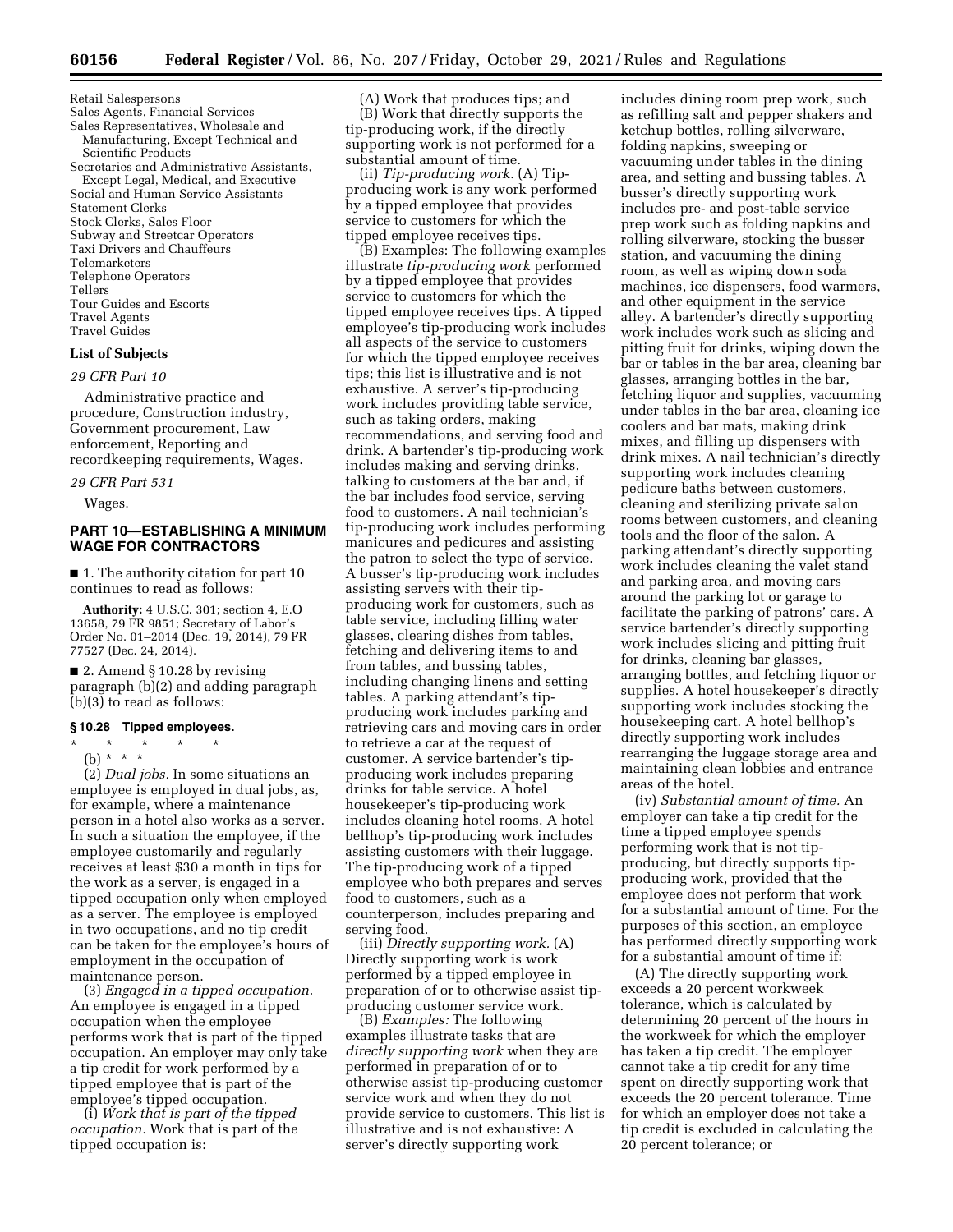(B) For any continuous period of time, the directly supporting work exceeds 30 minutes. If a tipped employee performs directly supporting work for a continuous period of time that exceeds 30 minutes, the employer cannot take a tip credit for any time that exceeds 30 minutes. Time in excess of the 30 minutes, for which an employer may not take a tip credit, is excluded in calculating the 20 percent tolerance in paragraph  $(b)(3)(iv)(A)$  of this section.

(v) *Work that is not part of the tipped occupation.* (A) Work that is not part of the tipped occupation is any work that does not provide service to customers for which tipped employees receive tips, and does not directly support tipproducing work. If a tipped employee is required to perform work that is not part of the employee's tipped occupation, the employer may not take a tip credit for that time.

(B) *Examples:* The following examples illustrate *work that is not part of the tipped occupation* because the work does not provide service to customers for which tipped employees receive tips, and does not directly support tip-producing work. This list is illustrative and is not exhaustive. Preparing food, including salads, and cleaning the kitchen or bathrooms, is not part of the tipped occupation of a server. Cleaning the dining room or bathroom is not part of the tipped occupation of a bartender. Ordering supplies for the salon is not part of the tipped occupation of a nail technician. Servicing vehicles is not part of the tipped occupation of a parking attendant. Cleaning the dining room and bathrooms is not part of the tipped occupation of a service bartender. Cleaning non-residential parts of a hotel, such as the exercise room, restaurant, and meeting rooms, is not part of the tipped occupation of a hotel housekeeper. Cleaning the kitchen or bathrooms is not part of the tipped occupation of a busser. Retrieving room service trays from guest rooms is not part of the tipped occupation of a hotel bellhop.

\* \* \* \* \*

# **PART 531—WAGE PAYMENTS UNDER THE FAIR LABOR STANDARDS ACT OF 1938**

■ 3. The authority citation for part 531 continues to read as follows:

**Authority:** 29 U.S.C. 203(m) and (t), as amended by sec. 3(m), Pub. L. 75–718, 52 Stat. 1060; sec. 2, Pub. L. 87–30, 75 Stat. 65; sec. 101, sec. 602, Pub. L. 89–601, 80 Stat. 830; sec. 29(B), Pub. L. 93–259, 88 Stat. 55 sec. 3, sec. 15(c), Pub. L. 95–151, 91 Stat 1245; sec. 2105(b), Pub. L. 104–188, 110 Stat 1755; sec. 8102, Pub. L. 110–28, 121 Stat. 112; and sec. 1201, Div. S., Tit. XII, Pub. L. 115–141, 132 Stat. 348.

 $\blacksquare$  4. Amend § 531.56 by revising paragraph (e) and adding paragraph (f) to read as follows:

# **§ 531.56** ''**More than \$30 a month in tips.**'' \* \* \* \* \*

(e) *Dual jobs.* In some situations an employee is employed in dual jobs, as, for example, where a maintenance person in a hotel also works as a server. In such a situation if the employee customarily and regularly receives at least \$30 a month in tips for the employee's work as a server, the employee is engaged in a tipped occupation only when employed as a server. The employee is employed in two occupations, and no tip credit can be taken for the employee's hours of employment in the occupation of maintenance person.

(f) *Engaged in a tipped occupation.*  An employee is engaged in a tipped occupation when the employee performs work that is part of the tipped occupation. An employer may only take a tip credit for work performed by a tipped employee that is part of the employee's tipped occupation.

(1) *Work that is part of the tipped occupation.* Work that is part of the tipped occupation is:

(i) Work that produces tips; and (ii) Work that directly supports the tip-producing work, if the directly supporting work is not performed for a substantial amount of time.

(2) *Tip-producing work.* (i) Tipproducing work is any work performed by a tipped employee that provides service to customers for which the tipped employee receives tips.

(ii) *Examples:* The following examples illustrate *tip-producing work*  performed by a tipped employee that provides service to customers for which the tipped employee receives tips. A tipped employee's tip-producing work includes all aspects of the service to customers for which the tipped employee receives tips; this list is illustrative and is not exhaustive. A server's tip-producing work includes providing table service, such as taking orders, making recommendations, and serving food and drink. A bartender's tip-producing work includes making and serving drinks, talking to customers at the bar and, if the bar includes food service, serving food to customers. A nail technician's tip-producing work includes performing manicures and pedicures and assisting the patron to select the type of service. A busser's tipproducing work includes assisting servers with their tip-producing work

for customers, such as table service, including filling water glasses, clearing dishes from tables, fetching and delivering items to and from tables, and bussing tables, including changing linens and setting tables. A parking attendant's tip-producing work includes parking and retrieving cars and moving cars in order to retrieve a car at the request of customer. A service bartender's tip-producing work includes preparing drinks for table service. A hotel housekeeper's tip-producing work includes cleaning hotel rooms. A hotel bellhop's tip-producing work includes assisting customers with their luggage. The tip-producing work of a tipped employee who both prepares and serves food to customers, such as a counterperson, includes preparing and serving food.

(3) *Directly supporting work.* (i) Directly supporting work is work performed by a tipped employee in preparation of or to otherwise assist tipproducing customer service work.

(ii) *Examples:* The following examples illustrate tasks that are *directly supporting work* when they are performed in preparation of or to otherwise assist tip-producing customer service work and when they do not provide service to customers. This list is illustrative and is not exhaustive: A server's directly supporting work includes dining room prep work, such as refilling salt and pepper shakers and ketchup bottles, rolling silverware, folding napkins, sweeping or vacuuming under tables in the dining area, and setting and bussing tables. A busser's directly supporting work includes pre- and post-table service prep work such as folding napkins and rolling silverware, stocking the busser station, and vacuuming the dining room, as well as wiping down soda machines, ice dispensers, food warmers, and other equipment in the service alley. A bartender's directly supporting work includes work such as slicing and pitting fruit for drinks, wiping down the bar or tables in the bar area, cleaning bar glasses, arranging bottles in the bar, fetching liquor and supplies, vacuuming under tables in the bar area, cleaning ice coolers and bar mats, making drink mixes, and filling up dispensers with drink mixes. A nail technician's directly supporting work includes cleaning pedicure baths between customers, cleaning and sterilizing private salon rooms between customers, and cleaning tools and the floor of the salon. A parking attendant's directly supporting work includes cleaning the valet stand and parking area, and moving cars around the parking lot or garage to facilitate the parking of patrons' cars. A